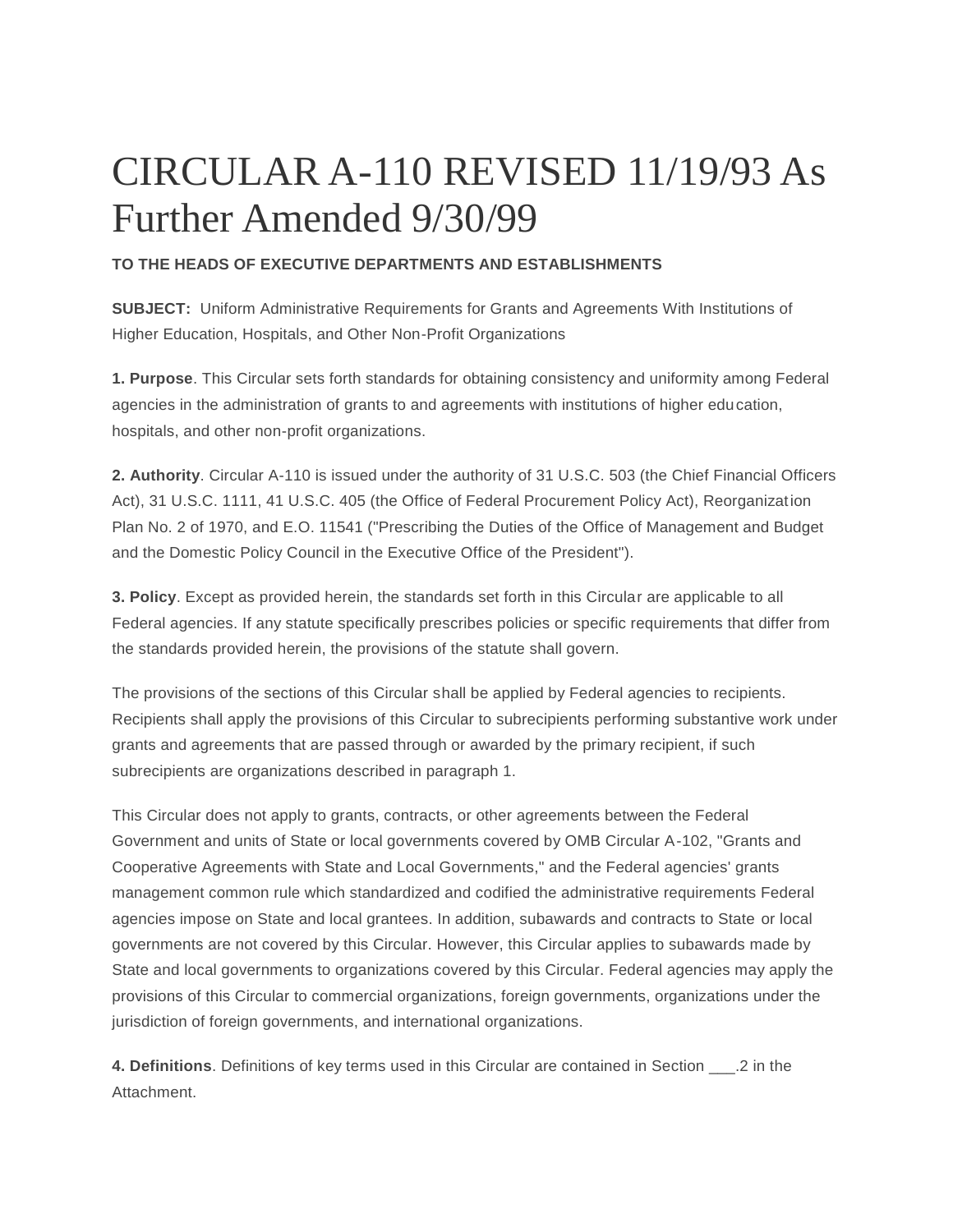**5. Required Action**. The specific requirements and responsibilities of Federal agencies and institutions of higher education, hospitals, and other non-profit organizations are set forth in this Circular. Federal agencies responsible for awarding and administering grants to and other agreements with organizations described in paragraph 1 shall adopt the language in the Circular unless different provisions are required by Federal statute or are approved by OMB.

**6. OMB Responsibilities**. OMB will review agency regulations and implementation of this Circular, and will provide interpretations of policy requirements and assistance to insure effective and efficient implementation. Any exceptions will be subject to approval by OMB, as indicated in Section \_\_\_.4 in the Attachment. Exceptions will only be made in particular cases where adequate justification is presented.

**7. Information Contact**. Further information concerning this Circular may be obtained by contacting the Office of Federal Financial Management, Office of Management and Budget, Washington, DC 20503, telephone (202) 395-3993.

**8. Termination Review Date**. This Circular will have a policy review three years from date of issuance.

**9. Effective Date**. The standards set forth in this Circular which affect Federal agencies will be effective 30 days after publication of the final revision in the **Federal Register**. Those standards which Federal agencies impose on grantees will be adopted by agencies in codified regulations within six months after publication in the **Federal Register**. Earlier implementation is encouraged.

Attachment

Grants and Agreements with Institutions of Higher Education, Hospitals, and Other Non-Profit Organizations

# <span id="page-1-0"></span>**SUBPART A - GENERAL**

**Sec.**

\_\_\_.1 [Purpose.](#page-4-0)

\_\_\_.2 [Definitions.](#page-4-1)

\_\_\_.3 [Effect on other issuances.](#page-9-0)

\_\_\_.4 [Deviations.](#page-9-1)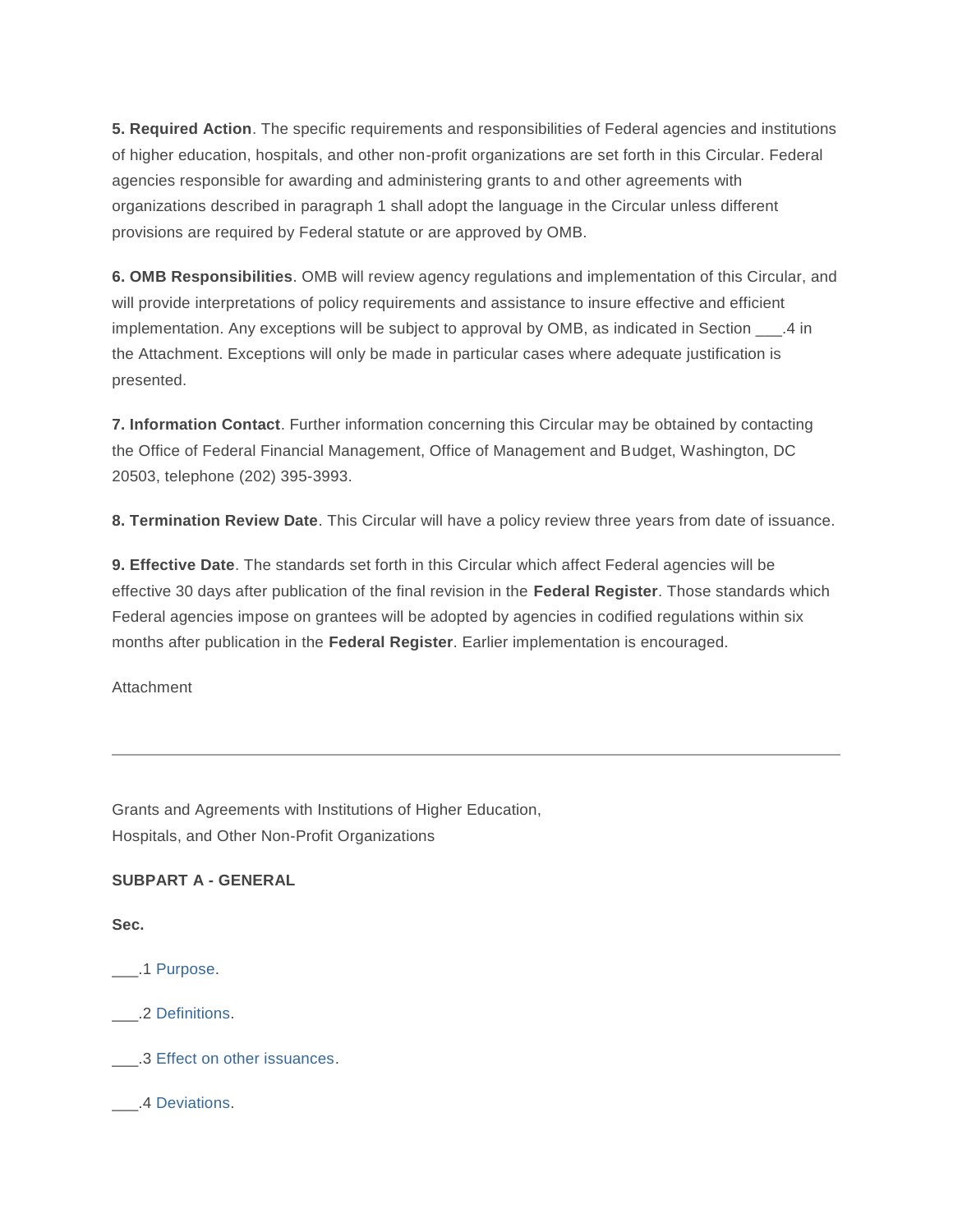\_\_\_.5 [Subawards.](#page-9-2)

#### <span id="page-2-0"></span>**SUBPART B - PRE-AWARD REQUIREMENTS**

- \_\_\_.10 [Purpose.](#page-10-0)
- \_\_\_.11 [Pre-award policies.](#page-10-1)
- \_\_\_.12 [Forms for applying for Federal assistance.](#page-10-2)
- \_\_\_.13 [Debarment and suspension.](#page-11-0)
- \_\_\_.14 [Special award conditions.](#page-11-1)
- \_\_\_.15 [Metric system of measurement.](#page-11-2)
- \_\_\_.16 [Resource Conservation and Recovery](#page-11-3) Act.
- \_\_\_.17 [Certifications and representations.](#page-11-4)

# <span id="page-2-1"></span>**SUBPART C - POST-AWARD REQUIREMENTS**

# **Financial and Program Management**

- \_\_\_.20 [Purpose of financial and program management.](#page-12-0)
- \_\_\_.21 [Standards for financial management systems.](#page-12-1)
- \_\_\_.22 [Payment.](#page-13-0)
- \_\_\_.23 [Cost sharing or matching.](#page-16-0)
- \_\_\_.24 [Program income.](#page-19-0)
- \_\_\_.25 [Revision of budget and program plans.](#page-21-0)
- \_\_\_.26 [Non-Federal audits.](#page-25-0)
- \_\_\_.27 [Allowable costs.](#page-25-1)
- \_\_\_.28 [Period of availability of funds.](#page-26-0)
- \_\_\_.29 [Conditional exemptions.](#page-26-1)

# <span id="page-2-2"></span>**Property Standards**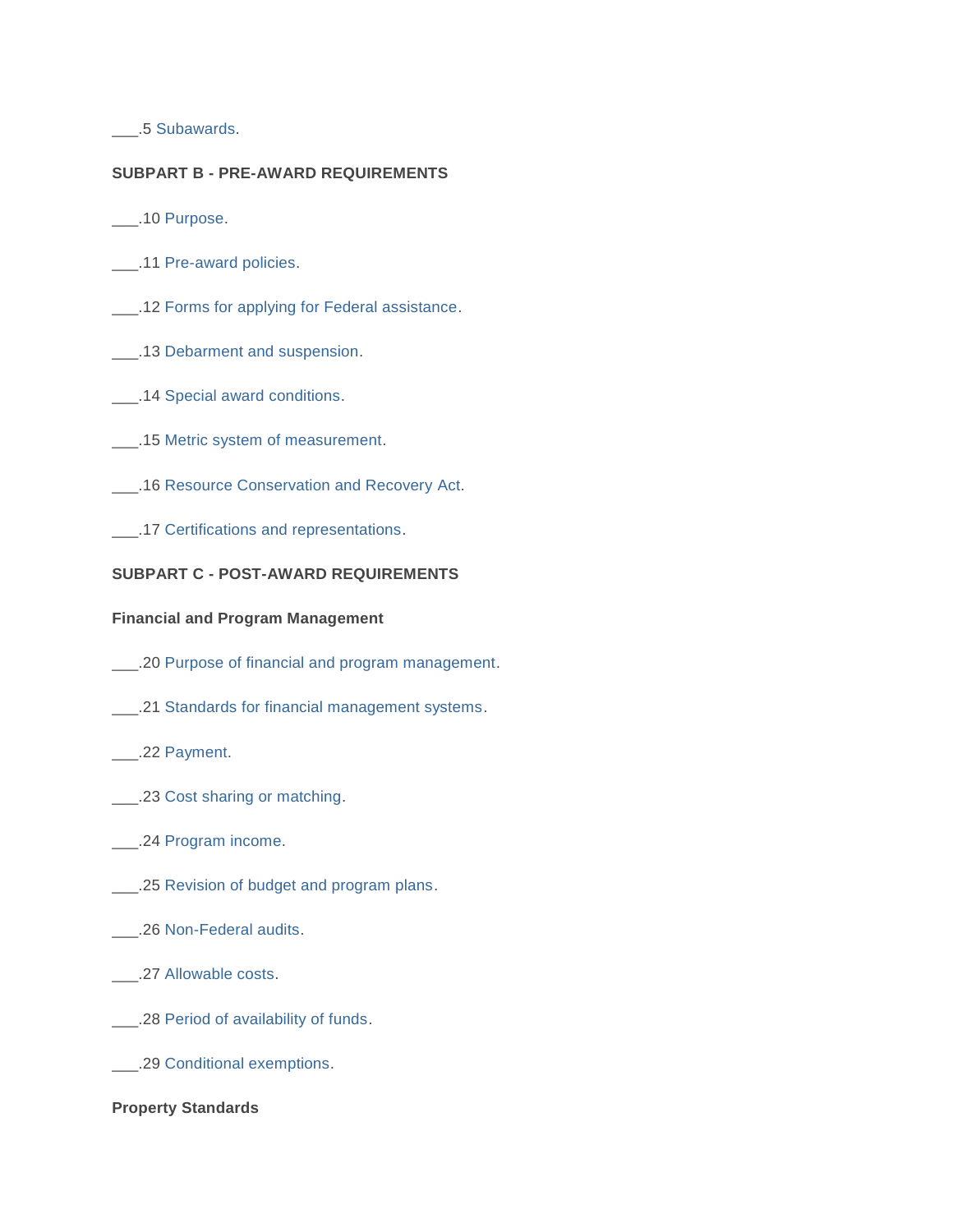\_\_\_.30 [Purpose of property standards.](#page-27-0)

- \_\_\_.31 [Insurance coverage.](#page-27-1)
- \_\_\_.32 [Real property.](#page-27-2)
- \_\_\_.33 [Federally-owned and exempt property.](#page-28-0)
- \_\_\_\_.34 [Equipment.](#page-29-0)
- \_\_\_.35 [Supplies and other expendable property.](#page-33-0)
- \_\_\_.36 [Intangible property.](#page-33-1)
- \_\_\_.37 [Property trust relationship.](#page-35-0)

## <span id="page-3-0"></span>**Procurement Standards**

- \_\_\_.40 [Purpose of procurement standards.](#page-36-0)
- \_\_\_.41 [Recipient responsibilities.](#page-36-1)
- \_\_\_.42 [Codes of conduct.](#page-36-2)
- \_\_\_.43 [Competition.](#page-36-3)
- \_\_\_.44 [Procurement procedures.](#page-37-0)
- \_\_\_.45 [Cost and price analysis.](#page-40-0)
- \_\_\_.46 [Procurement records.](#page-40-1)
- \_\_\_.47 [Contract administration.](#page-40-2)
- \_\_\_.48 [Contract provisions.](#page-40-3)

#### <span id="page-3-1"></span>**Reports and Records**

- \_\_\_.50 [Purpose of reports and records.](#page-42-0)
- \_\_\_.51 [Monitoring and reporting program performance.](#page-42-1)
- \_\_\_.52 [Financial reporting.](#page-43-0)
- \_\_\_.53 [Retention and access requirements for records.](#page-45-0)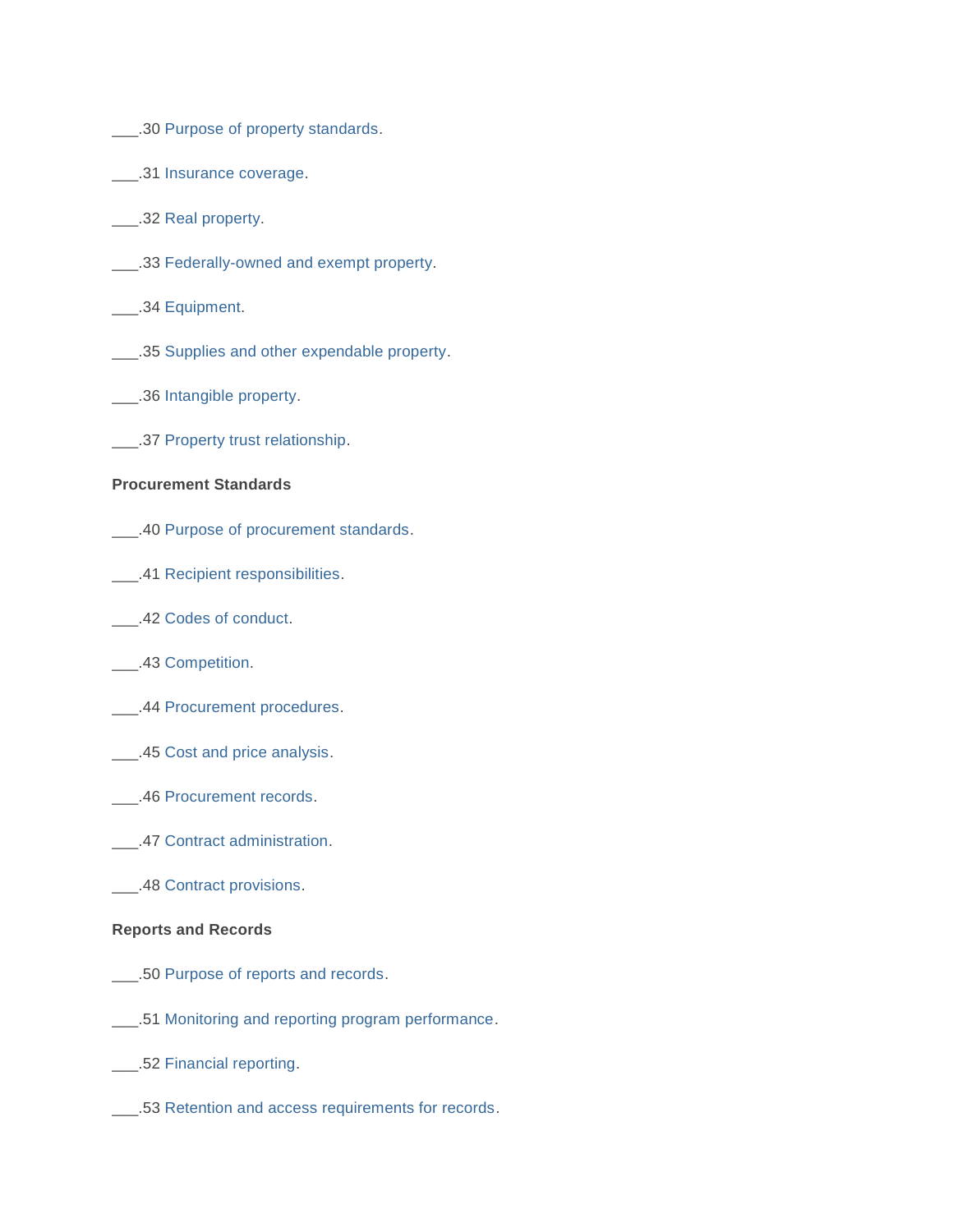### <span id="page-4-2"></span>**Termination and Enforcement**

\_\_\_.60 [Purpose of termination and enforcement.](#page-47-0)

\_\_\_.61 [Termination.](#page-47-1)

\_\_\_.62 [Enforcement.](#page-48-0)

# <span id="page-4-3"></span>**SUBPART D - AFTER-THE-AWARD REQUIREMENTS**

\_\_\_.70 [Purpose.](#page-49-0)

\_\_\_.71 [Closeout procedures.](#page-49-1)

\_\_\_.72 [Subsequent adjustments and continuing responsibilities.](#page-49-2)

\_\_\_.73 [Collection of amounts due.](#page-50-0)

#### APPENDIX A - CONTRACT PROVISIONS

# **SUBPART A - General**

<span id="page-4-0"></span>\_\_\_.1 [Purpose.](#page-1-0) This Circular establishes uniform administrative requirements for Federal grants and agreements awarded to institutions of higher education, hospitals, and other non-profit organizations. Federal awarding agencies shall not impose additional or inconsistent requirements, except as provided in Sections \_\_\_.4, and \_\_\_.14 or unless specifically required by Federal statute or executive order. Non-profit organizations that implement Federal programs for the States are also subject to State requirements.

<span id="page-4-1"></span>\_\_\_.2 [Definitions.](#page-1-0)

(a) **Accrued expenditures** means the charges incurred by the recipient during a given period requiring the provision of funds for: (1) goods and other tangible property received; (2) services performed by employees, contractors, subrecipients, and other payees; and, (3) other amounts becoming owed under programs for which no current services or performance is required.

(b) **Accrued income** means the sum of: (1) earnings during a given period from (i) services performed by the recipient, and (ii) goods and other tangible property delivered to purchasers, and (2) amounts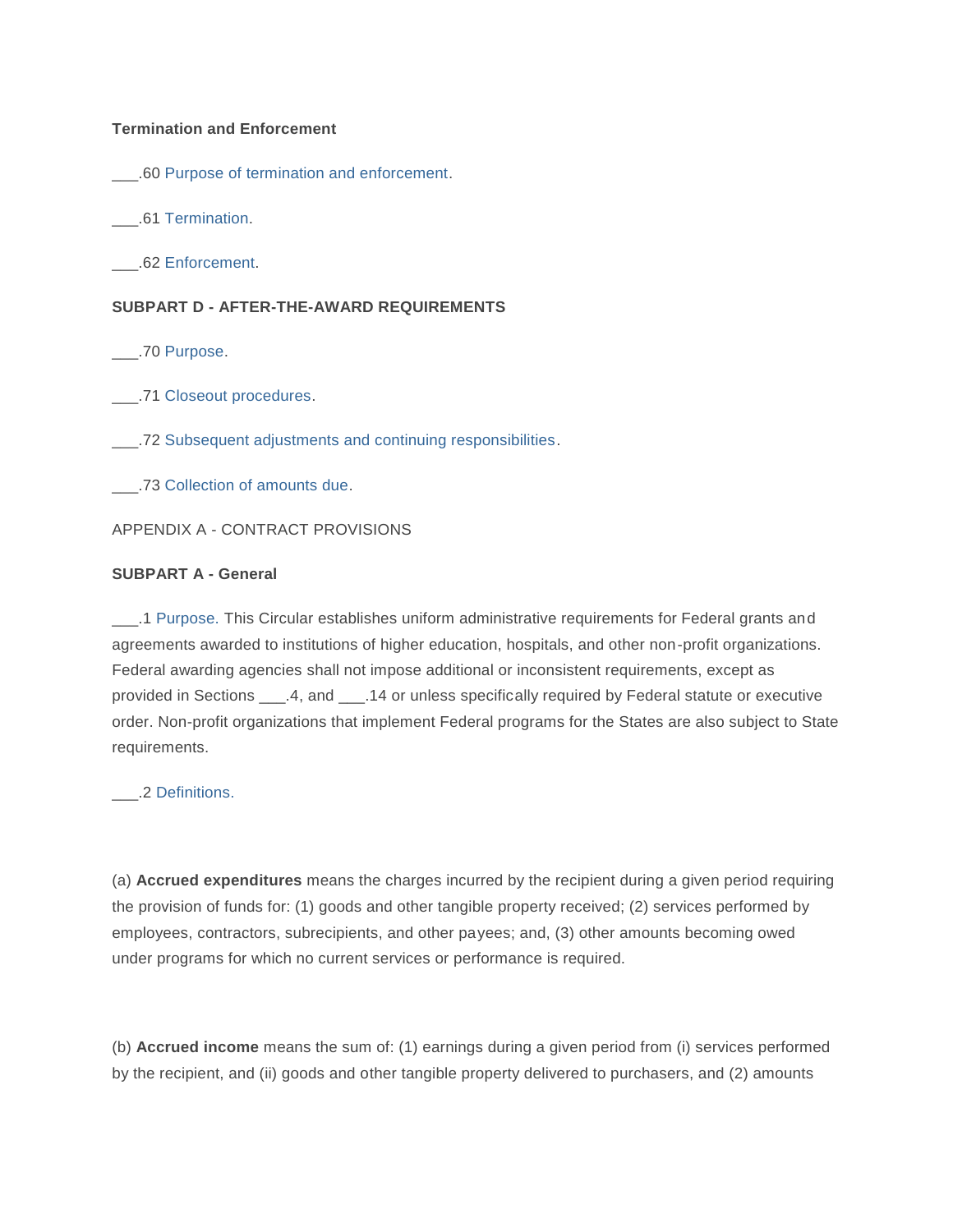becoming owed to the recipient for which no current services or performance is required by the recipient.

(c) **Acquisition cost of equipment** means the net invoice price of the equipment, including the cost of modifications, attachments, accessories, or auxiliary apparatus necessary to make the property usable for the purpose for which it was acquired. Other charges, such as the cost of installation, transportation, taxes, duty or protective in-transit insurance, shall be included or excluded from the unit acquisition cost in accordance with the recipient's regular accounting practices.

(d) **Advance** means a payment made by Treasury check or other appropriate payment mechanism to a recipient upon its request either before outlays are made by the recipient or through the use of predetermined payment schedules.

(e) **Award** means financial assistance that provides support or stimulation to accomplish a public purpose. Awards include grants and other agreements in the form of money or property in lieu of money, by the Federal Government to an eligible recipient. The term does not include: technical assistance, which provides services instead of money; other assistance in the form of loans, loan guarantees, interest subsidies, or insurance; direct payments of any kind to individuals; and, contracts which are required to be entered into and administered under procurement laws and regulations.

(f) **Cash contributions** means the recipient's cash outlay, including the outlay of money contributed to the recipient by third parties.

(g) **Closeout** means the process by which a Federal awarding agency determines that all applicable administrative actions and all required work of the award have been completed by the recipient and Federal awarding agency.

(h) **Contract** means a procurement contract under an award or subaward, and a procurement subcontract under a recipient's or subrecipient's contract.

(i) **Cost sharing or matching** means that portion of project or program costs not borne by the Federal Government.

(j) **Date of completion** means the date on which all work under an award is completed or the date on the award document, or any supplement or amendment thereto, on which Federal sponsorship ends.

(k) **Disallowed costs** means those charges to an award that the Federal awarding agency determines to be unallowable, in accordance with the applicable Federal cost principles or other terms and conditions contained in the award.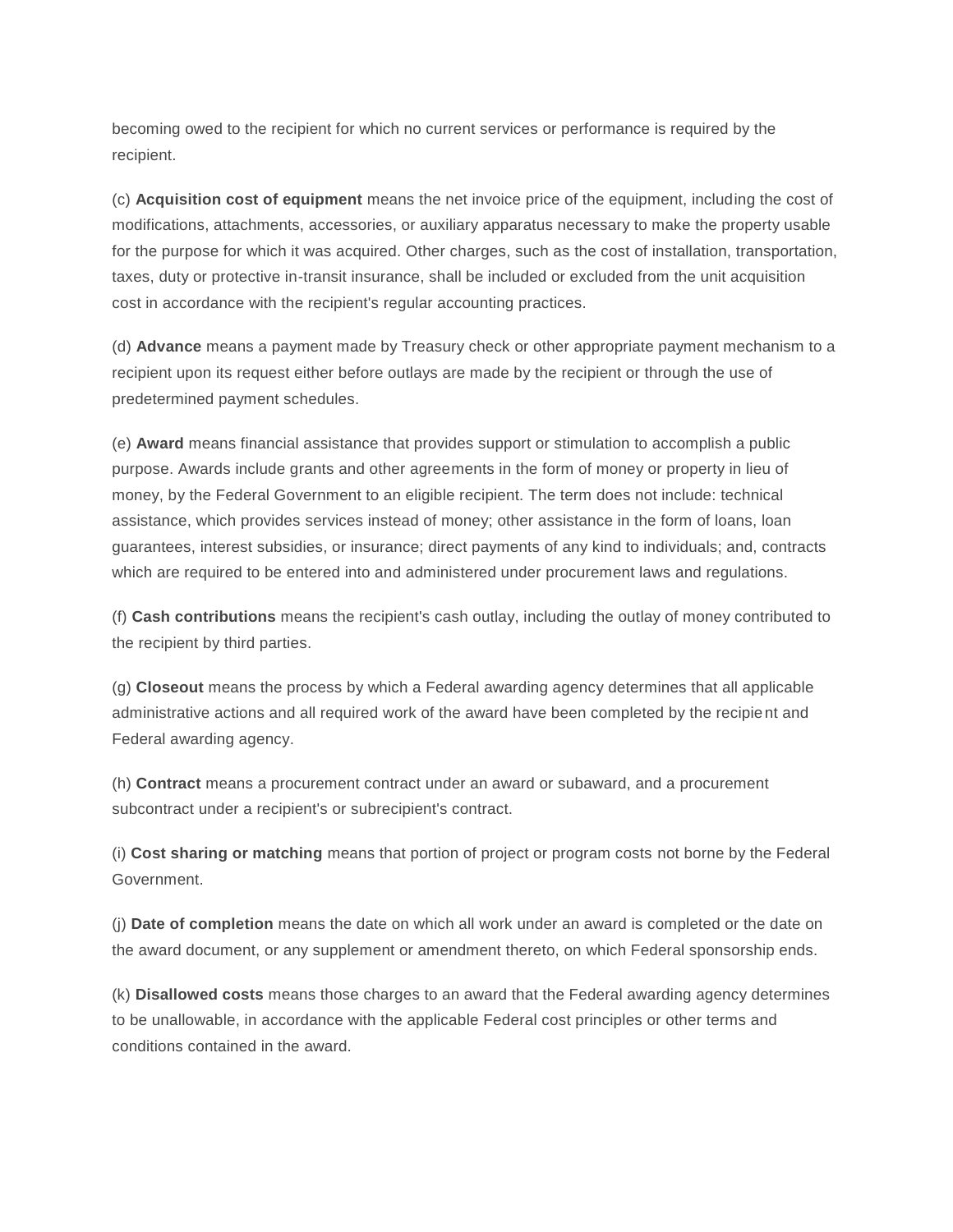(l) **Equipment** means tangible nonexpendable personal property including exempt property charged directly to the award having a useful life of more than one year and an acquisition cost of \$5000 or more per unit. However, consistent with recipient policy, lower limits may be established.

(m) **Excess property** means property under the control of any Federal awarding agency that, as determined by the head thereof, is no longer required for its needs or the discharge of its responsibilities.

(n) **Exempt property** means tangible personal property acquired in whole or in part with Federal funds, where the Federal awarding agency has statutory authority to vest title in the recipient without further obligation to the Federal Government. An example of exempt property authority is contained in the Federal Grant and Cooperative Agreement Act (31 U.S.C. 6306), for property acquired under an award to conduct basic or applied research by a non-profit institution of higher education or non-profit organization whose principal purpose is conducting scientific research.

(o) **Federal awarding agency** means the Federal agency that provides an award to the recipient.

(p) **Federal funds authorized** means the total amount of Federal funds obligated by the Federal Government for use by the recipient. This amount may include any authorized carryover of unobligated funds from prior funding periods when permitted by agency regulations or agency implementing instructions.

(q) **Federal share** of real property, equipment, or supplies means that percentage of the property's acquisition costs and any improvement expenditures paid with Federal funds.

(r) **Funding period** means the period of time when Federal funding is available for obligation by the recipient.

(s) **Intangible property and debt instruments** means, but is not limited to, trademarks, copyrights, patents and patent applications and such property as loans, notes and other debt instruments, lease agreements, stock and other instruments of property ownership, whether considered tangible or intangible.

(t) **Obligations** means the amounts of orders placed, contracts and grants awarded, services received and similar transactions during a given period that require payment by the recipient during the same or a future period.

(u) **Outlays or expenditures** means charges made to the project or program. They may be reported on a cash or accrual basis. For reports prepared on a cash basis, outlays are the sum of cash disbursements for direct charges for goods and services, the amount of indirect expense charged, the value of third party in-kind contributions applied and the amount of cash advances and payments made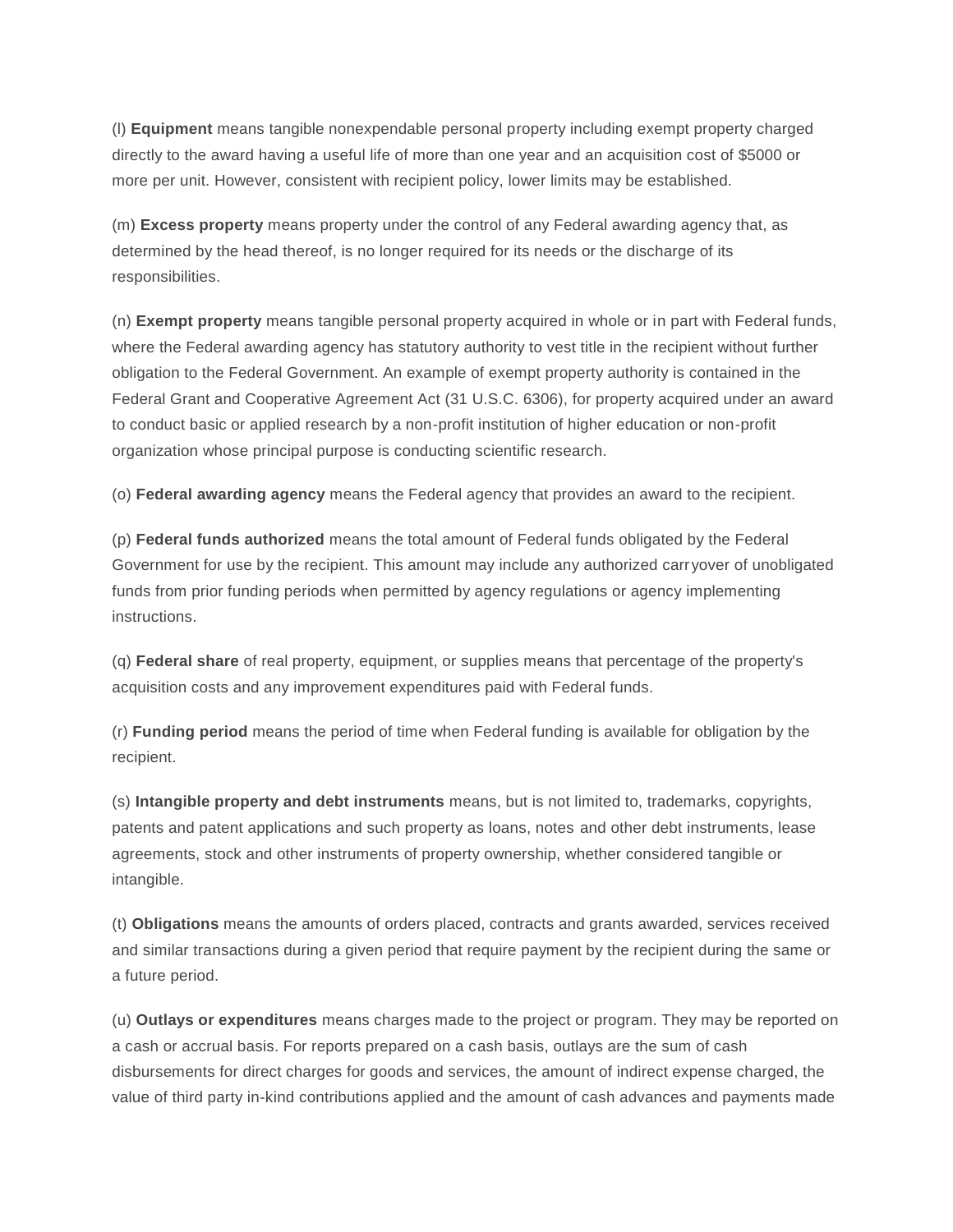to subrecipients. For reports prepared on an accrual basis, outlays are the sum of cash disbursements for direct charges for goods and services, the amount of indirect expense incurred, the value of in-kind contributions applied, and the net increase (or decrease) in the amounts owed by the recipient for goods and other property received, for services performed by employees, contractors, subrecipients and other payees and other amounts becoming owed under programs for which no current services or performance are required.

(v) **Personal property** means property of any kind except real property. It may be tangible, having physical existence, or intangible, having no physical existence, such as copyrights, patents, or securities.

(w) **Prior approval** means written approval by an authorized official evidencing prior consent.

(x) **Program income** means gross income earned by the recipient that is directly generated by a supported activity or earned as a result of the award (see exclusions in paragraphs  $\_\_\_\_2(e)$  and (h)). Program income includes, but is not limited to, income from fees for services performed, the use or rental of real or personal property acquired under federally-funded projects, the sale of commodities or items fabricated under an award, license fees and royalties on patents and copyrights, and interest on loans made with award funds. Interest earned on advances of Federal funds is not program income. Except as otherwise provided in Federal awarding agency regulations or the terms and conditions of the award, program income does not include the receipt of principal on loans, rebates, credits, discounts, etc., or interest earned on any of them.

(y) **Project costs** means all allowable costs, as set forth in the applicable Federal cost principles, incurred by a recipient and the value of the contributions made by third parties in accomplishing the objectives of the award during the project period.

(z) **Project period** means the period established in the award document during which Federal sponsorship begins and ends.

(aa) **Property** means, unless otherwise stated, real property, equipment, intangible property and debt instruments.

(bb) **Real property** means land, including land improvements, structures and appurtenances thereto, but excludes movable machinery and equipment.

(cc) **Recipient** means an organization receiving financial assistance directly from Federal awarding agencies to carry out a project or program. The term includes public and private institutions of higher education, public and private hospitals, and other quasi-public and private non-profit organizations such as, but not limited to, community action agencies, research institutes, educational associations, and health centers. The term may include commercial organizations, foreign or international organizations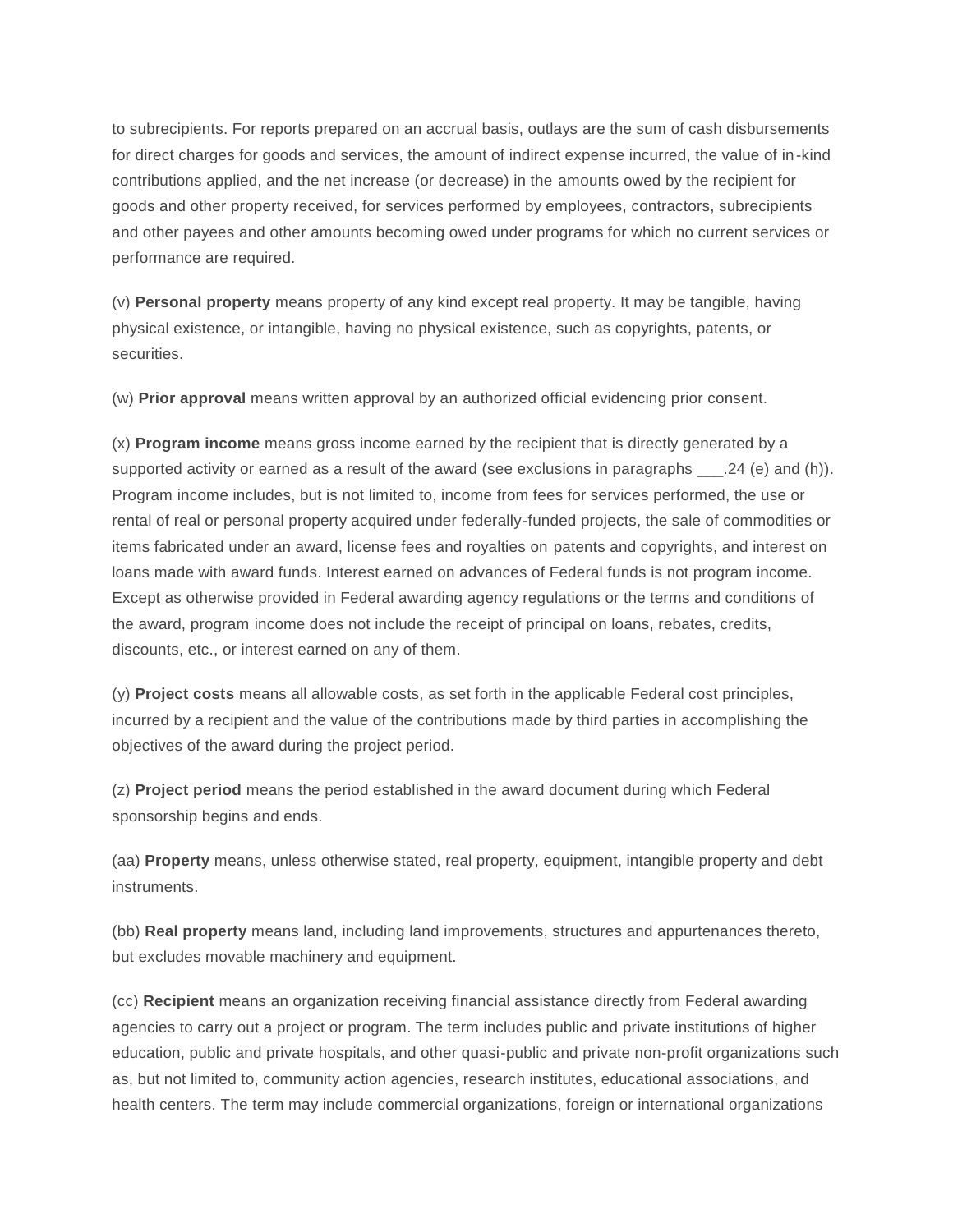(such as agencies of the United Nations) which are recipients, subrecipients, or contractors or subcontractors of recipients or subrecipients at the discretion of the Federal awarding agency. The term does not include government-owned contractor-operated facilities or research centers providing continued support for mission-oriented, large-scale programs that are government-owned or controlled, or are designated as federally-funded research and development centers.

(dd) **Research and development** means all research activities, both basic and applied, and all development activities that are supported at universities, colleges, and other non-profit institutions. "Research" is defined as a systematic study directed toward fuller scientific knowledge or understanding of the subject studied. "Development" is the systematic use of knowledge and understanding gained from research directed toward the production of useful materials, devices, systems, or methods, including design and development of prototypes and processes. The term research also includes activities involving the training of individuals in research techniques where such activities utilize the same facilities as other research and development activities and where such activities are not included in the instruction function.

(ee) **Small awards** means a grant or cooperative agreement not exceeding the small purchase threshold fixed at 41 U.S.C. 403(11) (currently \$25,000).

(ff) **Subaward** means an award of financial assistance in the form of money, or property in lieu of money, made under an award by a recipient to an eligible subrecipient or by a subrecipient to a lower tier subrecipient. The term includes financial assistance when provided by any legal agreement, even if the agreement is called a contract, but does not include procurement of goods and services nor does it include any form of assistance which is excluded from the definition of "award" in paragraph (e).

(gg) **Subrecipient** means the legal entity to which a subaward is made and which is accountable to the recipient for the use of the funds provided. The term may include foreign or international organizations (such as agencies of the United Nations) at the discretion of the Federal awarding agency.

(hh) **Supplies** means all personal property excluding equipment, intangible property, and debt instruments as defined in this section, and inventions of a contractor conceived or first actually reduced to practice in the performance of work under a funding agreement ("subject inventions"), as defined in 37 CFR part 401, "Rights to Inventions Made by Nonprofit Organizations and Small Business Firms Under Government Grants, Contracts, and Cooperative Agreements."

(ii) **Suspension** means an action by a Federal awarding agency that temporarily withdraws Federal sponsorship under an award, pending corrective action by the recipient or pending a decision to terminate the award by the Federal awarding agency. Suspension of an award is a separate action from suspension under Federal agency regulations implementing E.O.s 12549 and 12689, "Debarment and Suspension."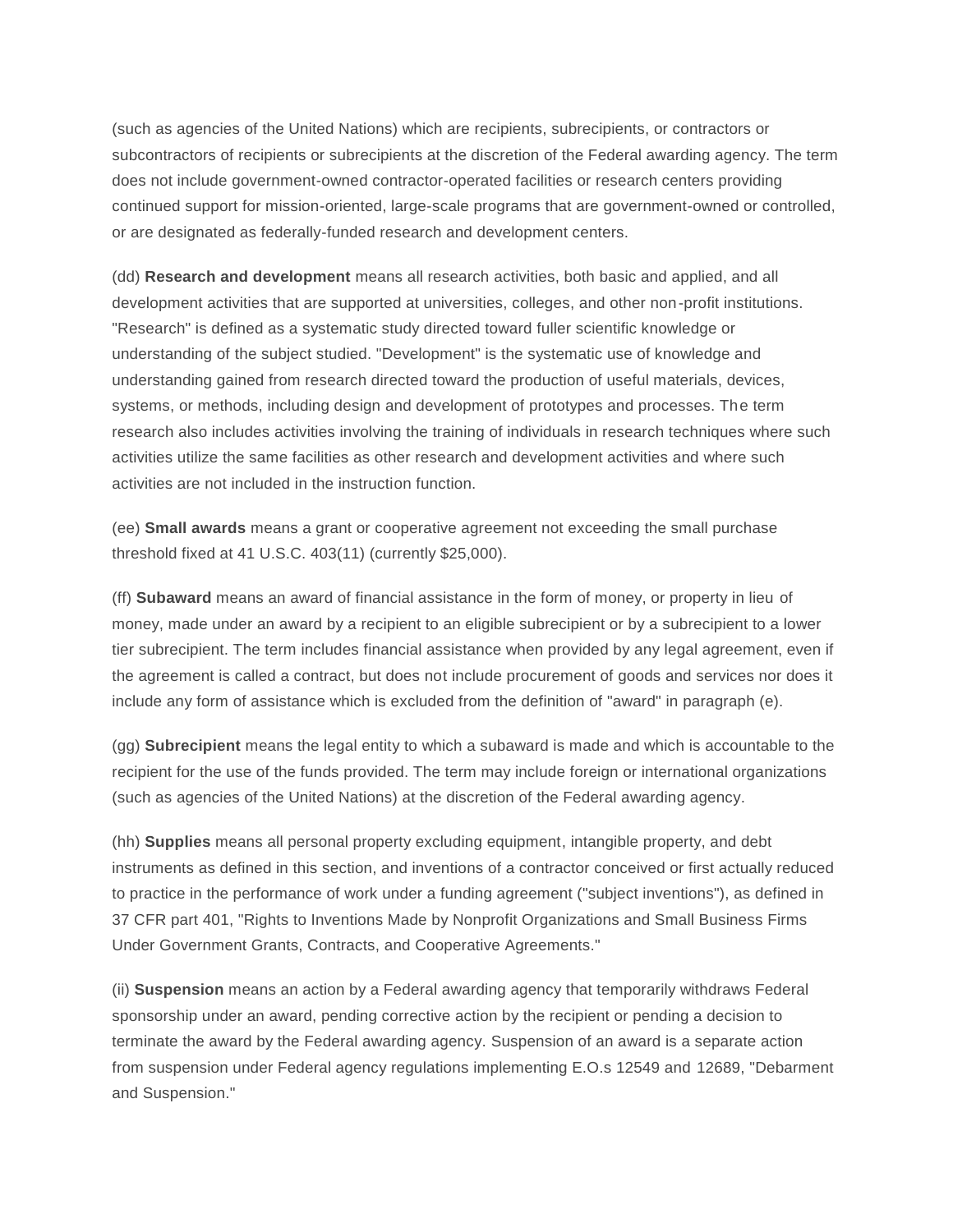(jj) **Termination** means the cancellation of Federal sponsorship, in whole or in part, under an agreement at any time prior to the date of completion.

(kk) **Third party in-kind contributions** means the value of non-cash contributions provided by non-Federal third parties. Third party in-kind contributions may be in the form of real property, equipment, supplies and other expendable property, and the value of goods and services directly benefiting and specifically identifiable to the project or program.

(ll) **Unliquidated obligations**, for financial reports prepared on a cash basis, means the amount of obligations incurred by the recipient that have not been paid. For reports prepared on an accrued expenditure basis, they represent the amount of obligations incurred by the recipient for which an outlay has not been recorded.

(mm) **Unobligated balance** means the portion of the funds authorized by the Federal awarding agency that has not been obligated by the recipient and is determined by deducting the cumulative obligations from the cumulative funds authorized.

(nn) **Unrecovered indirect cost** means the difference between the amount awarded and the amount which could have been awarded under the recipient's approved negotiated indirect cost rate.

(oo) **Working capital advance** means a procedure where by funds are advanced to the recipient to cover its estimated disbursement needs for a given initial period.

<span id="page-9-0"></span>\_\_\_.3 [Effect on other issuances.](#page-1-0) For awards subject to this Circular, all administrative requirements of codified program regulations, program manuals, handbooks and other nonregulatory materials which are inconsistent with the requirements of this Circular shall be superseded, except to the extent they are required by statute, or authorized in accordance with the deviations provision in Section \_\_\_.4.

<span id="page-9-1"></span>\_\_\_.4 [Deviations.](#page-1-0) The Office of Management and Budget (OMB) may grant exceptions for classes of grants or recipients subject to the requirements of this Circular when exceptions are not prohibited by statute. However, in the interest of maximum uniformity, exceptions from the requirements of this Circular shall be permitted only in unusual circumstances. Federal awarding agencies may apply more restrictive requirements to a class of recipients when approved by OMB. Federal awarding agencies may apply less restrictive requirements when awarding small awards, except for those requirements which are statutory. Exceptions on a case-by-case basis may also be made by Federal awarding agencies.

<span id="page-9-2"></span>\_\_\_.5 [Subawards.](#page-1-0) Unless sections of this Circular specifically exclude subrecipients from coverage, the provisions of this Circular shall be applied to subrecipients performing work under awards if such subrecipients are institutions of higher education, hospitals or other non-profit organizations. State and local government subrecipients are subject to the provisions of regulations implementing the grants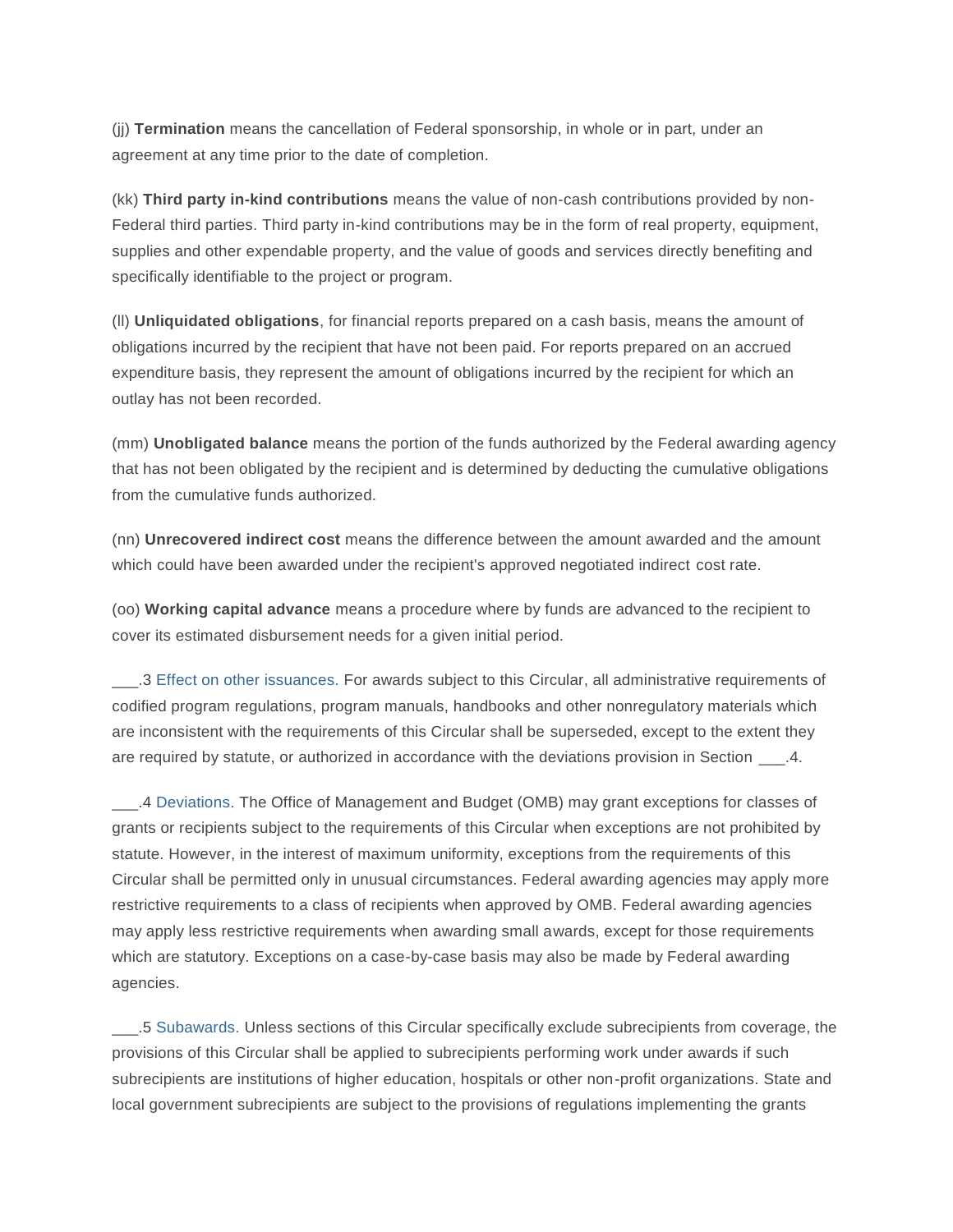management common rule,"Uniform Administrative Requirements for Grants and Cooperative Agreements to State and Local Governments," published at 53 FR 8034 (3/11/88).

# **SUBPART B - Pre-Award Requirements**

<span id="page-10-0"></span>\_\_\_.10 [Purpose.](#page-2-0) Sections \_\_\_.11 through \_\_\_.17 prescribes forms and instructions and other preaward matters to be used in applying for Federal awards.

# <span id="page-10-1"></span>\_\_\_.11 [Pre-award policies.](#page-2-0)

(a) Use of Grants and Cooperative Agreements, and Contracts. In each instance, the Federal awarding agency shall decide on the appropriate award instrument (i.e., grant, cooperative agreement, or contract). The Federal Grant and Cooperative Agreement Act (31 U.S.C. 6301-08) governs the use of grants, cooperative agreements and contracts. A grant or cooperative agreement shall be used only when the principal purpose of a transaction is to accomplish a public purpose of support or stimulation authorized by Federal statute. The statutory criterion for choosing between grants and cooperative agreements is that for the latter, "substantial involvement is expected between the executive agency and the State, local government, or other recipient when carrying out the activity contemplated in the agreement." Contracts shall be used when the principal purpose is acquisition of property or services for the direct benefit or use of the Federal Government.

(b) Public Notice and Priority Setting. Federal awarding agencies shall notify the public of its intended funding priorities for discretionary grant programs, unless funding priorities are established by Federal statute.

# <span id="page-10-2"></span>\_\_\_.12 [Forms for applying for](#page-2-0) Federal assistance.

(a) Federal awarding agencies shall comply with the applicable report clearance requirements of 5 CFR part 1320, "Controlling Paperwork Burdens on the Public," with regard to all forms used by the Federal awarding agency in place of or as a supplement to the Standard Form 424 (SF-424) series.

(b) Applicants shall use the SF-424 series or those forms and instructions prescribed by the Federal awarding agency.

(c) For Federal programs covered by E.O. 12372, "Intergovernmental Review of Federal Programs," the applicant shall complete the appropriate sections of the SF-424 (Application for Federal Assistance) indicating whether the application was subject to review by the State Single Point of Contact (SPOC). The name and address of the SPOC for a particular State can be obtained from the Federal awarding agency or the **Catalog of Federal Domestic Assistance**. The SPOC shall advise the applicant whether the program for which application is made has been selected by that State for review.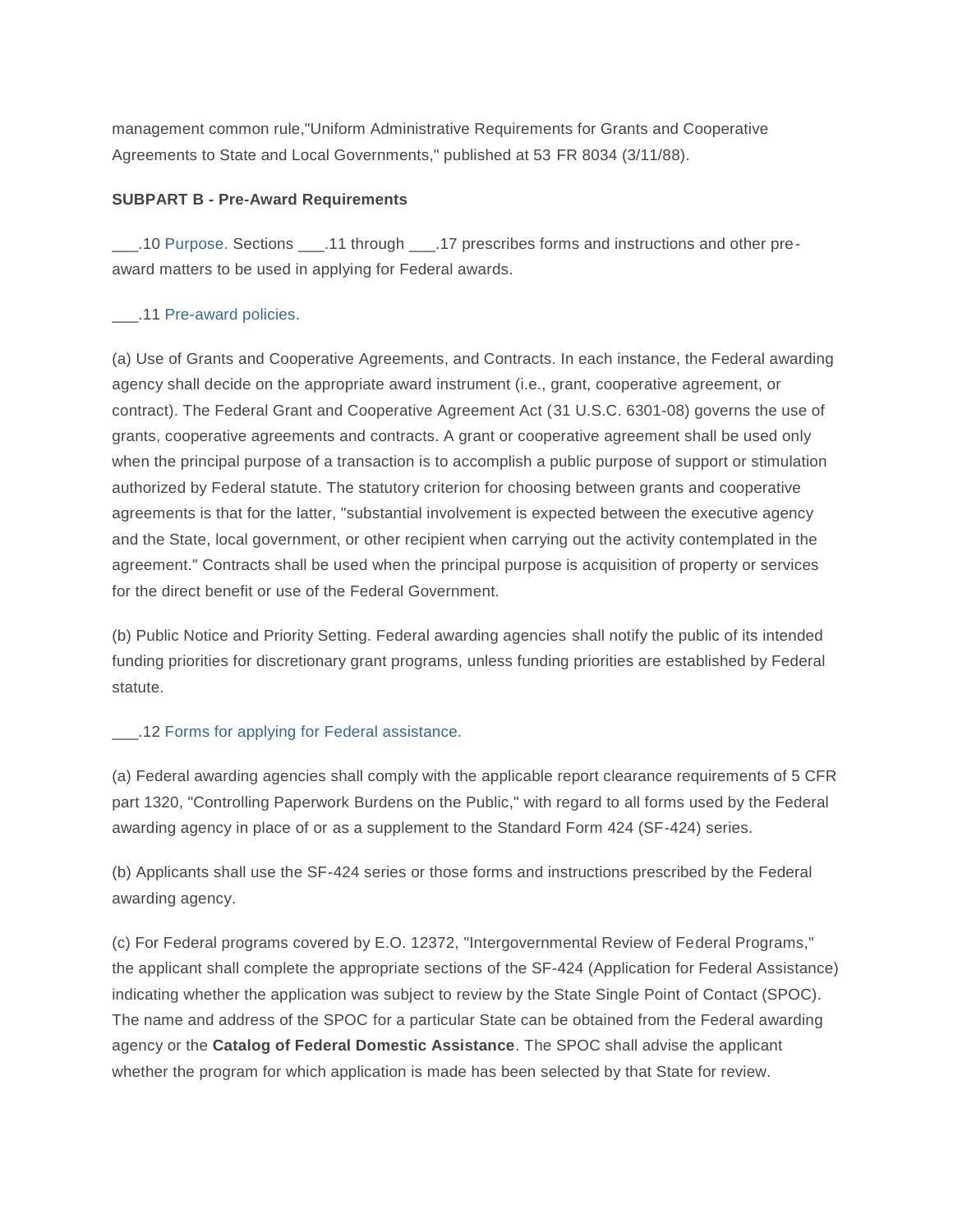(d) Federal awarding agencies that do not use the SF-424 form should indicate whether the application is subject to review by the State under E.O. 12372.

<span id="page-11-0"></span>\_\_\_.13 [Debarment and suspension.](#page-2-0) Federal awarding agencies and recipients shall comply with the nonprocurement debarment and suspension common rule implementing E.O.s 12549 and 12689, "Debarment and Suspension." This common rule restricts subawards and contracts with certain parties that are debarred, suspended or otherwise excluded from or ineligible for participation in Federal assistance programs or activities.

<span id="page-11-1"></span>\_\_\_.14 [Special award conditions.](#page-2-0) If an applicant or recipient: (a) has a history of poor performance, (b) is not financially stable, (c) has a management system that does not meet the standards prescribed in this Circular, (d) has not conformed to the terms and conditions of a previous award, or (e) is not otherwise responsible, Federal awarding agencies may impose additional requirements as needed, provided that such applicant or recipient is notified in writing as to: the nature of the additional requirements, the reason why the additional requirements are being imposed, the nature of the corrective action needed, the time allowed for completing the corrective actions, and the method for requesting reconsideration of the additional requirements imposed. Any special conditions shall be promptly removed once the conditions that prompted them have been corrected.

<span id="page-11-2"></span>\_\_\_.15 [Metric system of measurement.](#page-2-0) The Metric Conversion Act, as amended by the Omnibus Trade and Competitiveness Act (15 U.S.C. 205) declares that the metric system is the preferred measurement system for U.S. trade and commerce. The Act requires each Federal agency to establish a date or dates in consultation with the Secretary of Commerce, when the metric system of measurement will be used in the agency's procurements, grants, and other business-related activities. Metric implementation may take longer where the use of the system is initially impractical or likely to cause significant inefficiencies in the accomplishment of federally-funded activities. Federal awarding agencies shall follow the provisions of E.O. 12770, "Metric Usage in Federal Government Programs."

<span id="page-11-3"></span>\_\_\_.16 [Resource Conservation and Recovery Act \(RCRA\) \(Pub. L. 94-580 codified at 42 U.S.C. 6962\).](#page-2-0) Under the Act, any State agency or agency of a political subdivision of a State which is using appropriated Federal funds must comply with Section 6002. Section 6002 requires that preference be given in procurement programs to the purchase of specific products containing recycled materials identified in guidelines developed by the Environmental Protection Agency (EPA) (40 CFR parts 247- 254). Accordingly, State and local institutions of higher education, hospitals, and non-profit organizations that receive direct Federal awards or other Federal funds shall give preference in their procurement programs funded with Federal funds to the purchase of recycled products pursuant to the EPA guidelines.

<span id="page-11-4"></span>\_\_\_.17 [Certifications and representations.](#page-2-0) Unless prohibited by statute or codified regulation, each Federal awarding agency is authorized and encouraged to allow recipients to submit certifications and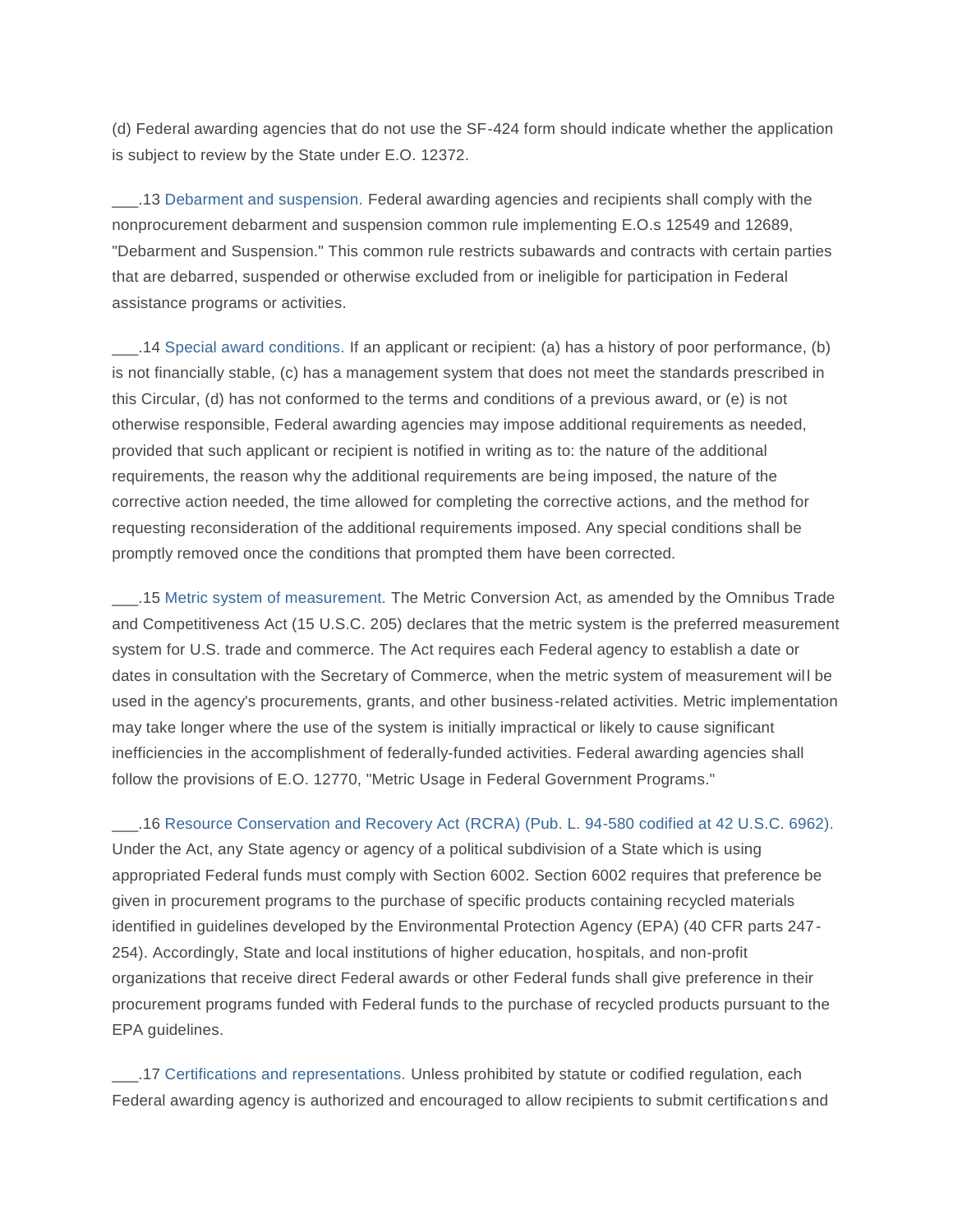representations required by statute, executive order, or regulation on an annual basis, if the recipients have ongoing and continuing relationships with the agency. Annual certifications and representations shall be signed by responsible officials with the authority to ensure recipients' compliance with the pertinent requirements.

#### **SUBPART C - Post-Award Requirements**

## **Financial and Program Management**

<span id="page-12-0"></span>\_\_\_.20 [Purpose of financial and program management.](#page-2-1) Sections \_\_\_.21 through \_\_\_.28 prescribe standards for financial management systems, methods for making payments and rules for: satisfying cost sharing and matching requirements, accounting for program income, budget revision approvals, making audits, determining allowability of cost, and establishing fund availability.

# <span id="page-12-1"></span>\_\_\_.21 [Standards for financial management systems.](#page-2-1)

(a) Federal awarding agencies shall require recipients to relate financial data to performance data and develop unit cost information whenever practical.

(b) Recipients' financial management systems shall provide for the following.

(1) Accurate, current and complete disclosure of the financial results of each federally-sponsored project or program in accordance with the reporting requirements set forth in Section \_\_\_.52. If a Federal awarding agency requires reporting on an accrual basis from a recipient that maintains its records on other than an accrual basis, the recipient shall not be required to establish an accrual accounting system. These recipients may develop such accrual data for its reports on the basis of an analysis of the documentation on hand.

(2) Records that identify adequately the source and application of funds for federally-sponsored activities. These records shall contain information pertaining to Federal awards, authorizations, obligations, unobligated balances, assets, outlays, income and interest.

(3) Effective control over and accountability for all funds, property and other assets. Recipients shall adequately safeguard all such assets and assure they are used solely for authorized purposes.

(4) Comparison of outlays with budget amounts for each award. Whenever appropriate, financial information should be related to performance and unit cost data.

(5) Written procedures to minimize the time elapsing between the transfer of funds to the recipient from the U.S. Treasury and the issuance or redemption of checks, warrants or payments by other means for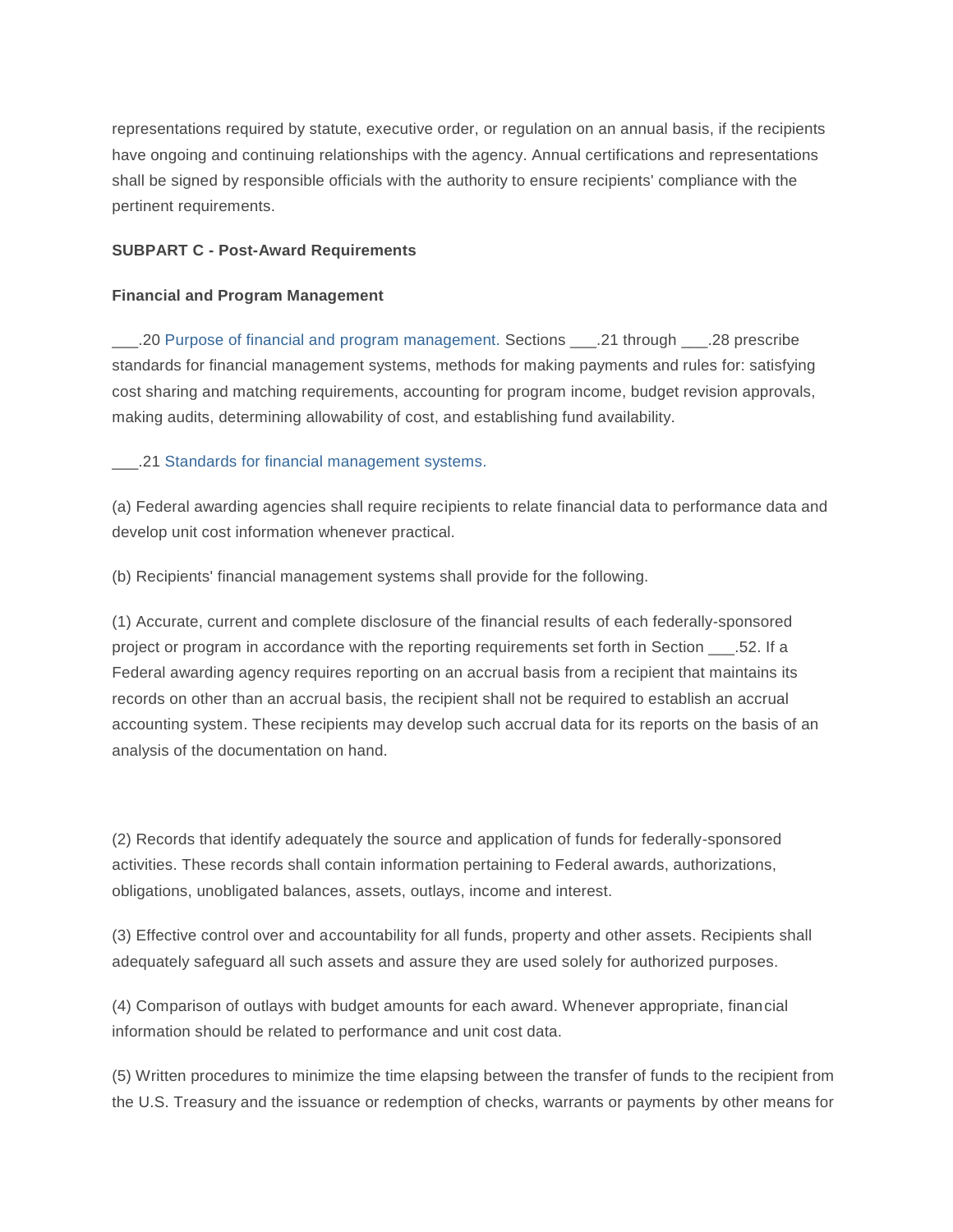program purposes by the recipient. To the extent that the provisions of the Cash Management Improvement Act (CMIA) (Pub. L. 101-453) govern, payment methods of State agencies, instrumentalities, and fiscal agents shall be consistent with CMIA Treasury-State Agreements or the CMIA default procedures codified at 31 CFR part 205, "Withdrawal of Cash from the Treasury for Advances under Federal Grant and Other Programs."

(6) Written procedures for determining the reasonableness, allocability and allowability of costs in accordance with the provisions of the applicable Federal cost principles and the terms and conditions of the award.

(7) Accounting records including cost accounting records that are supported by source documentation.

(c) Where the Federal Government guarantees or insures the repayment of money borrowed by the recipient, the Federal awarding agency, at its discretion, may require adequate bonding and insurance if the bonding and insurance requirements of the recipient are not deemed adequate to protect the interest of the Federal Government.

(d) The Federal awarding agency may require adequate fidelity bond coverage where the recipient lacks sufficient coverage to protect the Federal Government's interest.

(e) Where bonds are required in the situations described above, the bonds shall be obtained from companies holding certificates of authority as acceptable sureties, as prescribed in 31 CFR part 223, "Surety Companies Doing Business with the United States."

#### <span id="page-13-0"></span>\_\_\_.22 [Payment.](#page-2-1)

(a) Payment methods shall minimize the time elapsing between the transfer of funds from the United States Treasury and the issuance or redemption of checks, warrants, or payment by other means by the recipients. Payment methods of State agencies or instrumentalities shall be consistent with Treasury-State CMIA agreements or default procedures codified at 31 CFR part 205.

(b) Recipients are to be paid in advance, provided they maintain or demonstrate the willingness to maintain: (1) written procedures that minimize the time elapsing between the transfer of funds and disbursement by the recipient, and (2) financial management systems that meet the standards for fund control and accountability as established in Section \_\_\_.21. Cash advances to a recipient organization shall be limited to the minimum amounts needed and be timed to be in accordance with the actual, immediate cash requirements of the recipient organization in carrying out the purpose of the approved program or project. The timing and amount of cash advances shall be as close as is administratively feasible to the actual disbursements by the recipient organization for direct program or project costs and the proportionate share of any allowable indirect costs.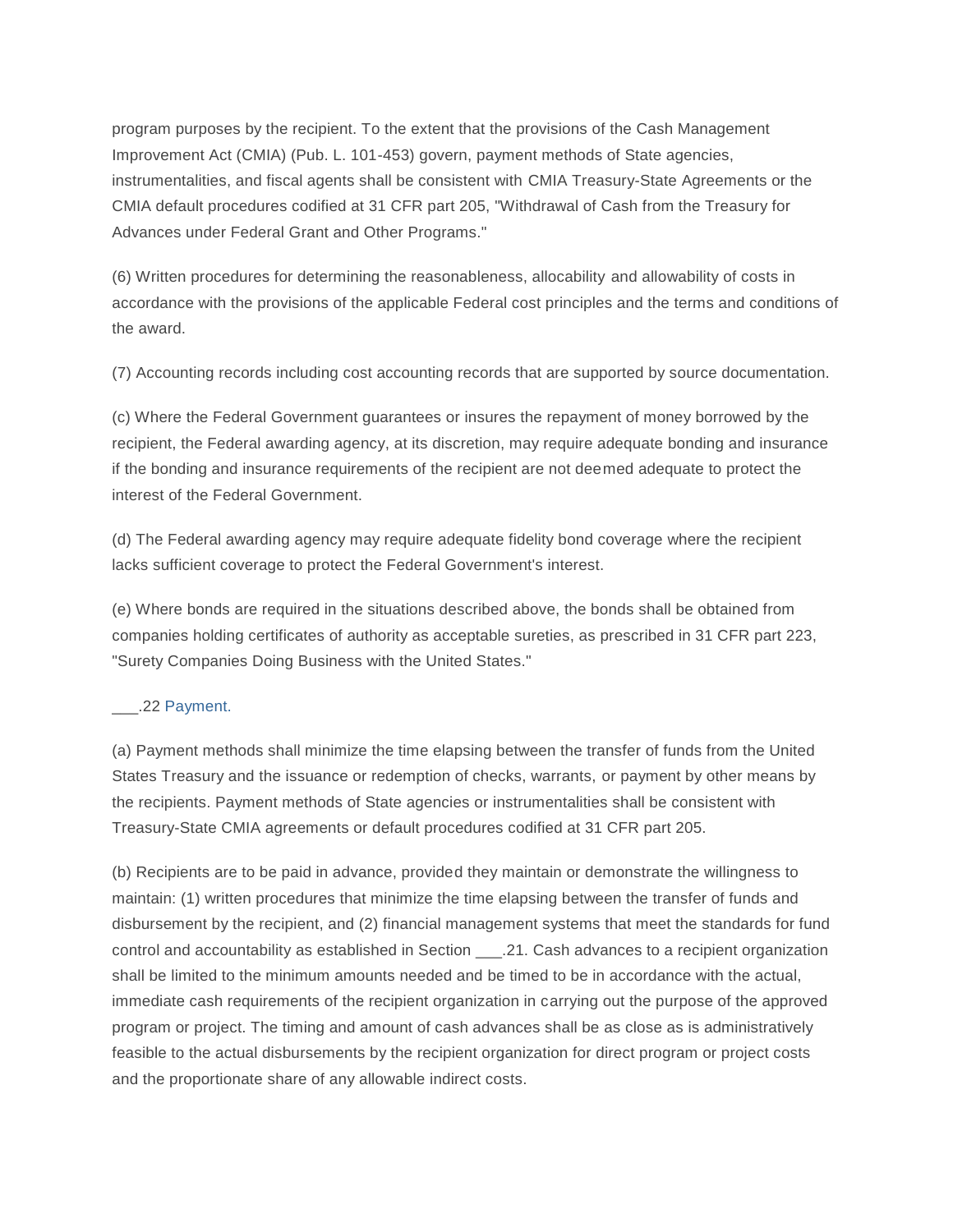(c) Whenever possible, advances shall be consolidated to cover anticipated cash needs for all awards made by the Federal awarding agency to the recipient.

(1) Advance payment mechanisms include, but are not limited to, Treasury check and electronic funds transfer.

(2) Advance payment mechanisms are subject to 31 CFR part 205.

(3) Recipients shall be authorized to submit requests for advances and reimbursements at least monthly when electronic fund transfers are not used.

(d) Requests for Treasury check advance payment shall be submitted on SF-270, "Request for Advance or Reimbursement," or other forms as may be authorized by OMB. This form is not to be used when Treasury check advance payments are made to the recipient automatically through the use of a predetermined payment schedule or if precluded by special Federal awarding agency instructions for electronic funds transfer.

(e) Reimbursement is the preferred method when the requirements in paragraph (b) cannot be met. Federal awarding agencies may also use this method on any construction agreement, or if the major portion of the construction project is accomplished through private market financing or Federal loans, and the Federal assistance constitutes a minor portion of the project.

(1) When the reimbursement method is used, the Federal awarding agency shall make payment within 30 days after receipt of the billing, unless the billing is improper.

(2) Recipients shall be authorized to submit request for reimbursement at least monthly when electronic funds transfers are not used.

(f) If a recipient cannot meet the criteria for advance payments and the Federal awarding agency has determined that reimbursement is not feasible because the recipient lacks sufficient working capital, the Federal awarding agency may provide cash on a working capital advance basis. Under this procedure, the Federal awarding agency shall advance cash to the recipient to cover its estimated disbursement needs for an initial period generally geared to the awardee's disbursing cycle. Thereafter, the Federal awarding agency shall reimburse the recipient for its actual cash disbursements. The working capital advance method of payment shall not be used for recipients unwilling or unable to provide timely advances to their subrecipient to meet the subrecipient's actual cash disbursements.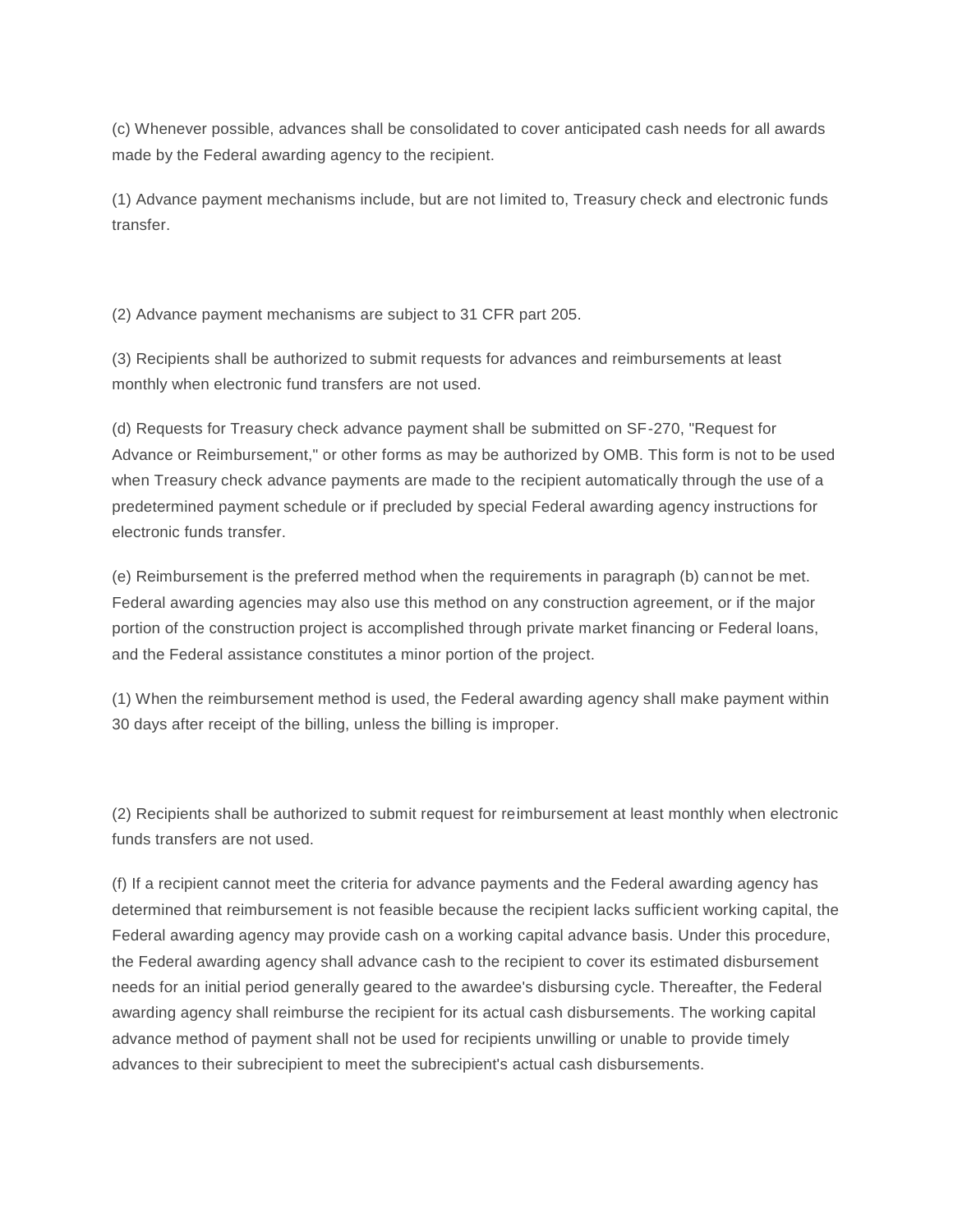(g) To the extent available, recipients shall disburse funds available from repayments to and interest earned on a revolving fund, program income, rebates, refunds, contract settlements, audit recoveries and interest earned on such funds before requesting additional cash payments.

(h) Unless otherwise required by statute, Federal awarding agencies shall not withhold payments for proper charges made by recipients at any time during the project period unless (1) or (2) apply.

(1) A recipient has failed to comply with the project objectives, the terms and conditions of the award, or Federal reporting requirements.

(2) The recipient or subrecipient is delinquent in a debt to the United States as defined in OMB Circular A-129, "Managing Federal Credit Programs." Under such conditions, the Federal awarding agency may, upon reasonable notice, inform the recipient that payments shall not be made for obligations incurred after a specified date until the conditions are corrected or the indebtedness to the Federal Government is liquidated.

(i) Standards governing the use of banks and other institutions as depositories of funds advanced under awards are as follows.

(1) Except for situations described in paragraph (i)(2), Federal awarding agencies shall not require separate depository accounts for funds provided to a recipient or establish any eligibility requirements for depositories for funds provided to a recipient. However, recipients must be able to account for the receipt, obligation and expenditure of funds.

(2) Advances of Federal funds shall be deposited and maintained in insured accounts whenever possible.

(j) Consistent with the national goal of expanding the opportunities for women-owned and minorityowned business enterprises, recipients shall be encouraged to use women- owned and minority-owned banks (a bank which is owned at least 50 percent by women or minority group members).

(k) Recipients shall maintain advances of Federal funds in interest bearing accounts, unless (1), (2) or (3) apply.

(1) The recipient receives less than \$120,000 in Federal awards per year.

(2) The best reasonably available interest bearing account would not be expected to earn interest in excess of \$250 per year on Federal cash balances.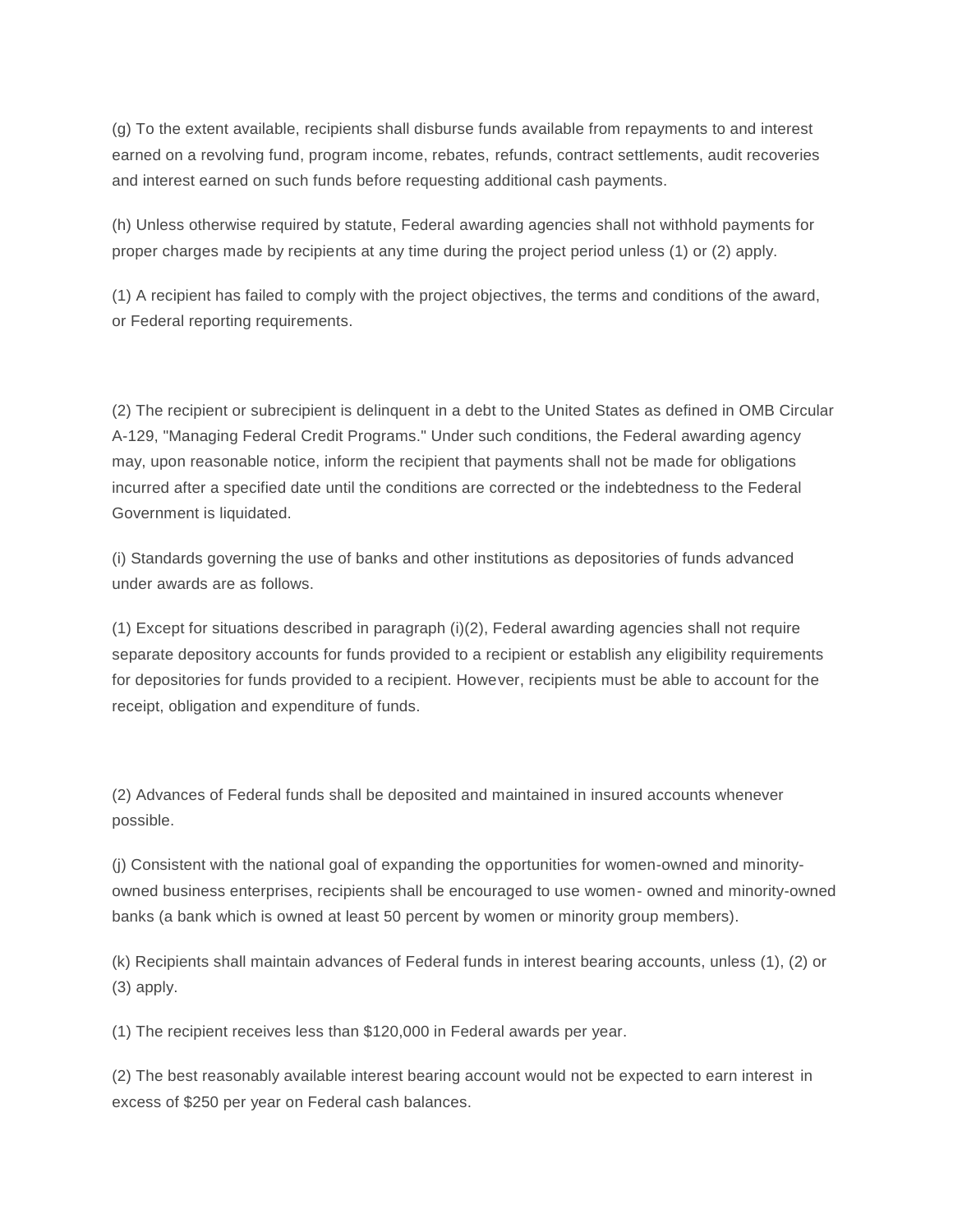(3) The depository would require an average or minimum balance so high that it would not be feasible within the expected Federal and non-Federal cash resources.

(l) For those entities where CMIA and its implementing regulations do not apply, interest earned on Federal advances deposited in interest bearing accounts shall be remitted annually to Department of Health and Human Services, Payment Management System, Rockville, MD 20852. Interest amounts up to \$250 per year may be retained by the recipient for administrative expense. State universities and hospitals shall comply with CMIA, as it pertains to interest. If an entity subject to CMIA uses its own funds to pay pre-award costs for discretionary awards without prior written approval from the Federal awarding agency, it waives its right to recover the interest under CMIA.

(m) Except as noted elsewhere in this Circular, only the following forms shall be authorized for the recipients in requesting advances and reimbursements. Federal agencies shall not require more than an original and two copies of these forms.

(1) SF-270, Request for Advance or Reimbursement. Each Federal awarding agency shall adopt the SF-270 as a standard form for all nonconstruction programs when electronic funds transfer or predetermined advance methods are not used. Federal awarding agencies, however, have the option of using this form for construction programs in lieu of the SF-271, "Outlay Report and Request for Reimbursement for Construction Programs."

(2) SF-271, Outlay Report and Request for Reimbursement for Construction Programs. Each Federal awarding agency shall adopt the SF-271 as the standard form to be used for requesting reimbursement for construction programs. However, a Federal awarding agency may substitute the SF-270 when the Federal awarding agency determines that it provides adequate information to meet Federal needs.

# <span id="page-16-0"></span>\_\_\_.23 [Cost sharing or matching.](#page-2-1)

(a) All contributions, including cash and third party in-kind, shall be accepted as part of the recipient's cost sharing or matching when such contributions meet all of the following criteria.

(1) Are verifiable from the recipient's records.

(2) Are not included as contributions for any other federally-assisted project or program.

(3) Are necessary and reasonable for proper and efficient accomplishment of project or program objectives.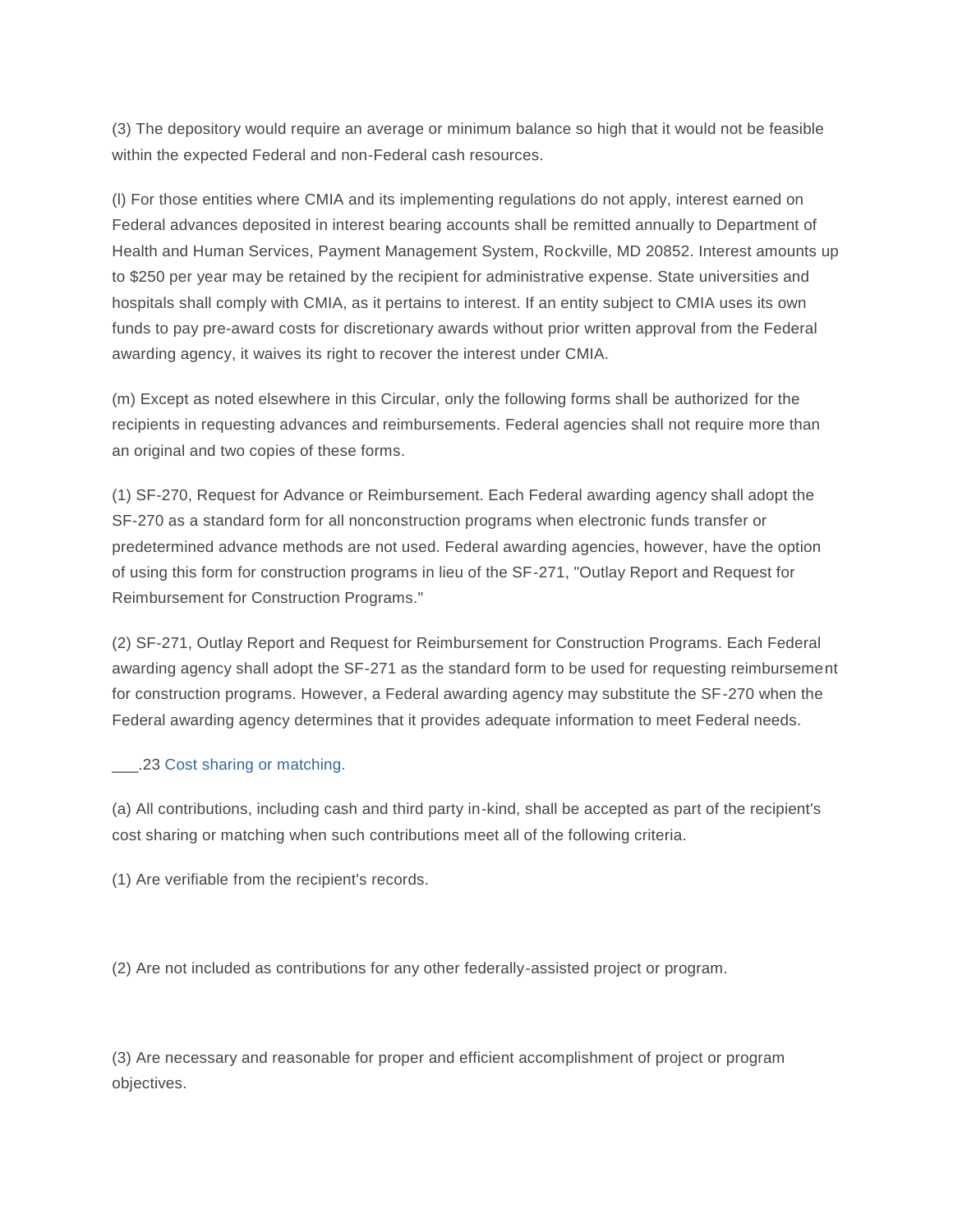(4) Are allowable under the applicable cost principles.

(5) Are not paid by the Federal Government under another award, except where authorized by Federal statute to be used for cost sharing or matching.

(6) Are provided for in the approved budget when required by the Federal awarding agency.

(7) Conform to other provisions of this Circular, as applicable.

(b) Unrecovered indirect costs may be included as part of cost sharing or matching only with the prior approval of the Federal awarding agency.

(c) Values for recipient contributions of services and property shall be established in accordance with the applicable cost principles. If a Federal awarding agency authorizes recipients to donate buildings or land for construction/facilities acquisition projects or long-term use, the value of the donated property for cost sharing or matching shall be the lesser of (1) or (2).

(1) The certified value of the remaining life of the property recorded in the recipient's accounting records at the time of donation.

(2) The current fair market value. However, when there is sufficient justification, the Federal awarding agency may approve the use of the current fair market value of the donated property, even if it exceeds the certified value at the time of donation to the project.

(d) Volunteer services furnished by professional and technical personnel, consultants, and other skilled and unskilled labor may be counted as cost sharing or matching if the service is an integral and necessary part of an approved project or program. Rates for volunteer services shall be consistent with those paid for similar work in the recipient's organization. In those instances in which the required skills are not found in the recipient organization, rates shall be consistent with those paid for similar work in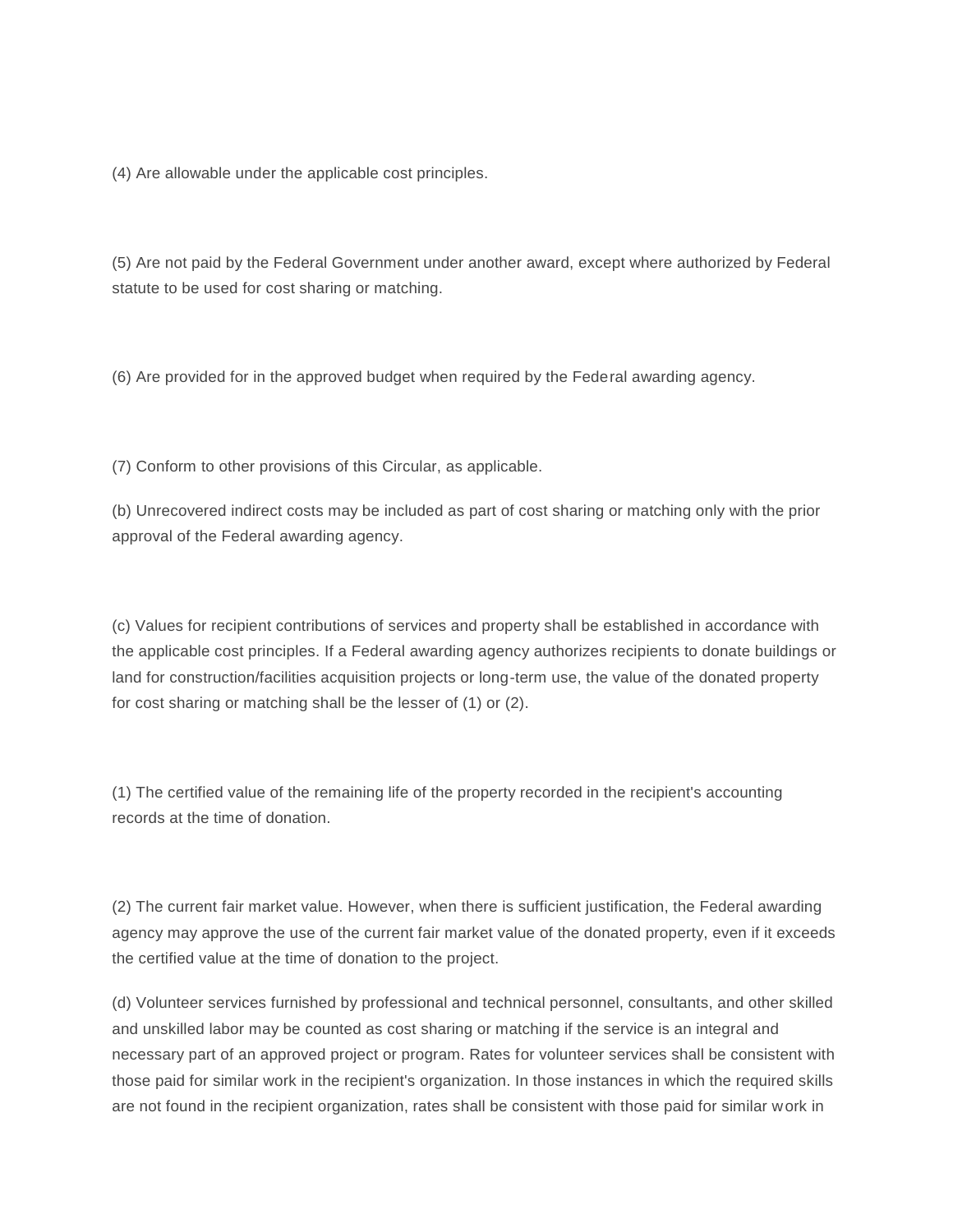the labor market in which the recipient competes for the kind of services involved. In either case, paid fringe benefits that are reasonable, allowable, and allocable may be included in the valuation.

(e) When an employer other than the recipient furnishes the services of an employee, these services shall be valued at the employee's regular rate of pay (plus an amount of fringe benefits that are reasonable, allowable, and allocable, but exclusive of overhead costs), provided these services are in the same skill for which the employee is normally paid.

(f) Donated supplies may include such items as expendable equipment, office supplies, laboratory supplies or workshop and classroom supplies. Value assessed to donated supplies included in the cost sharing or matching share shall be reasonable and shall not exceed the fair market value of the property at the time of the donation.

(g) The method used for determining cost sharing or matching for donated equipment, buildings and land for which title passes to the recipient may differ according to the purpose of the award, if (1) or (2) apply.

(1) If the purpose of the award is to assist the recipient in the acquisition of equipment, buildings or land, the total value of the donated property may be claimed as cost sharing or matching.

(2) If the purpose of the award is to support activities that require the use of equipment, buildings or land, normally only depreciation or use charges for equipment and buildings may be made. However, the full value of equipment or other capital assets and fair rental charges for land may be allowed, provided that the Federal awarding agency has approved the charges.

(h) The value of donated property shall be determined in accordance with the usual accounting policies of the recipient, with the following qualifications.

(1) The value of donated land and buildings shall not exceed its fair market value at the time of donation to the recipient as established by an independent appraiser (e.g., certified real property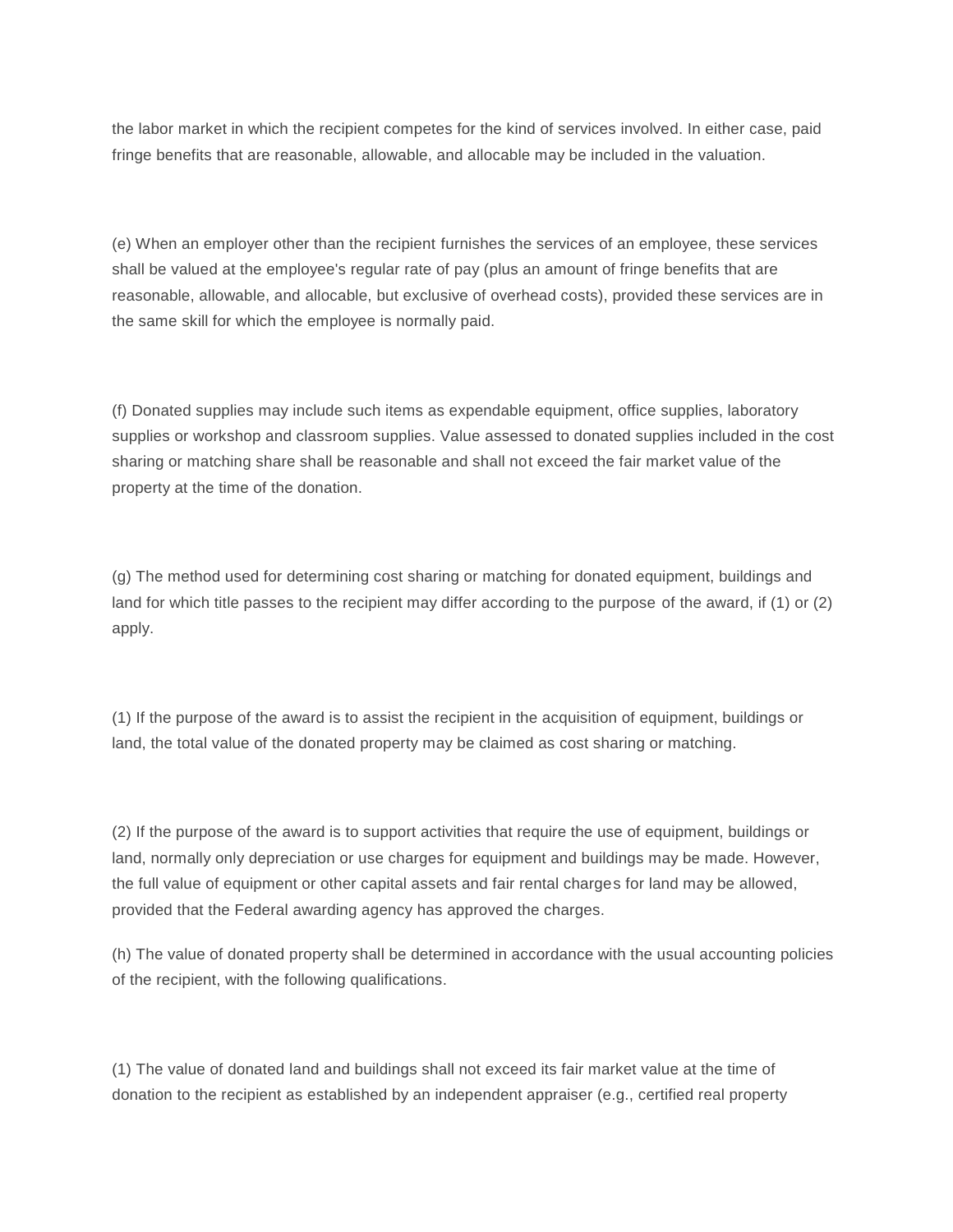appraiser or General Services Administration representative) and certified by a responsible official of the recipient.

(2) The value of donated equipment shall not exceed the fair market value of equipment of the same age and condition at the time of donation.

(3) The value of donated space shall not exceed the fair rental value of comparable space as established by an independent appraisal of comparable space and facilities in a privately-owned building in the same locality.

(4) The value of loaned equipment shall not exceed its fair rental value.

(5) The following requirements pertain to the recipient's supporting records for in-kind contributions from third parties.

(i) Volunteer services shall be documented and, to the extent feasible, supported by the same methods used by the recipient for its own employees.

(ii) The basis for determining the valuation for personal service, material, equipment, buildings and land shall be documented.

<span id="page-19-0"></span>\_\_\_.24 [Program income.](#page-2-1)

(a) Federal awarding agencies shall apply the standards set forth in this section in requiring recipient organizations to account for program income related to projects financed in whole or in part with Federal funds.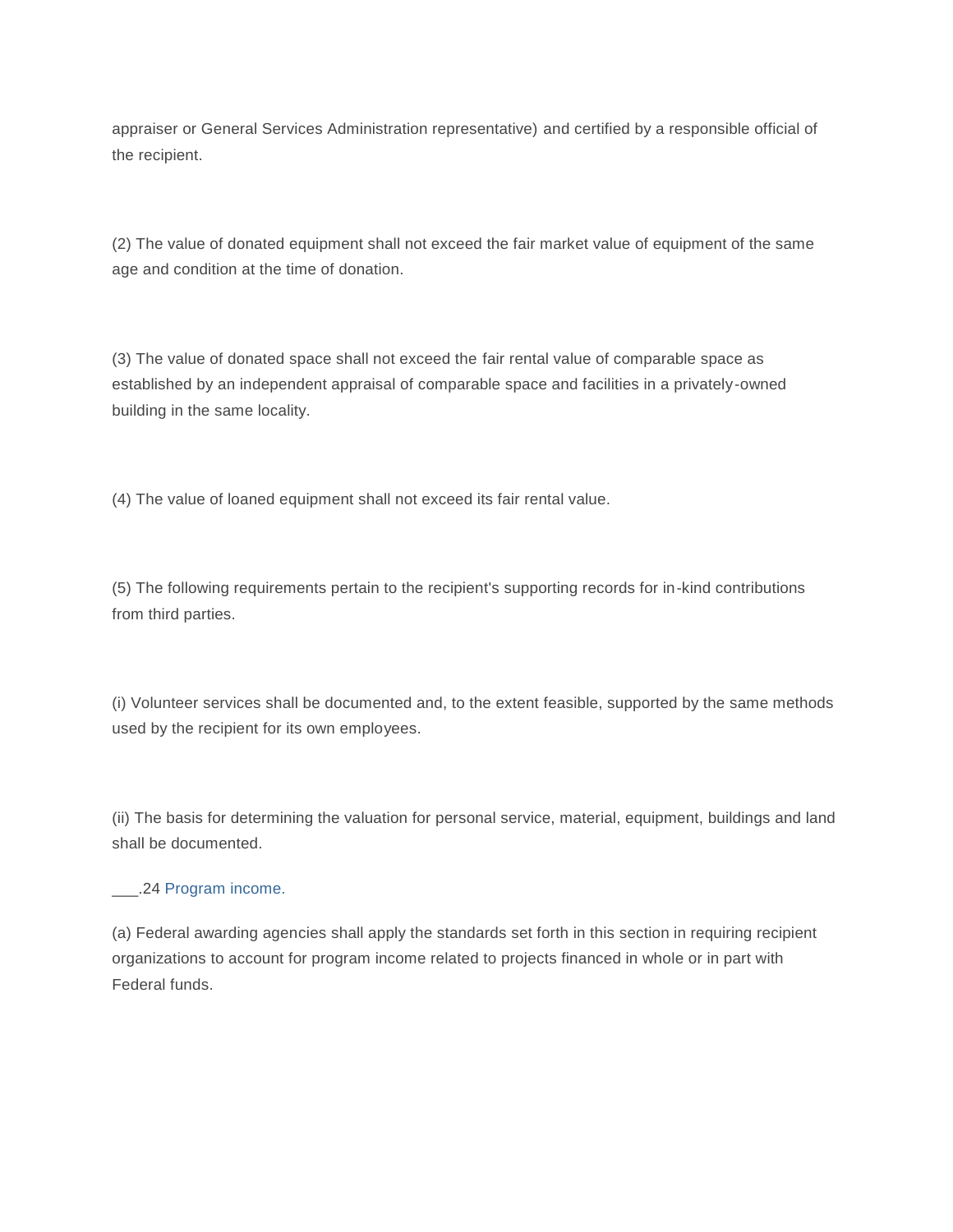(b) Except as provided in paragraph (h) below, program income earned during the project period shall be retained by the recipient and, in accordance with Federal awarding agency regulations or the terms and conditions of the award, shall be used in one or more of the ways listed in the following.

(1) Added to funds committed to the project by the Federal awarding agency and recipient and used to further eligible project or program objectives.

(2) Used to finance the non-Federal share of the project or program.

(3) Deducted from the total project or program allowable cost in determining the net allowable costs on which the Federal share of costs is based.

(c) When an agency authorizes the disposition of program income as described in paragraphs (b)(1) or (b)(2), program income in excess of any limits stipulated shall be used in accordance with paragraph  $(b)(3)$ .

(d) In the event that the Federal awarding agency does not specify in its regulations or the terms and conditions of the award how program income is to be used, paragraph (b)(3) shall apply automatically to all projects or programs except research. For awards that support research, paragraph (b)(1) shall apply automatically unless the awarding agency indicates in the terms and conditions another alternative on the award or the recipient is subject to special award conditions, as indicated in Section  $\overline{\phantom{0}}$ .14.

(e) Unless Federal awarding agency regulations or the terms and conditions of the award provide otherwise, recipients shall have no obligation to the Federal Government regarding program income earned after the end of the project period.

(f) If authorized by Federal awarding agency regulations or the terms and conditions of the award, costs incident to the generation of program income may be deducted from gross income to determine program income, provided these costs have not been charged to the award.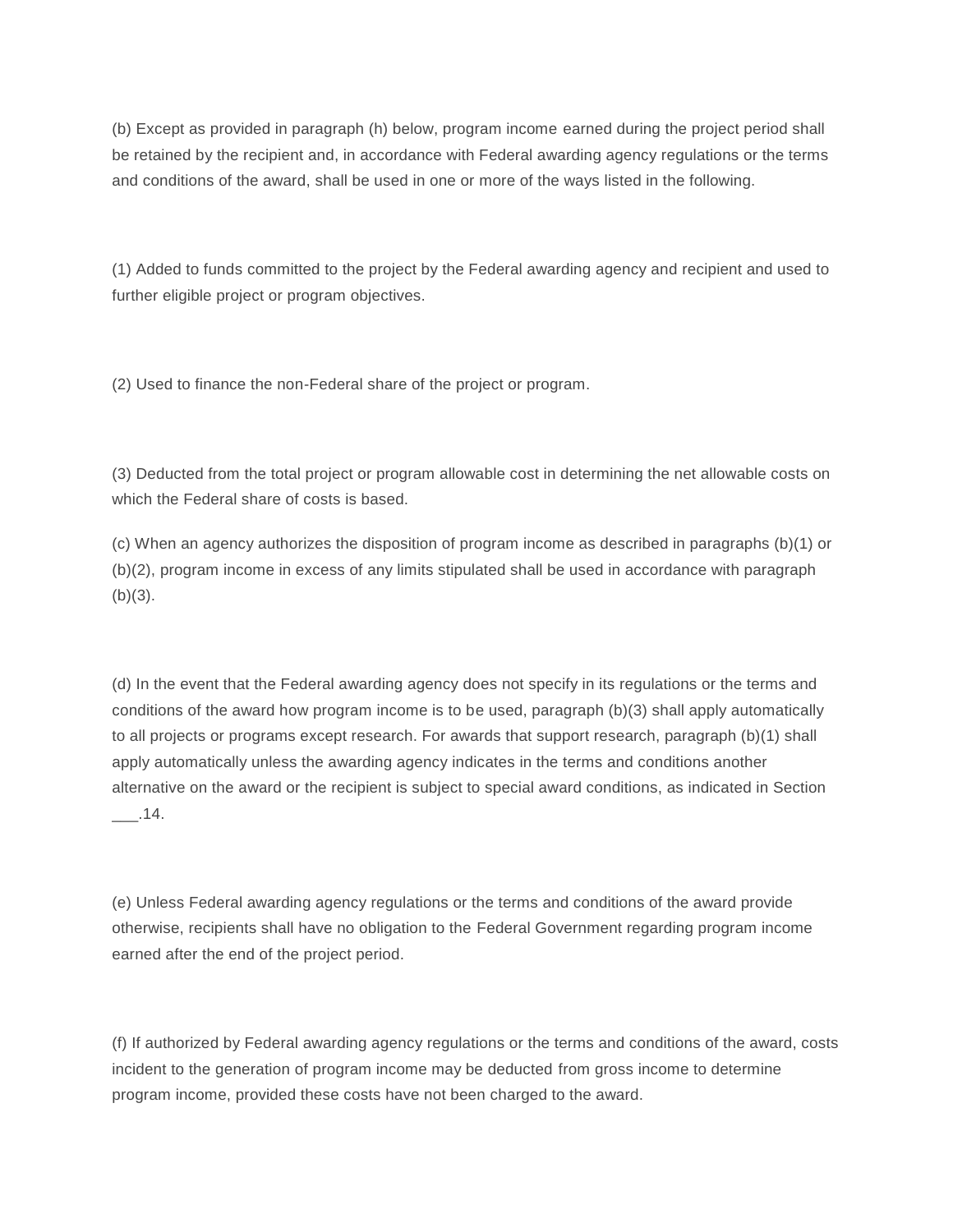(g) Proceeds from the sale of property shall be handled in accordance with the requirements of the Property Standards (See Sections \_\_\_.30 through \_\_\_.37).

(h) Unless Federal awarding agency regulations or the terms and condition of the award provide otherwise, recipients shall have no obligation to the Federal Government with respect to program income earned from license fees and royalties for copyrighted material, patents, patent applications, trademarks, and inventions produced under an award. However, Patent and Trademark Amendments (35 U.S.C. 18) apply to inventions made under an experimental, developmental, or research award.

#### <span id="page-21-0"></span>\_\_\_.25 [Revision of budget and program plans.](#page-2-1)

(a) The budget plan is the financial expression of the project or program as approved during the award process. It may include either the Federal and non-Federal share, or only the Federal share, depending upon Federal awarding agency requirements. It shall be related to performance for program evaluation purposes whenever appropriate.

(b) Recipients are required to report deviations from budget and program plans, and request prior approvals for budget and program plan revisions, in accordance with this section.

(c) For nonconstruction awards, recipients shall request prior approvals from Federal awarding agencies for one or more of the following program or budget related reasons.

(1) Change in the scope or the objective of the project or program (even if there is no associated budget revision requiring prior written approval).

(2) Change in a key person specified in the application or award document.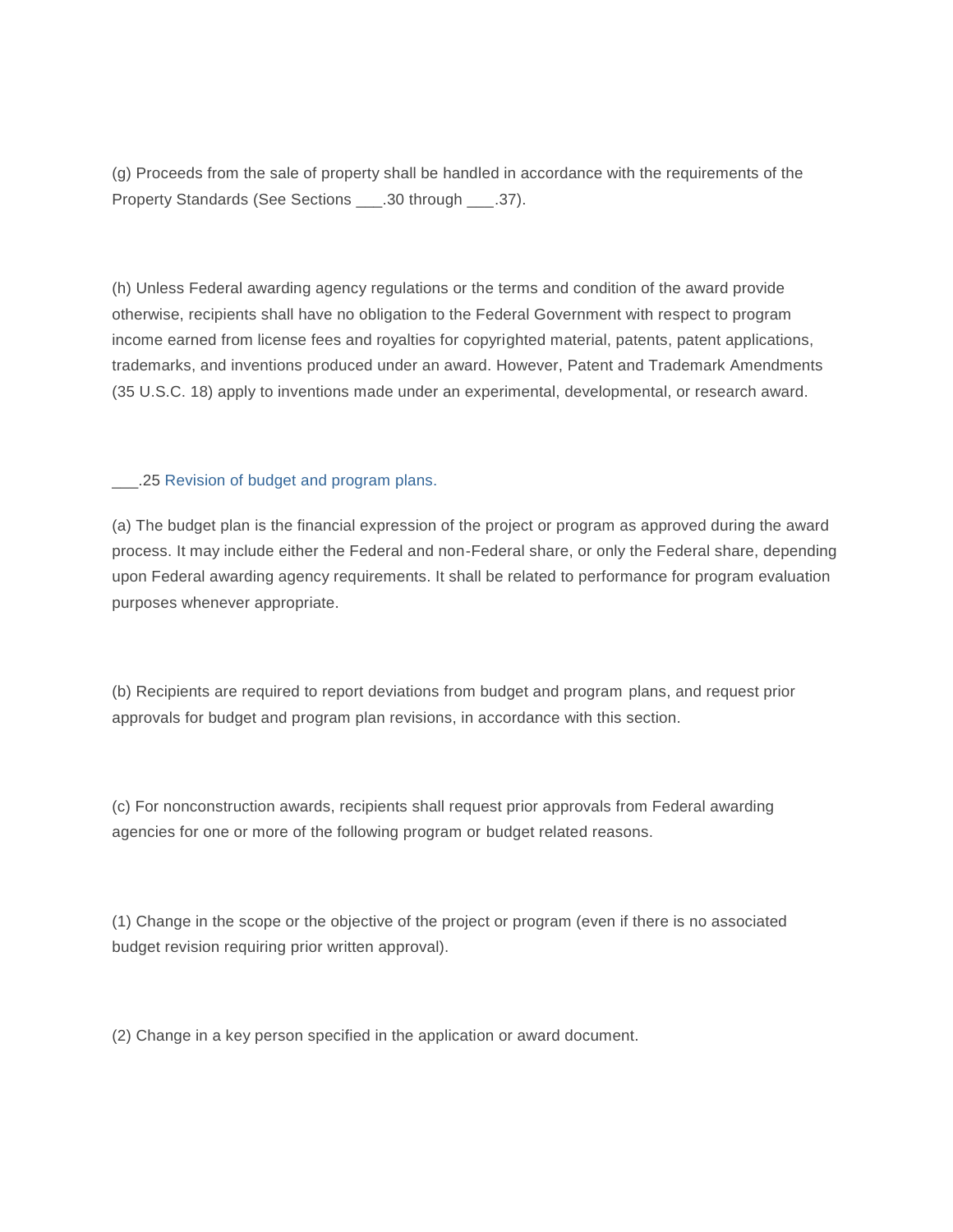(3) The absence for more than three months, or a 25 percent reduction in time devoted to the project, by the approved project director or principal investigator.

(4) The need for additional Federal funding.

(5) The transfer of amounts budgeted for indirect costs to absorb increases in direct costs, or vice versa, if approval is required by the Federal awarding agency.

(6) The inclusion, unless waived by the Federal awarding agency, of costs that require prior approval in accordance with OMB Circular A-21, "Cost Principles for Educational Institutions," OMB Circular A-122, "Cost Principles for Non-Profit Organizations," or 45 CFR part 74 Appendix E, "Principles for Determining Costs Applicable to Research and Development under Grants and Contracts with Hospitals," or 48 CFR part 31, "Contract Cost Principles and Procedures," as applicable.

(7) The transfer of funds allotted for training allowances (direct payment to trainees) to other categories of expense.

(8) Unless described in the application and funded in the approved awards, the subaward, transfer or contracting out of any work under an award. This provision does not apply to the purchase of supplies, material, equipment or general support services.

(d) No other prior approval requirements for specific items may be imposed unless a deviation has been approved by OMB.

(e) Except for requirements listed in paragraphs (c)(1) and (c)(4) of this section, Federal awarding agencies are authorized, at their option, to waive cost-related and administrative prior written approvals required by this Circular and OMB Circulars A-21 and A-122. Such waivers may include authorizing recipients to do any one or more of the following.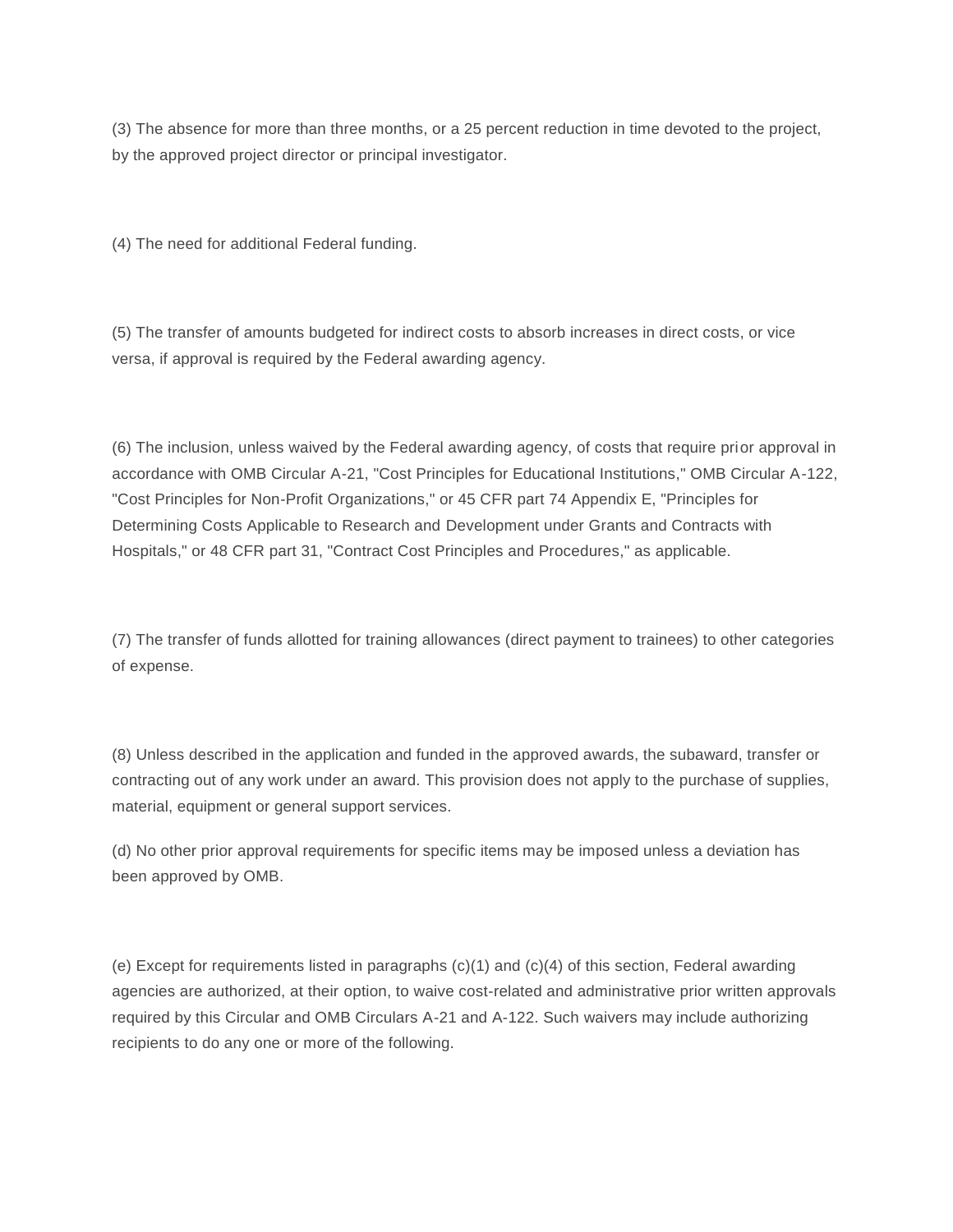(1) Incur pre-award costs 90 calendar days prior to award or more than 90 calendar days with the prior approval of the Federal awarding agency. All pre-award costs are incurred at the recipient's risk (i.e., the Federal awarding agency is under no obligation to reimburse such costs if for any reason the recipient does not receive an award or if the award is less than anticipated and inadequate to cover such costs).

(2) Initiate a one-time extension of the expiration date of the award of up to 12 months unless one or more of the following conditions apply. For one-time extensions, the recipient must notify the Federal awarding agency in writing with the supporting reasons and revised expiration date at least 10 days before the expiration date specified in the award. This one-time extension may not be exercised merely for the purpose of using unobligated balances.

(i) The terms and conditions of award prohibit the extension.

(ii) The extension requires additional Federal funds.

- (iii) The extension involves any change in the approved objectives or scope of the project.
- (3) Carry forward unobligated balances to subsequent funding periods.

(4) For awards that support research, unless the Federal awarding agency provides otherwise in the award or in the agency's regulations, the prior approval requirements described in paragraph (e) are automatically waived (i.e., recipients need not obtain such prior approvals) unless one of the conditions included in paragraph (e)(2) applies.

(f) The Federal awarding agency may, at its option, restrict the transfer of funds among direct cost categories or programs, functions and activities for awards in which the Federal share of the project exceeds \$100,000 and the cumulative amount of such transfers exceeds or is expected to exceed 10 percent of the total budget as last approved by the Federal awarding agency. No Federal awarding agency shall permit a transfer that would cause any Federal appropriation or part thereof to be used for purposes other than those consistent with the original intent of the appropriation.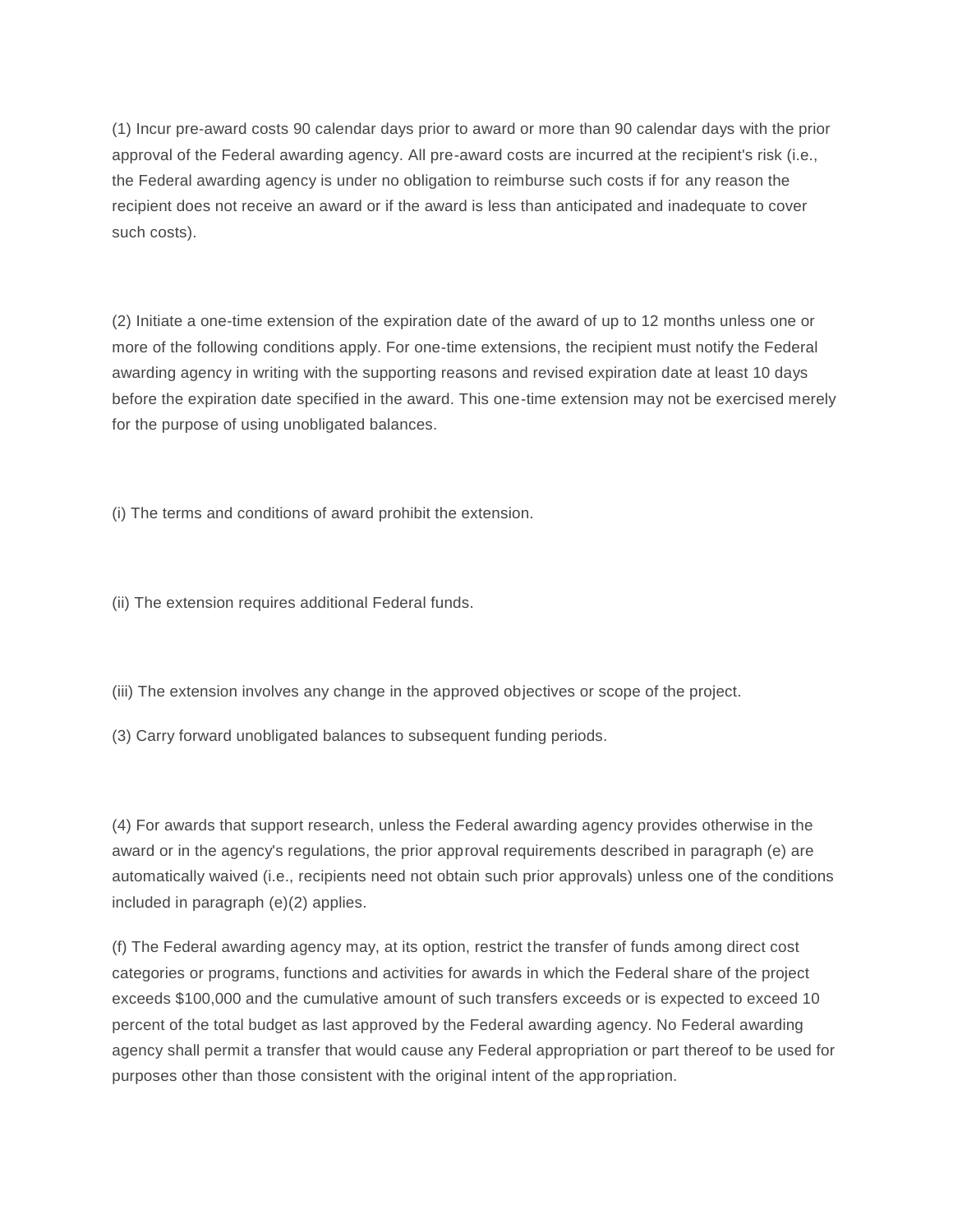(g) All other changes to nonconstruction budgets, except for the changes described in paragraph (j), do not require prior approval.

(h) For construction awards, recipients shall request prior written approval promptly from Federal awarding agencies for budget revisions whenever (1), (2) or (3) apply.

(1) The revision results from changes in the scope or the objective of the project or program.

(2) The need arises for additional Federal funds to complete the project.

(3) A revision is desired which involves specific costs for which prior written approval requirements may be imposed consistent with applicable OMB cost principles listed in Section \_\_\_.27.

(i) No other prior approval requirements for specific items may be imposed unless a deviation has been approved by OMB.

(j) When a Federal awarding agency makes an award that provides support for both construction and nonconstruction work, the Federal awarding agency may require the recipient to request prior approval from the Federal awarding agency before making any fund or budget transfers between the two types of work supported.

(k) For both construction and nonconstruction awards, Federal awarding agencies shall require recipients to notify the Federal awarding agency in writing promptly whenever the amount of Federal authorized funds is expected to exceed the needs of the recipient for the project period by more than \$5000 or five percent of the Federal award, whichever is greater. This notification shall not be required if an application for additional funding is submitted for a continuation award.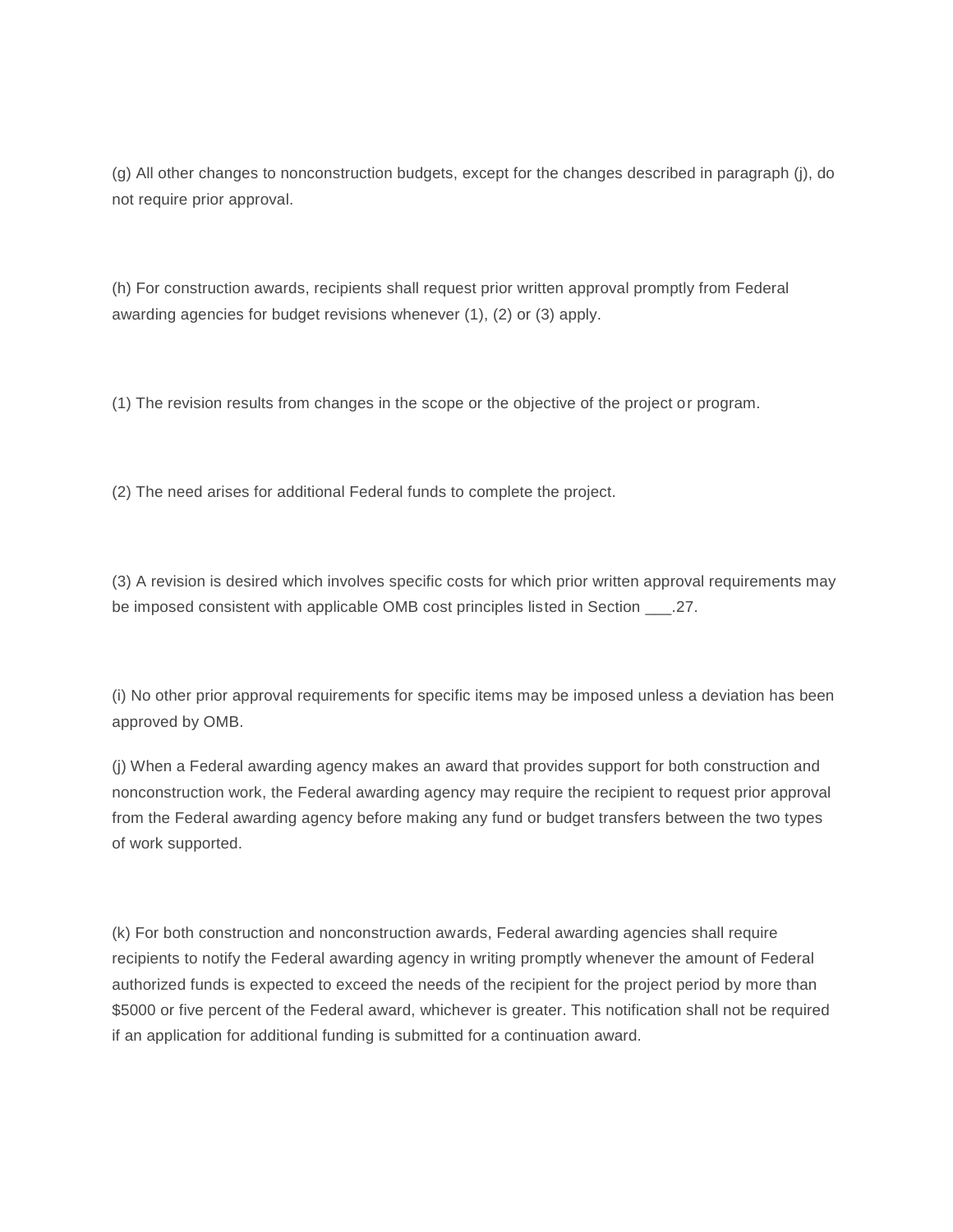(l) When requesting approval for budget revisions, recipients shall use the budget forms that were used in the application unless the Federal awarding agency indicates a letter of request suffices.

(m) Within 30 calendar days from the date of receipt of the request for budget revisions, Federal awarding agencies shall review the request and notify the recipient whether the budget revisions have been approved. If the revision is still under consideration at the end of 30 calendar days, the Federal awarding agency shall inform the recipient in writing of the date when the recipient may expect the decision.

# <span id="page-25-0"></span>\_\_\_.26 [Non-Federal audits.](#page-2-1)

(a) Recipients and subrecipients that are institutions of higher education or other non-profit organizations (including hospitals) shall be subject to the audit requirements contained in the Single Audit Act Amendments of 1996 (31 USC 7501-7507) and revised OMB Circular A-133, "Audits of States, Local Governments, and Non-Profit Organizations."

(b) State and local governments shall be subject to the audit requirements contained in the Single Audit Act Amendments of 1996 (31 USC 7501-7507) and revised OMB Circular A-133, "Audits of States, Local Governments, and Non-Profit Organizations."

(c) For-profit hospitals not covered by the audit provisions of revised OMB Circular A-133 shall be subject to the audit requirements of the Federal awarding agencies.

(d) Commercial organizations shall be subject to the audit requirements of the Federal awarding agency or the prime recipient as incorporated into the award document.

<span id="page-25-1"></span>\_\_\_.27 [Allowable costs.](#page-2-1) For each kind of recipient, there is a set of Federal principles for determining allowable costs. Allowability of costs shall be determined in accordance with the cost principles applicable to the entity incurring the costs. Thus, allowability of costs incurred by State, local or federally-recognized Indian tribal governments is determined in accordance with the provisions of OMB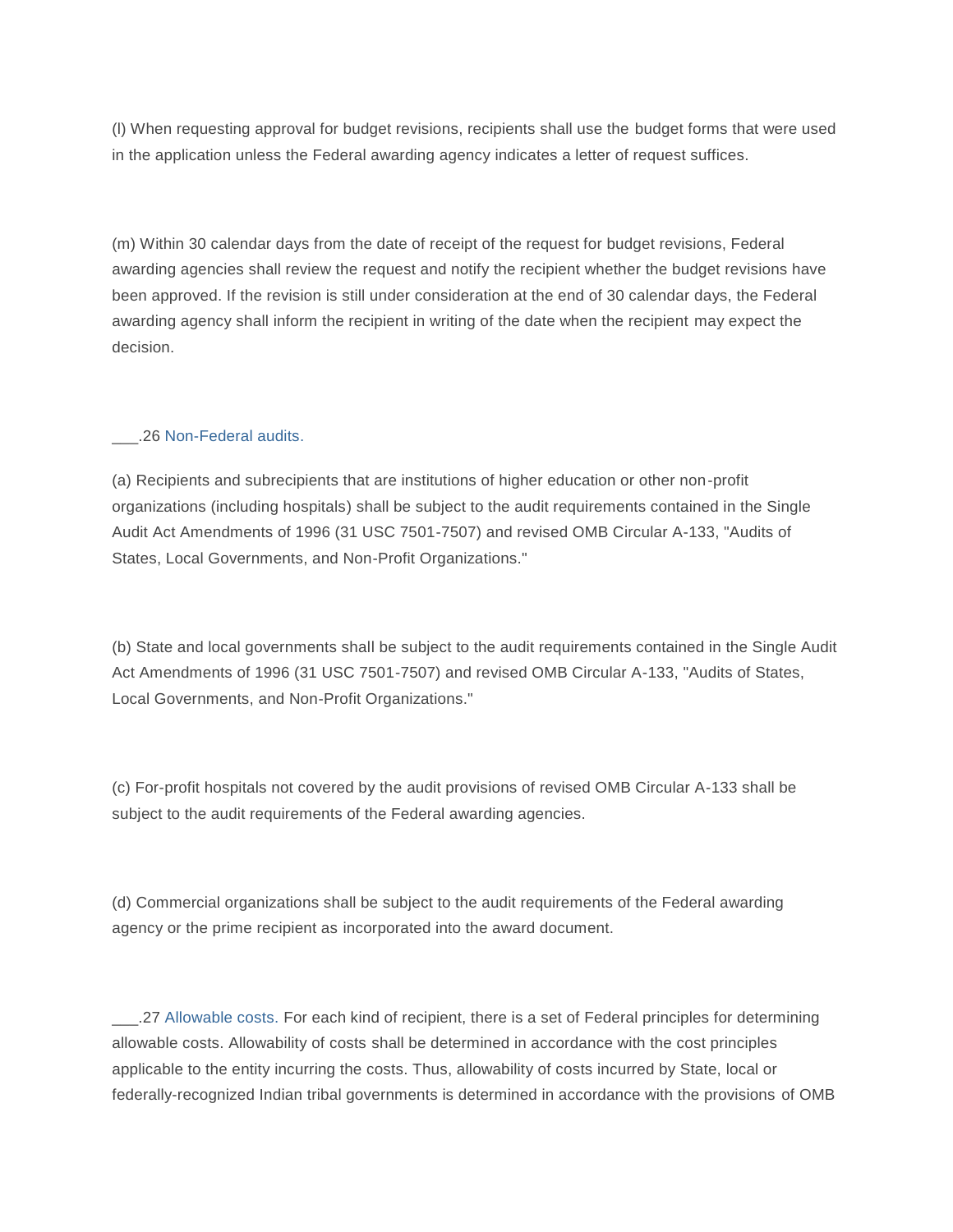Circular A-87, "Cost Principles for State, Local, and Indian Tribal Governments." The allowability of costs incurred by non-profit organizations is determined in accordance with the provisions of OMB Circular A-122, "Cost Principles for Non-Profit Organizations." The allowability of costs incurred by institutions of higher education is determined in accordance with the provisions of OMB Circular A-21, "Cost Principles for Educational Institutions." The allowability of costs incurred by hospitals is determined in accordance with the provisions of Appendix E of 45 CFR part 74, "Principles for Determining Costs Applicable to Research and Development Under Grants and Contracts with Hospitals." The allowability of costs incurred by commercial organizations and those non-profit organizations listed in Attachment C to Circular A-122 is determined in accordance with the provisions of the Federal Acquisition Regulation (FAR) at 48 CFR part 31.

<span id="page-26-0"></span>\_\_\_.28 [Period of availability of funds.](#page-2-1) Where a funding period is specified, a recipient may charge to the grant only allowable costs resulting from obligations incurred during the funding period and any preaward costs authorized by the Federal awarding agency.

#### <span id="page-26-1"></span>\_\_\_.29 [Conditional exemptions.](#page-2-1)

(a) OMB authorizes conditional exemption from OMB administrative requirements and cost principles circulars for certain Federal programs with statutorily-authorized consolidated planning and consolidated administrative funding, that are identified by a Federal agency and approved by the head of the Executive department or establishment. A Federal agency shall consult with OMB during its consideration of whether to grant such an exemption.

(b) To promote efficiency in State and local program administration, when Federal non-entitlement programs with common purposes have specific statutorily-authorized consolidated planning and consolidated administrative funding and where most of the State agency's resources come from non-Federal sources, Federal agencies may exempt these covered State-administered, non-entitlement grant programs from certain OMB grants management requirements. The exemptions would be from all but the allocability of costs provisions of OMB Circulars A-87 (Attachment A, subsection C.3), "Cost Principles for State, Local, and Indian Tribal Governments," A-21 (Section C, subpart 4), "Cost Principles for Educational Institutions," and A-122 (Attachment A, subsection A.4), "Cost Principles for Non-Profit Organizations," and from all of the administrative requirements provisions of OMB Circular A-110, "Uniform Administrative Requirements for Grants and Agreements with Institutions of Higher Education, Hospitals, and Other Non-Profit Organizations," and the agencies' grants management common rule.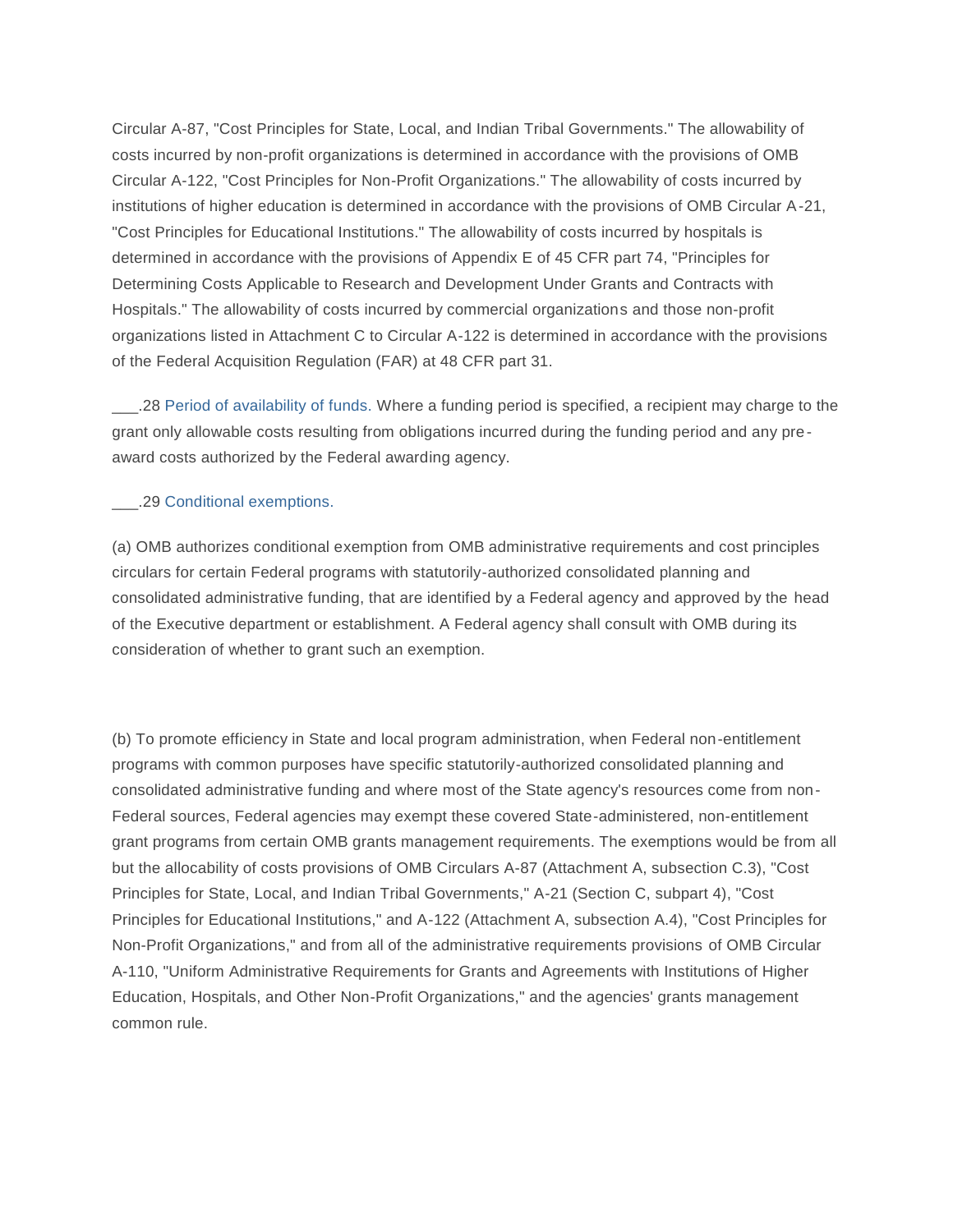(c) When a Federal agency provides this flexibility, as a prerequisite to a State's exercising this option, a State must adopt its own written fiscal and administrative requirements for expending and accounting for all funds, which are consistent with the provisions of OMB Circular A-87, and extend such policies to all subrecipients. These fiscal and administrative requirements must be sufficiently specific to ensure that: funds are used in compliance with all applicable Federal statutory and regulatory provisions, costs are reasonable and necessary for operating these programs, and funds are not be used for general expenses required to carry out other responsibilities of a State or its subrecipients.

#### **Property Standards**

<span id="page-27-0"></span>\_\_\_.30 [Purpose of property standards.](#page-2-2) Sections \_\_\_.31 through \_\_\_.37 set forth uniform standards governing management and disposition of property furnished by the Federal Government whose cost was charged to a project supported by a Federal award. Federal awarding agencies shall require recipients to observe these standards under awards and shall not impose additional requirements, unless specifically required by Federal statute. The recipient may use its own property management standards and procedures provided it observes the provisions of Sections \_\_\_.31 through \_\_\_.37.

<span id="page-27-1"></span>\_\_\_.31 [Insurance coverage.](#page-2-2) Recipients shall, at a minimum, provide the equivalent insurance coverage for real property and equipment acquired with Federal funds as provided to property owned by the recipient. Federally-owned property need not be insured unless required by the terms and conditions of the award.

<span id="page-27-2"></span>\_\_\_.32 [Real property.](#page-2-2) Each Federal awarding agency shall prescribe requirements for recipients concerning the use and disposition of real property acquired in whole or in part under awards. Unless otherwise provided by statute, such requirements, at a minimum, shall contain the following.

(a) Title to real property shall vest in the recipient subject to the condition that the recipient shall use the real property for the authorized purpose of the project as long as it is needed and shall not encumber the property without approval of the Federal awarding agency.

(b) The recipient shall obtain written approval by the Federal awarding agency for the use of real property in other federally-sponsored projects when the recipient determines that the property is no longer needed for the purpose of the original project. Use in other projects shall be limited to those under federally-sponsored projects (i.e., awards) or programs that have purposes consistent with those authorized for support by the Federal awarding agency.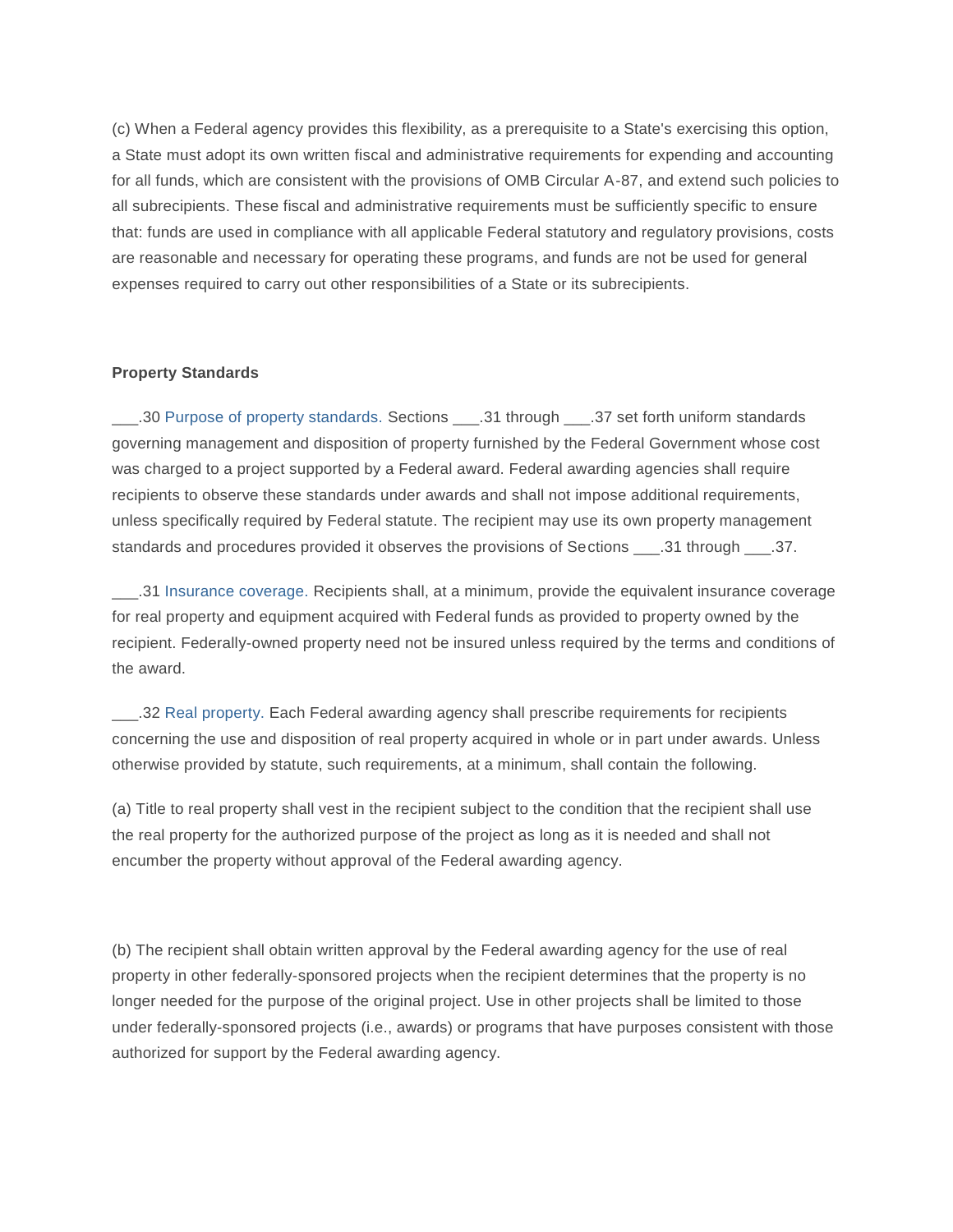(c) When the real property is no longer needed as provided in paragraphs (a) and (b), the recipient shall request disposition instructions from the Federal awarding agency or its successor Federal awarding agency. The Federal awarding agency shall observe one or more of the following disposition instructions.

(1) The recipient may be permitted to retain title without further obligation to the Federal Government after it compensates the Federal Government for that percentage of the current fair market value of the property attributable to the Federal participation in the project.

(2) The recipient may be directed to sell the property under guidelines provided by the Federal awarding agency and pay the Federal Government for that percentage of the current fair mark et value of the property attributable to the Federal participation in the project (after deducting actual and reasonable selling and fix-up expenses, if any, from the sales proceeds). When the recipient is authorized or required to sell the property, proper sales procedures shall be established that provide for competition to the extent practicable and result in the highest possible return.

(3) The recipient may be directed to transfer title to the property to the Federal Government or to an eligible third party provided that, in such cases, the recipient shall be entitled to compensation for its attributable percentage of the current fair market value of the property.

<span id="page-28-0"></span>\_\_\_.33 [Federally-owned and exempt property.](#page-2-2)

(a) Federally-owned property.

(1) Title to federally-owned property remains vested in the Federal Government. Recipients shall submit annually an inventory listing of federally-owned property in their custody to the Federal awarding agency. Upon completion of the award or when the property is no longer needed, the recipient shall report the property to the Federal awarding agency for further Federal agency utilization.

(2) If the Federal awarding agency has no further need for the property, it shall be declared excess and reported to the General Services Administration, unless the Federal awarding agency has statutory authority to dispose of the property by alternative methods (e.g., the authority provided by the Federal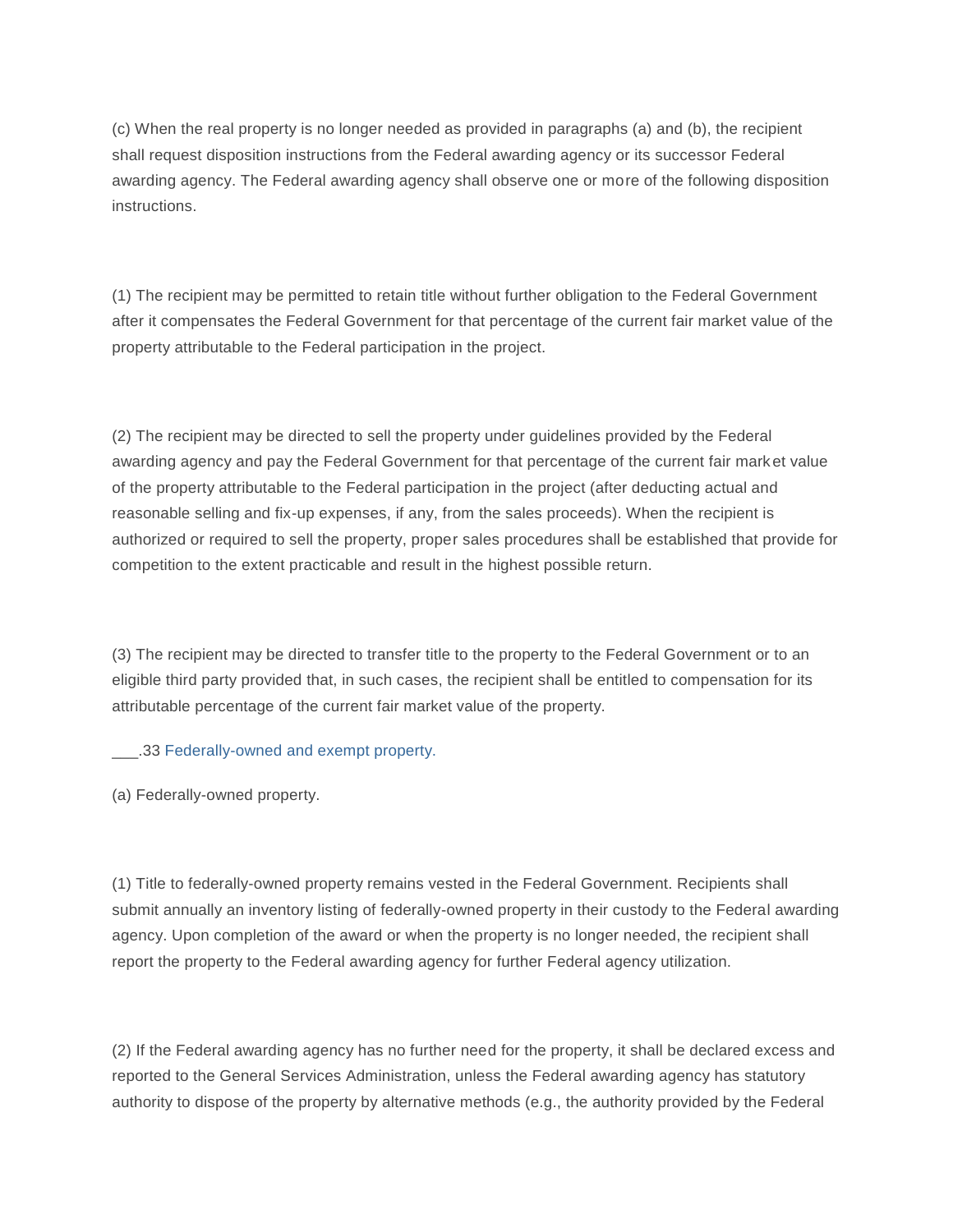Technology Transfer Act (15 U.S.C. 3710 (I)) to donate research equipment to educational and nonprofit organizations in accordance with E.O. 12821, "Improving Mathematics and Science Education in Support of the National Education Goals.") Appropriate instructions shall be issued to the recipient by the Federal awarding agency.

(b) Exempt property. When statutory authority exists, the Federal awarding agency has the option to vest title to property acquired with Federal funds in the recipient without further obligation to the Federal Government and under conditions the Federal awarding agency considers appropriate. Such property is "exempt property." Should a Federal awarding agency not establish conditions, title to exempt property upon acquisition shall vest in the recipient without further obligation to the Federal Government.

### <span id="page-29-0"></span>\_\_\_.34 [Equipment.](#page-2-2)

(a) Title to equipment acquired by a recipient with Federal funds shall vest in the recipient, subject to conditions of this section.

(b) The recipient shall not use equipment acquired with Federal funds to provide services to non-Federal outside organizations for a fee that is less than private companies charge for equivalent services, unless specifically authorized by Federal statute, for as long as the Federal Government retains an interest in the equipment.

(c) The recipient shall use the equipment in the project or program for which it was acquired as long as needed, whether or not the project or program continues to be supported by Federal funds and shall not encumber the property without approval of the Federal awarding agency. When no longer needed for the original project or program, the recipient shall use the equipment in connection with its other federally-sponsored activities, in the following order of priority: (i) Activities sponsored by the Federal awarding agency which funded the original project, then (ii) activities sponsored by other Federal awarding agencies.

(d) During the time that equipment is used on the project or program for which it was acquired, the recipient shall make it available for use on other projects or programs if such other use will not interfere with the work on the project or program for which the equipment was originally acquired. First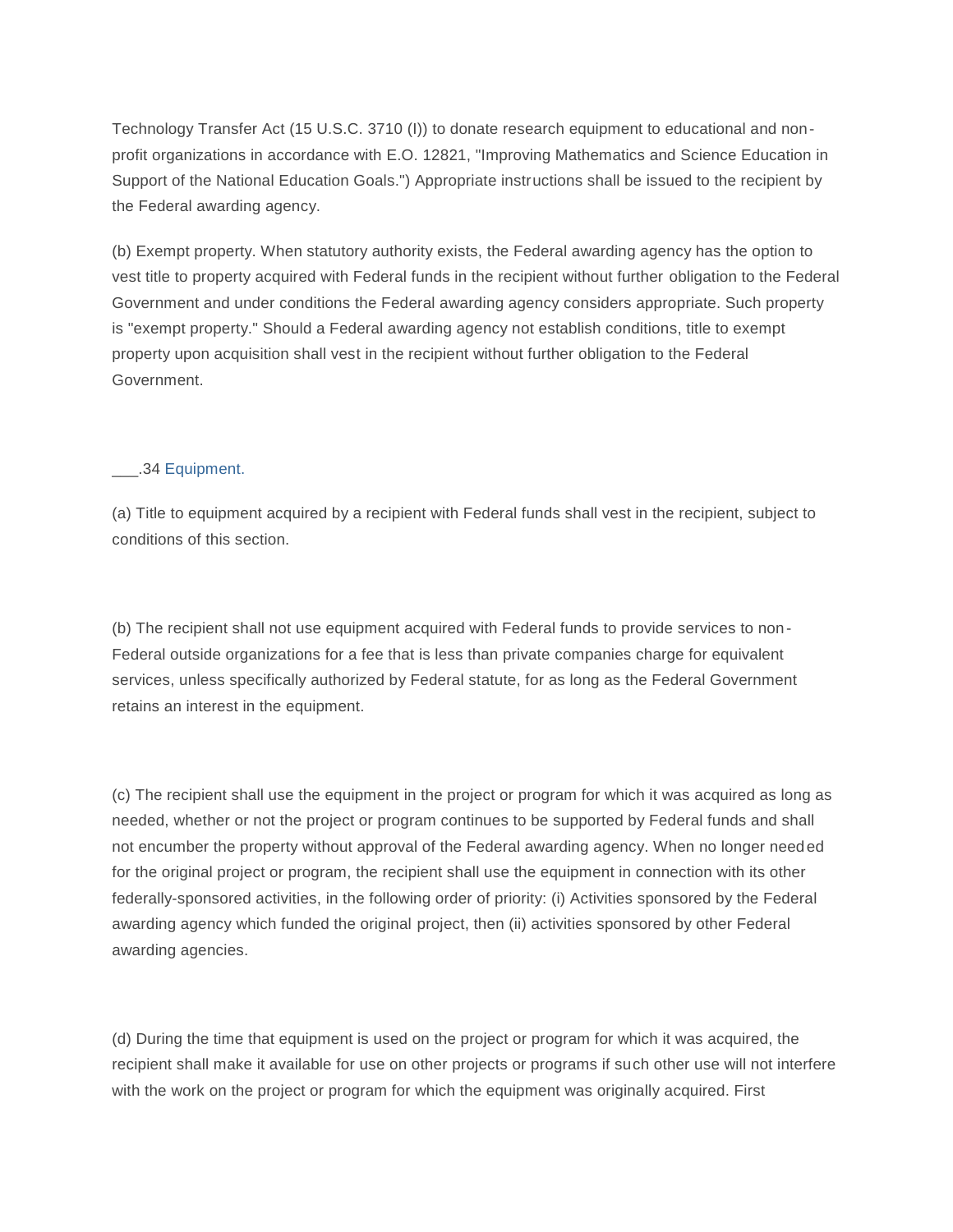preference for such other use shall be given to other projects or programs sponsored by the Federal awarding agency that financed the equipment; second preference shall be given to projects or programs sponsored by other Federal awarding agencies. If the equipment is owned by the Federal Government, use on other activities not sponsored by the Federal Government shall be permissible if authorized by the Federal awarding agency. User charges shall be treated as program income.

(e) When acquiring replacement equipment, the recipient may use the equipment to be replaced as trade-in or sell the equipment and use the proceeds to offset the costs of the replacement equipment subject to the approval of the Federal awarding agency.

(f) The recipient's property management standards for equipment acquired with Federal funds and federally-owned equipment shall include all of the following.

(1) Equipment records shall be maintained accurately and shall include the following information.

(i) A description of the equipment.

(ii) Manufacturer's serial number, model number, Federal stock number, national stock number, or other identification number.

(iii) Source of the equipment, including the award number.

(iv) Whether title vests in the recipient or the Federal Government.

(v) Acquisition date (or date received, if the equipment was furnished by the Federal Government) and cost.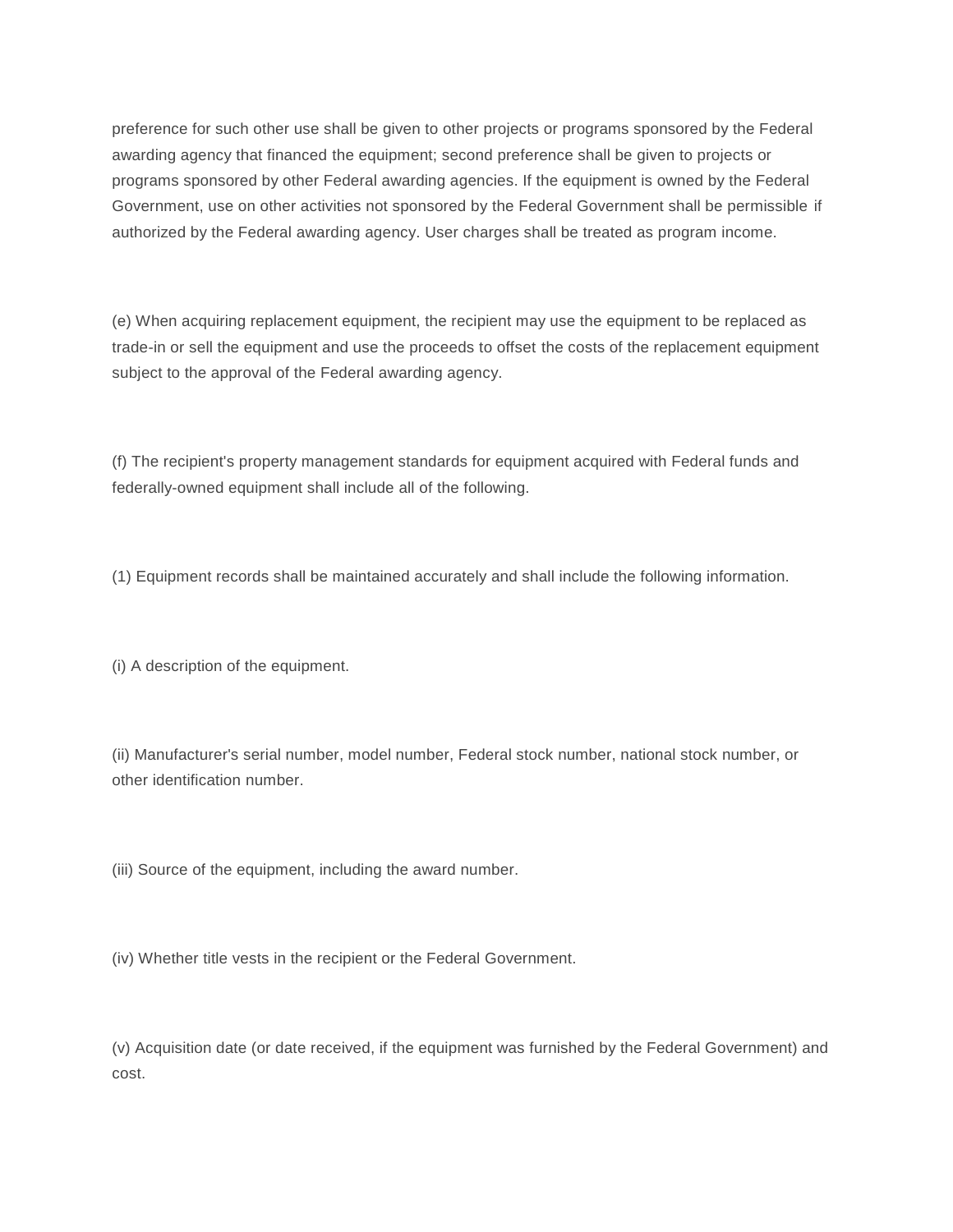(vi) Information from which one can calculate the percentage of Federal participation in the cost of the equipment (not applicable to equipment furnished by the Federal Government).

(vii) Location and condition of the equipment and the date the information was reported.

(viii) Unit acquisition cost.

(ix) Ultimate disposition data, including date of disposal and sales price or the method used to determine current fair market value where a recipient compensates the Federal awarding agency for its share.

(2) Equipment owned by the Federal Government shall be identified to indicate Federal ownership.

(3) A physical inventory of equipment shall be taken and the results reconciled with the equipment records at least once every two years. Any differences between quantities determined by the physical inspection and those shown in the accounting records shall be investigated to determine the causes of the difference. The recipient shall, in connection with the inventory, verify the existence, current utilization, and continued need for the equipment.

(4) A control system shall be in effect to insure adequate safeguards to prevent loss, damage, or theft of the equipment. Any loss, damage, or theft of equipment shall be investigated and fully documented; if the equipment was owned by the Federal Government, the recipient shall promptly notify the Federal awarding agency.

(5) Adequate maintenance procedures shall be implemented to keep the equipment in good condition.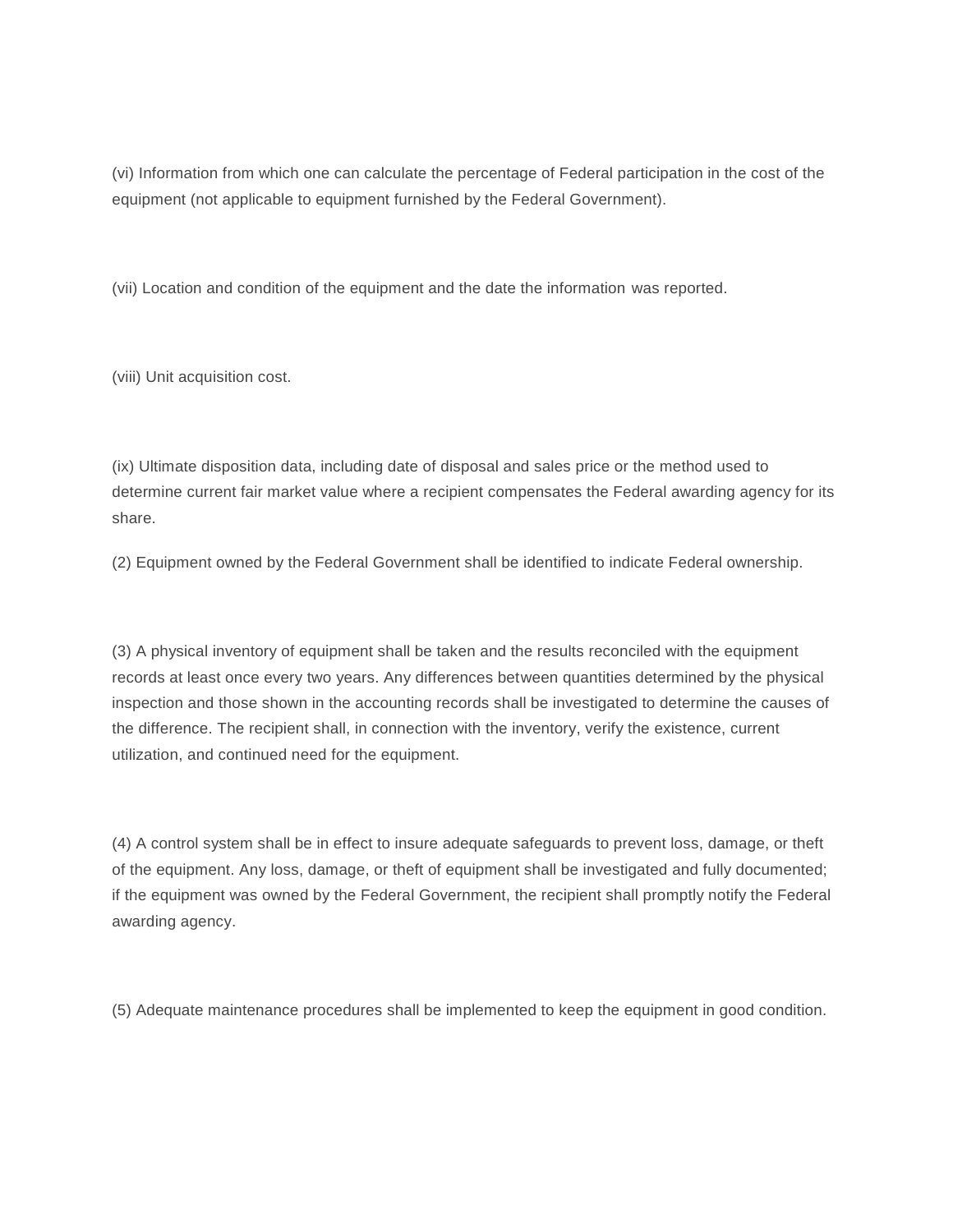(6) Where the recipient is authorized or required to sell the equipment, proper sales procedures shall be established which provide for competition to the extent practicable and result in the highest possible return.

(g) When the recipient no longer needs the equipment, the equipment may be used for other activities in accordance with the following standards. For equipment with a current per unit fair market value of \$5000 or more, the recipient may retain the equipment for other uses provided that compensation is made to the original Federal awarding agency or its successor. The amount of compensation shall be computed by applying the percentage of Federal participation in the cost of the original project or program to the current fair market value of the equipment. If the recipient has no need for the equipment, the recipient shall request disposition instructions from the Federal awarding agency. The Federal awarding agency shall determine whether the equipment can be used to meet the agency's requirements. If no requirement exists within that agency, the availability of the equipment shall be reported to the General Services Administration by the Federal awarding agency to determine whether a requirement for the equipment exists in other Federal agencies. The Federal awarding agency shall issue instructions to the recipient no later than 120 calendar days after the recipient's request and the following procedures shall govern.

(1) If so instructed or if disposition instructions are not issued within 120 calendar days after the recipient's request, the recipient shall sell the equipment and reimburse the Federal awarding agency an amount computed by applying to the sales proceeds the percentage of Federal participation in the cost of the original project or program. However, the recipient shall be permitted to deduct and retain from the Federal share \$500 or ten percent of the proceeds, whichever is less, for the recipient's selling and handling expenses.

(2) If the recipient is instructed to ship the equipment elsewhere, the recipient shall be reimbursed by the Federal Government by an amount which is computed by applying the percentage of the recipient's participation in the cost of the original project or program to the current fair market value of the equipment, plus any reasonable shipping or interim storage costs incurred.

(3) If the recipient is instructed to otherwise dispose of the equipment, the recipient shall be reimbursed by the Federal awarding agency for such costs incurred in its disposition.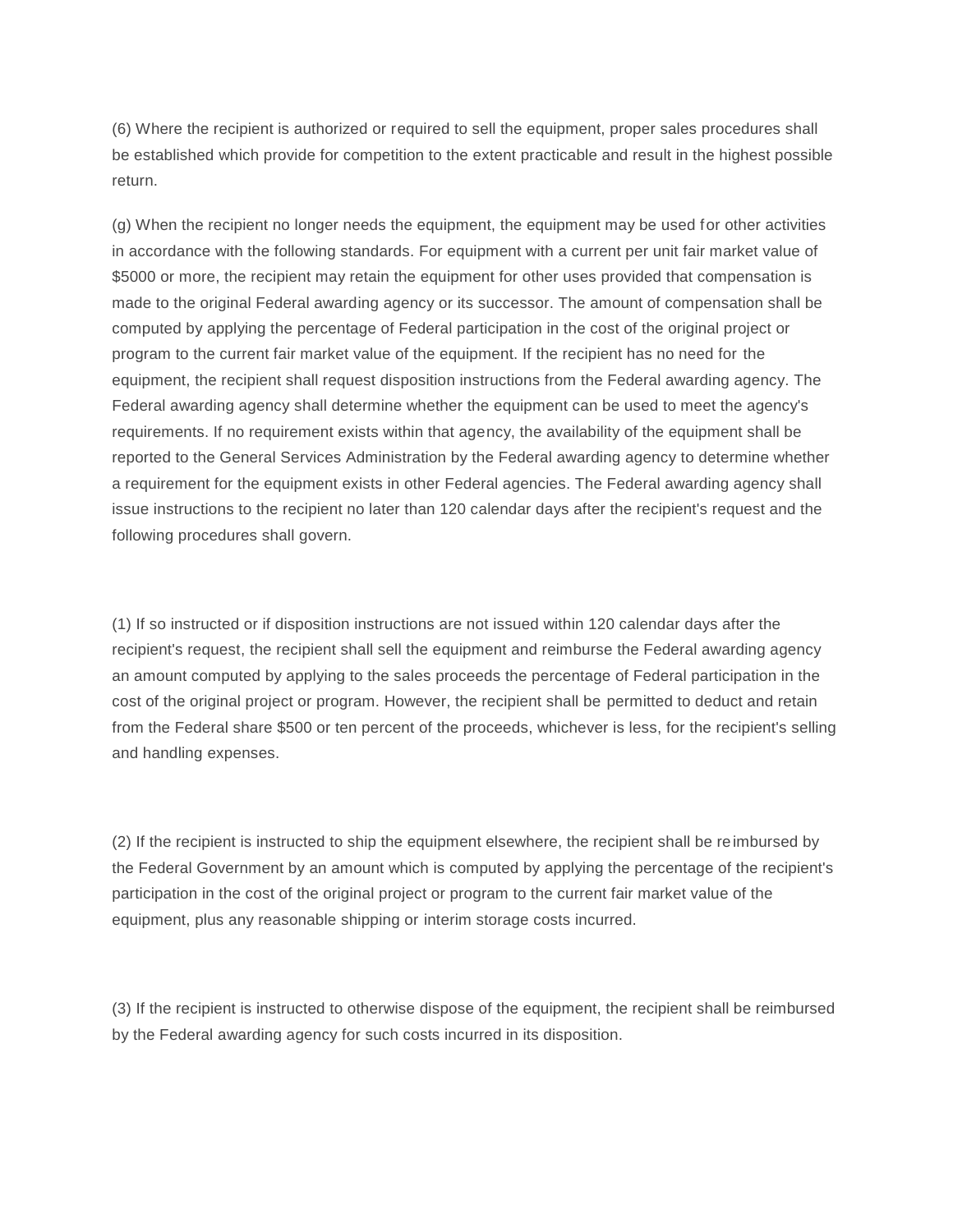(4) The Federal awarding agency may reserve the right to transfer the title to the Federal Government or to a third party named by the Federal Government when such third party is otherwise eligible under existing statutes. Such transfer shall be subject to the following standards.

(i) The equipment shall be appropriately identified in the award or otherwise made known to the recipient in writing.

(ii) The Federal awarding agency shall issue disposition instructions within 120 calendar days after receipt of a final inventory. The final inventory shall list all equipment acquired with grant funds and federally-owned equipment. If the Federal awarding agency fails to issue disposition instructions within the 120 calendar day period, the recipient shall apply the standards of this section, as appropriate.

(iii) When the Federal awarding agency exercises its right to take title, the equipment shall be subject to the provisions for federally-owned equipment.

# <span id="page-33-0"></span>\_\_\_.35 [Supplies and other expendable property.](#page-2-2)

(a) Title to supplies and other expendable property shall vest in the recipient upon acquisition. If there is a residual inventory of unused supplies exceeding \$5000 in total aggregate value upon termination or completion of the project or program and the supplies are not needed for any other federally-sponsored project or program, the recipient shall retain the supplies for use on non-Federal sponsored activities or sell them, but shall, in either case, compensate the Federal Government for its share. The amount of compensation shall be computed in the same manner as for equipment.

(b) The recipient shall not use supplies acquired with Federal funds to provide services to non-Federal outside organizations for a fee that is less than private companies charge for equivalent services, unless specifically authorized by Federal statute as long as the Federal Government retains an interest in the supplies.

<span id="page-33-1"></span>\_\_\_.36 [Intangible property.](#page-2-2)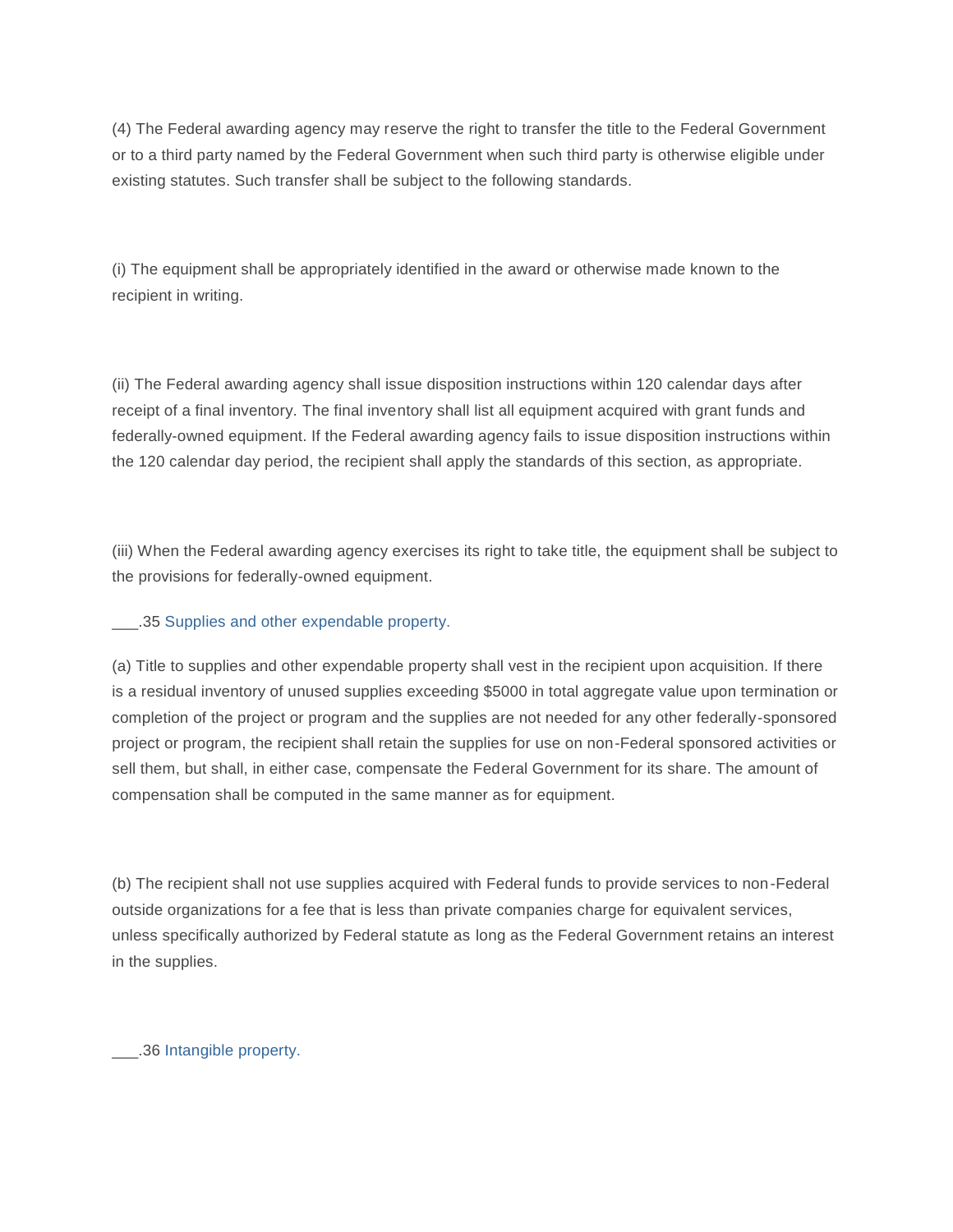(a) The recipient may copyright any work that is subject to copyright and was developed, or for which ownership was purchased, under an award. The Federal awarding agency(ies) reserve a royalty-free, nonexclusive and irrevocable right to reproduce, publish, or otherwise use the work for Federal purposes, and to authorize others to do so.

(b) Recipients are subject to applicable regulations governing patents and inventions, including government-wide regulations issued by the Department of Commerce at 37 CFR part 401, "Rights to Inventions Made by Nonprofit Organizations and Small Business Firms Under Government Grants, Contracts and Cooperative Agreements."

(c) The Federal Government has the right to:

(1) obtain, reproduce, publish or otherwise use the data first produced under an award; and

(2) authorize others to receive, reproduce, publish, or otherwise use such data for Federal purposes.

(d) (1) In addition, in response to a Freedom of Information Act (FOIA) request for research data relating to published research findings produced under an award that were used by the Federal Government in developing an agency action that has the force and effect of law, the Federal awarding agency shall request, and the recipient shall provide, within a reasonable time, the research data so that they can be made available to the public through the procedures established under the FOIA. If the Federal awarding agency obtains the research data solely in response to a FOIA request, the agency may charge the requester a reasonable fee equaling the full incremental cost of obtaining the research data. This fee should reflect costs incurred by the agency, the recipient, and applicable subrecipients. This fee is in addition to any fees the agency may assess under the FOIA (5 U.S.C. 552(a)(4)(A)).

(2) The following definitions apply for purposes of paragraph (d) of this section: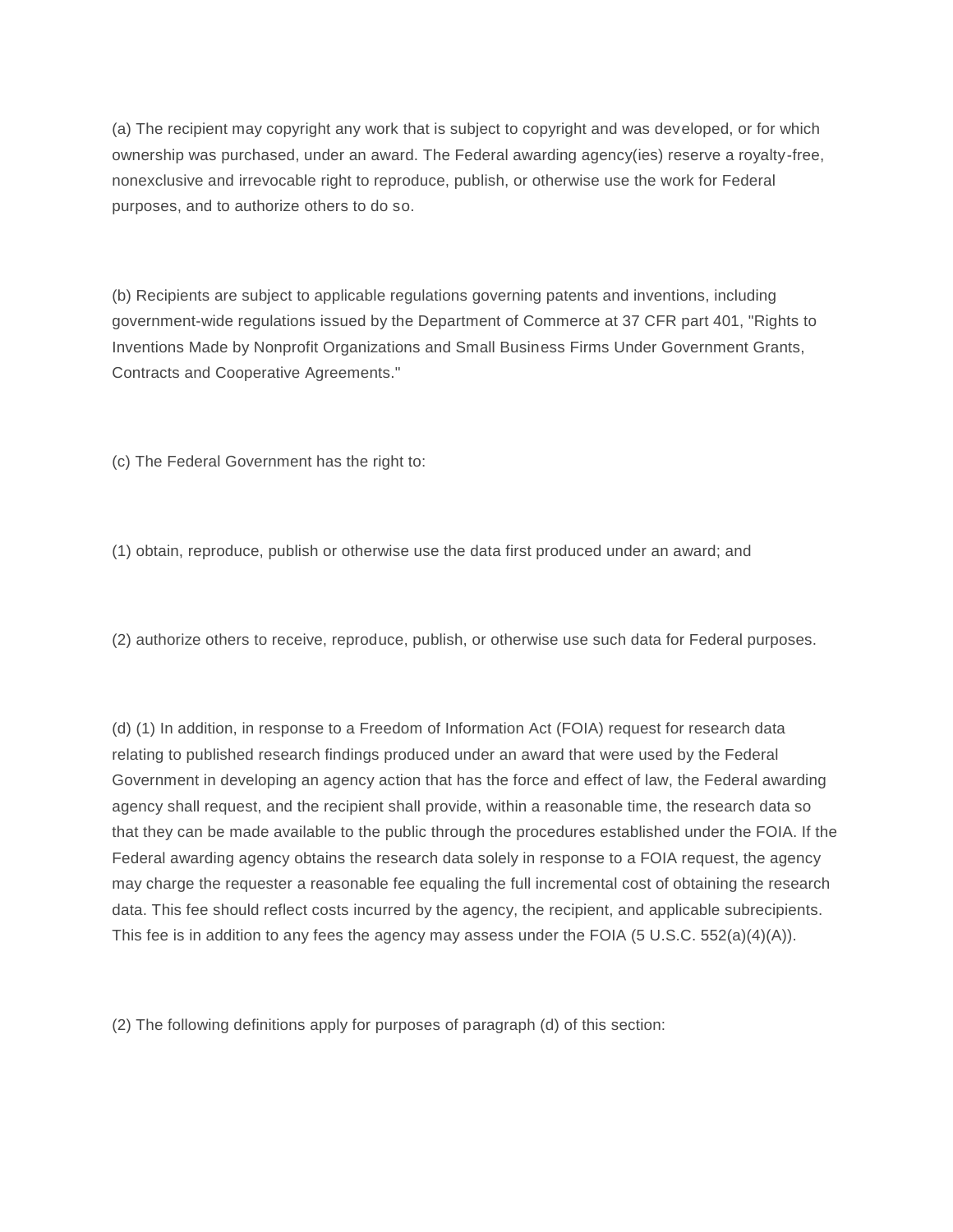(i) Research data is defined as the recorded factual material commonly accepted in the scientific community as necessary to validate research findings, but not any of the following: preliminary analyses, drafts of scientific papers, plans for future research, peer reviews, or communications with colleagues. This "recorded" material excludes physical objects (e.g., laboratory samples). Research data also do not include:

(A) Trade secrets, commercial information, materials necessary to be held confidential by a researcher until they are published, or similar information which is protected under law; and

(B) Personnel and medical information and similar information the disclosure of which would constitute a clearly unwarranted invasion of personal privacy, such as information that could be used to identify a particular person in a research study.

(ii) *Published* is defined as either when:

(A) Research findings are published in a peer-reviewed scientific or technical journal; or

(B) A Federal agency publicly and officially cites the research findings in support of an agency action that has the force and effect of law.

(iii) *Used by the Federal Government in developing an agency action that has the force and effect of law* is defined as when an agency publicly and officially cites the research findings in support of an agency action that has the force and effect of law.

(e) Title to intangible property and debt instruments acquired under an award or subaward vests upon acquisition in the recipient. The recipient shall use that property for the originally-authorized purpose, and the recipient shall not encumber the property without approval of the Federal awarding agency. When no longer needed for the originally authorized purpose, disposition of the intangible property shall occur in accordance with the provisions of paragraph \_\_\_\_.34(g).

<span id="page-35-0"></span>\_\_\_.37 [Property trust relationship.](#page-2-2) Real property, equipment, intangible property and debt instruments that are acquired or improved with Federal funds shall be held in trust by the recipient as trustee for the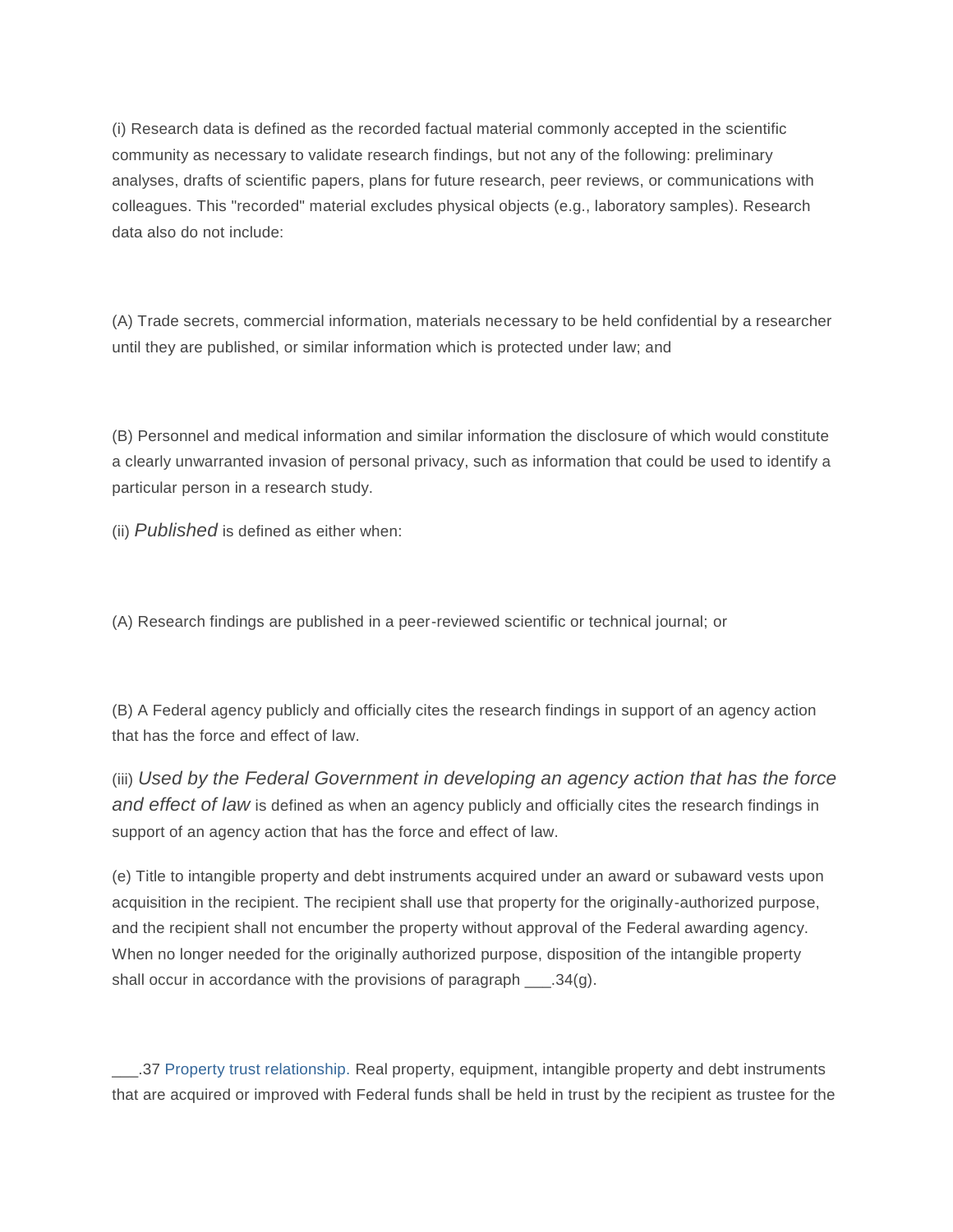beneficiaries of the project or program under which the property was acquired or improved. Agencies may require recipients to record liens or other appropriate notices of record to indicate that personal or real property has been acquired or improved with Federal funds and that use and disposition conditions apply to the property.

#### **Procurement Standards**

<span id="page-36-0"></span>\_\_\_.40 [Purpose of procurement standards.](#page-3-0) Sections \_\_\_.41 through \_\_\_.48 set forth standards for use by recipients in establishing procedures for the procurement of supplies and other expendable property, equipment, real property and other services with Federal funds. These standards are furnished to ensure that such materials and services are obtained in an effective manner and in compliance with the provisions of applicable Federal statutes and executive orders. No additional procurement standards or requirements shall be imposed by the Federal awarding agencies upon recipients, unless specifically required by Federal statute or executive order or approved by OMB.

<span id="page-36-1"></span>\_\_\_.41 [Recipient responsibilities.](#page-3-0) The standards contained in this section do not relieve the recipient of the contractual responsibilities arising under its contract(s). The recipient is the responsible authority, without recourse to the Federal awarding agency, regarding the settlement and satisfaction of all contractual and administrative issues arising out of procurements entered into in support of an award or other agreement. This includes disputes, claims, protests of award, source evaluation or other matters of a contractual nature. Matters concerning violation of statute are to be referred to such Federal, State or local authority as may have proper jurisdiction.

<span id="page-36-2"></span>\_\_\_.42 [Codes of conduct.](#page-3-0) The recipient shall maintain written standards of conduct governing the performance of its employees engaged in the award and administration of contracts. No employee, officer, or agent shall participate in the selection, award, or administration of a contract supported by Federal funds if a real or apparent conflict of interest would be involved. Such a conflict would arise when the employee, officer, or agent, any member of his or her immediate family, his or her partner, or an organization which employs or is about to employ any of the parties indicated herein, has a financial or other interest in the firm selected for an award. The officers, employees, and agents of the recipient shall neither solicit nor accept gratuities, favors, or anything of monetary value from contractors, or parties to subagreements. However, recipients may set standards for situations in which the financial interest is not substantial or the gift is an unsolicited item of nominal value. The standards of conduct shall provide for disciplinary actions to be applied for violations of such standards by officers, employees, or agents of the recipient.

<span id="page-36-3"></span>\_\_\_.43 [Competition.](#page-3-0) All procurement transactions shall be conducted in a manner to provide, to the maximum extent practical, open and free competition. The recipient shall be alert to organizational conflicts of interest as well as noncompetitive practices among contractors that may restrict or eliminate competition or otherwise restrain trade. In order to ensure objective contractor performance and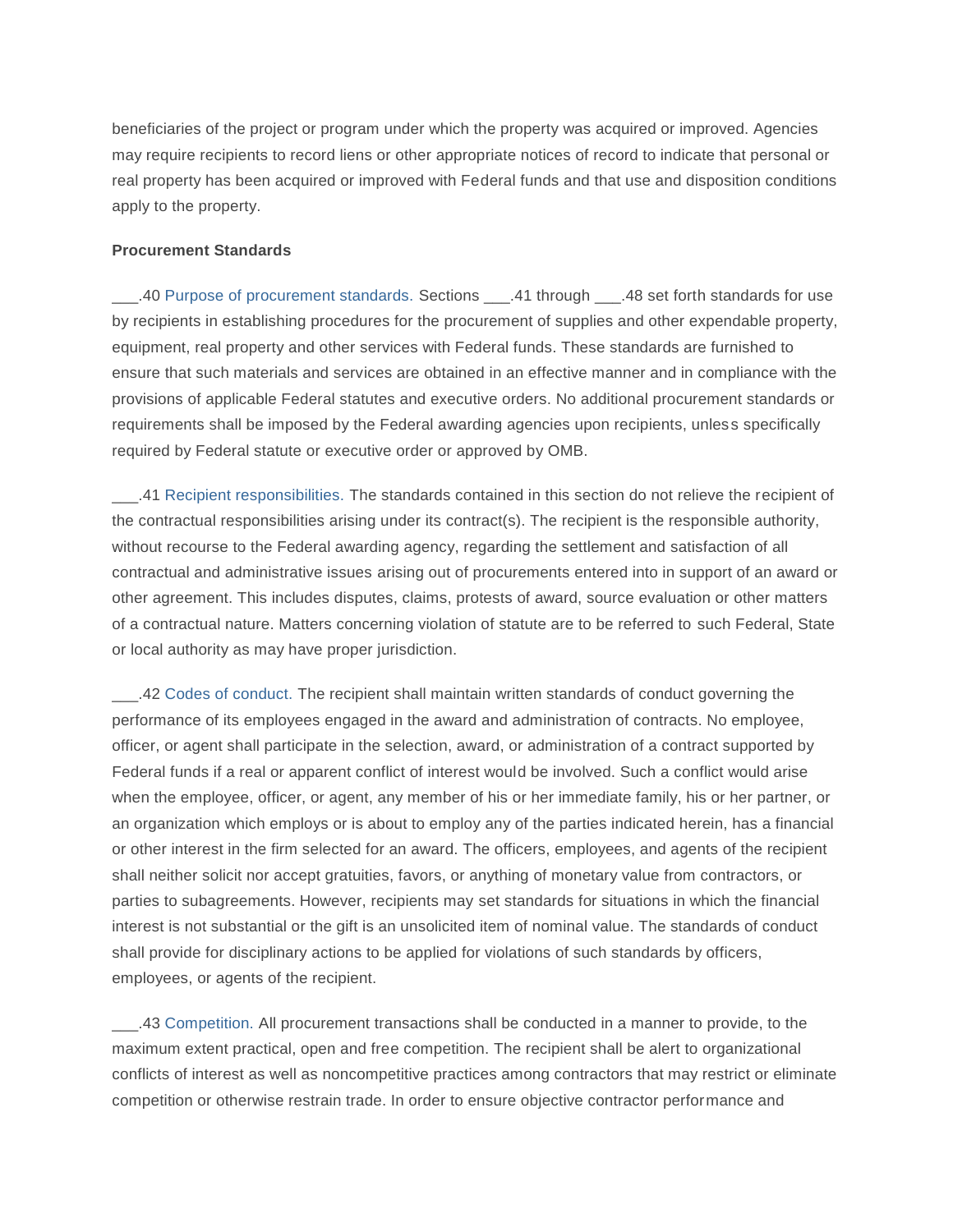eliminate unfair competitive advantage, contractors that develop or draft specifications, requirements, statements of work, invitations for bids and/or requests for proposals shall be excluded from competing for such procurements. Awards shall be made to the bidder or offeror whose bid or offer is responsive to the solicitation and is most advantageous to the recipient, price, quality and other factors considered. Solicitations shall clearly set forth all requirements that the bidder or offeror shall fulfill in order for the bid or offer to be evaluated by the recipient. Any and all bids or offers may be rejected when it is in the recipient's interest to do so.

# <span id="page-37-0"></span>\_\_\_.44 [Procurement procedures.](#page-3-0)

(a) All recipients shall establish written procurement procedures. These procedures shall provide for, at a minimum, that  $(1)$ ,  $(2)$  and  $(3)$  apply.

(1) Recipients avoid purchasing unnecessary items.

(2) Where appropriate, an analysis is made of lease and purchase alternatives to determine which would be the most economical and practical procurement for the Federal Government.

(3) Solicitations for goods and services provide for all of the following.

(i) A clear and accurate description of the technical requirements for the material, product or service to be procured. In competitive procurements, such a description shall not contain features which unduly restrict competition.

(ii) Requirements which the bidder/offeror must fulfill and all other factors to be used in evaluating bids or proposals.

(iii) A description, whenever practicable, of technical requirements in terms of functions to be performed or performance required, including the range of acceptable characteristics or minimum acceptable standards.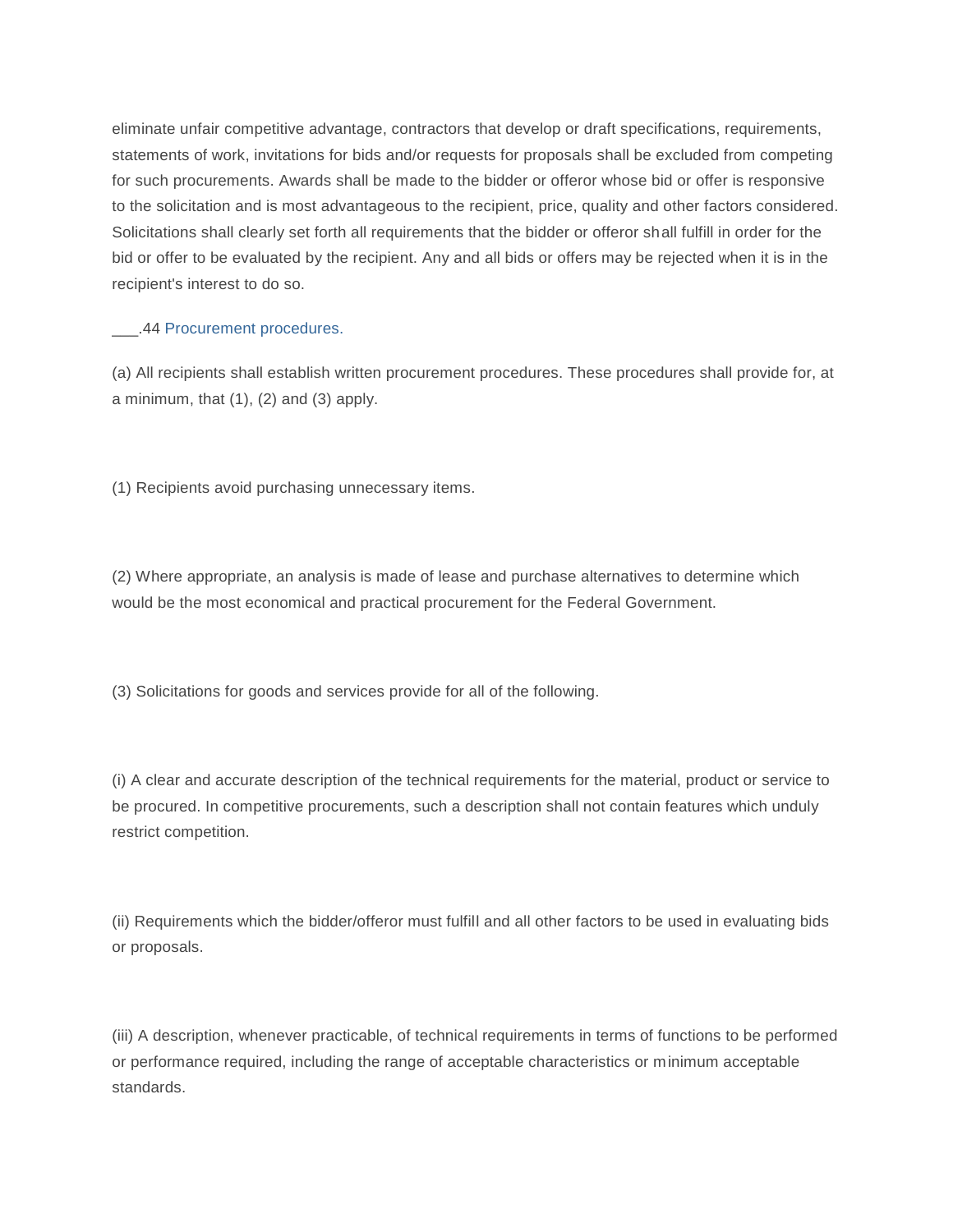(iv) The specific features of "brand name or equal" descriptions that bidders are required to meet when such items are included in the solicitation.

(v) The acceptance, to the extent practicable and economically feasible, of products and services dimensioned in the metric system of measurement.

(vi) Preference, to the extent practicable and economically feasible, for products and services that conserve natural resources and protect the environment and are energy efficient.

(b) Positive efforts shall be made by recipients to utilize small businesses, minority-owned firms, and women's business enterprises, whenever possible. Recipients of Federal awards shall take all of the following steps to further this goal.

(1) Ensure that small businesses, minority-owned firms, and women's business enterprises are used to the fullest extent practicable.

(2) Make information on forthcoming opportunities available and arrange time frames for purchases and contracts to encourage and facilitate participation by small businesses, minority-owned firms, and women's business enterprises.

(3) Consider in the contract process whether firms competing for larger contracts intend to subcontract with small businesses, minority-owned firms, and women's business enterprises.

(4) Encourage contracting with consortiums of small businesses, minority-owned firms and women's business enterprises when a contract is too large for one of these firms to handle individually.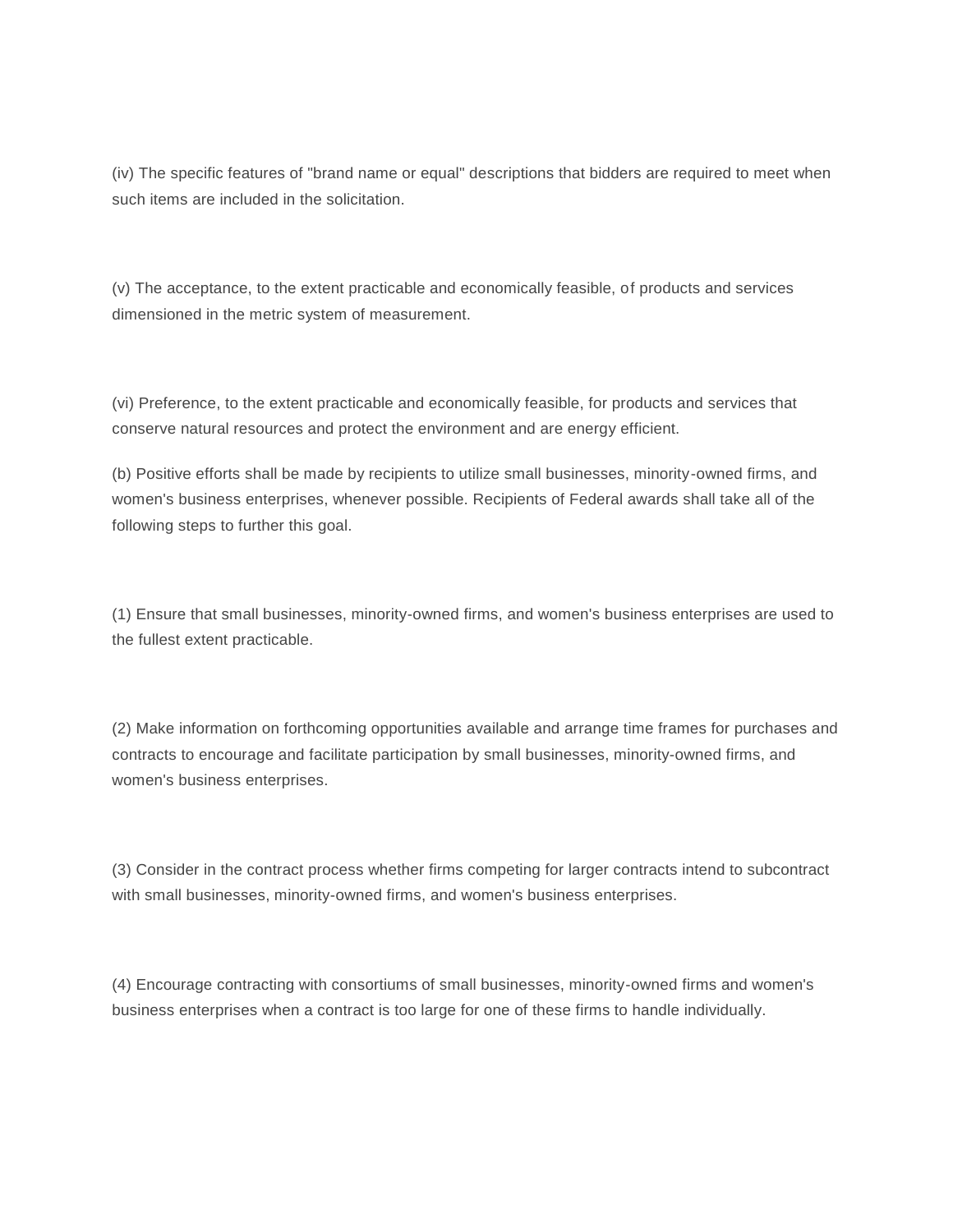(5) Use the services and assistance, as appropriate, of such organizations as the Small Business Administration and the Department of Commerce's Minority Business Development Agency in the solicitation and utilization of small businesses, minority- owned firms and women's business enterprises.

(c) The type of procuring instruments used (e.g., fixed price contracts, cost reimbursable contracts, purchase orders, and incentive contracts) shall be determined by the recipient but shall be appropriate for the particular procurement and for promoting the best interest of the program or project involved. The "cost-plus-a-percentage-of-cost" or "percentage of construction cost" methods of contracting shall not be used.

(d) Contracts shall be made only with responsible contractors who possess the potential ability to perform successfully under the terms and conditions of the proposed procurement. Consideration shall be given to such matters as contractor integrity, record of past performance, financial and technical resources or accessibility to other necessary resources. In certain circumstances, contracts with certain parties are restricted by agencies' implementation of E.O.s 12549 and 12689, "Debarment and Suspension."

(e) Recipients shall, on request, make available for the Federal awarding agency, pre-award review and procurement documents, such as request for proposals or invitations for bids, independent cost estimates, etc., when any of the following conditions apply.

(1) A recipient's procurement procedures or operation fails to comply with the procurement standards in the Federal awarding agency's implementation of this Circular.

(2) The procurement is expected to exceed the small purchase threshold fixed at 41 U.S.C. 403 (11) (currently \$25,000) and is to be awarded without competition or only one bid or offer is received in response to a solicitation.

(3) The procurement, which is expected to exceed the small purchase threshold, specifies a "brand name" product.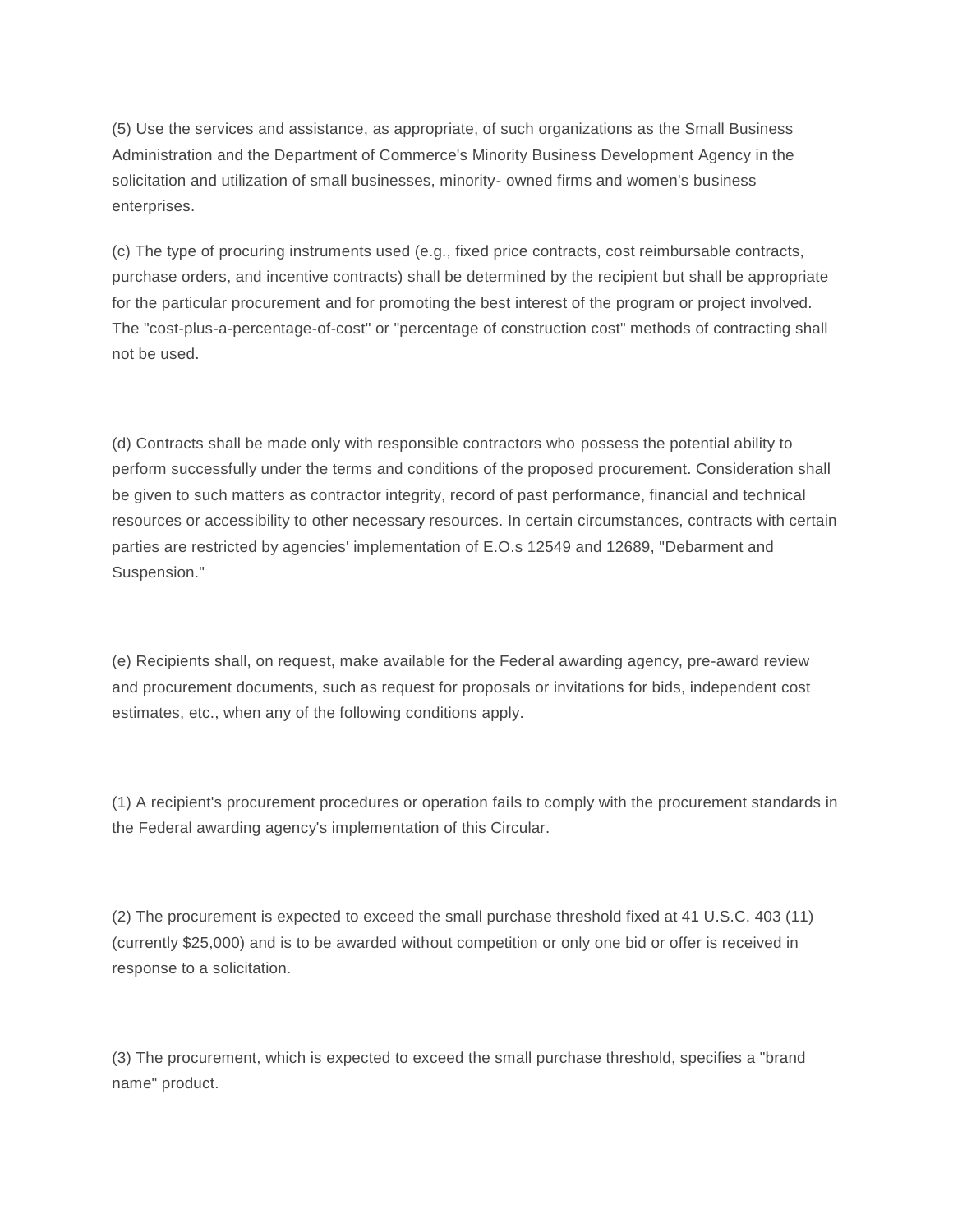(4) The proposed award over the small purchase threshold is to be awarded to other than the apparent low bidder under a sealed bid procurement.

(5) A proposed contract modification changes the scope of a contract or increases the contract amount by more than the amount of the small purchase threshold.

<span id="page-40-0"></span>\_\_\_.45 [Cost and price analysis.](#page-3-0) Some form of cost or price analysis shall be made and documented in the procurement files in connection with every procurement action. Price analysis may be accomplished in various ways, including the comparison of price quotations submitted, market prices and similar indicia, together with discounts. Cost analysis is the review and evaluation of each element of cost to determine reasonableness, allocability and allowability.

<span id="page-40-1"></span>\_\_\_.46 [Procurement records.](#page-3-0) Procurement records and files for purchases in excess of the small purchase threshold shall include the following at a minimum: (a) basis for contractor selection, (b) justification for lack of competition when competitive bids or offers are not obtained, and (c) basis for award cost or price.

<span id="page-40-2"></span>\_\_\_.47 [Contract administration.](#page-3-0) A system for contract administration shall be maintained to ensure contractor conformance with the terms, conditions and specifications of the contract and to ensure adequate and timely follow up of all purchases. Recipients shall evaluate contractor performance and document, as appropriate, whether contractors have met the terms, conditions and specifications of the contract.

<span id="page-40-3"></span>\_\_\_.48 [Contract provisions.](#page-3-0) The recipient shall include, in addition to provisions to define a sound and complete agreement, the following provisions in all contracts. The following provisions shall also be applied to subcontracts.

(a) Contracts in excess of the small purchase threshold shall contain contractual provisions or conditions that allow for administrative, contractual, or legal remedies in instances in which a contractor violates or breaches the contract terms, and provide for such remedial actions as may be appropriate.

(b) All contracts in excess of the small purchase threshold shall contain suitable provisions for termination by the recipient, including the manner by which termination shall be effected and the basis for settlement. In addition, such contracts shall describe conditions under which the contract may be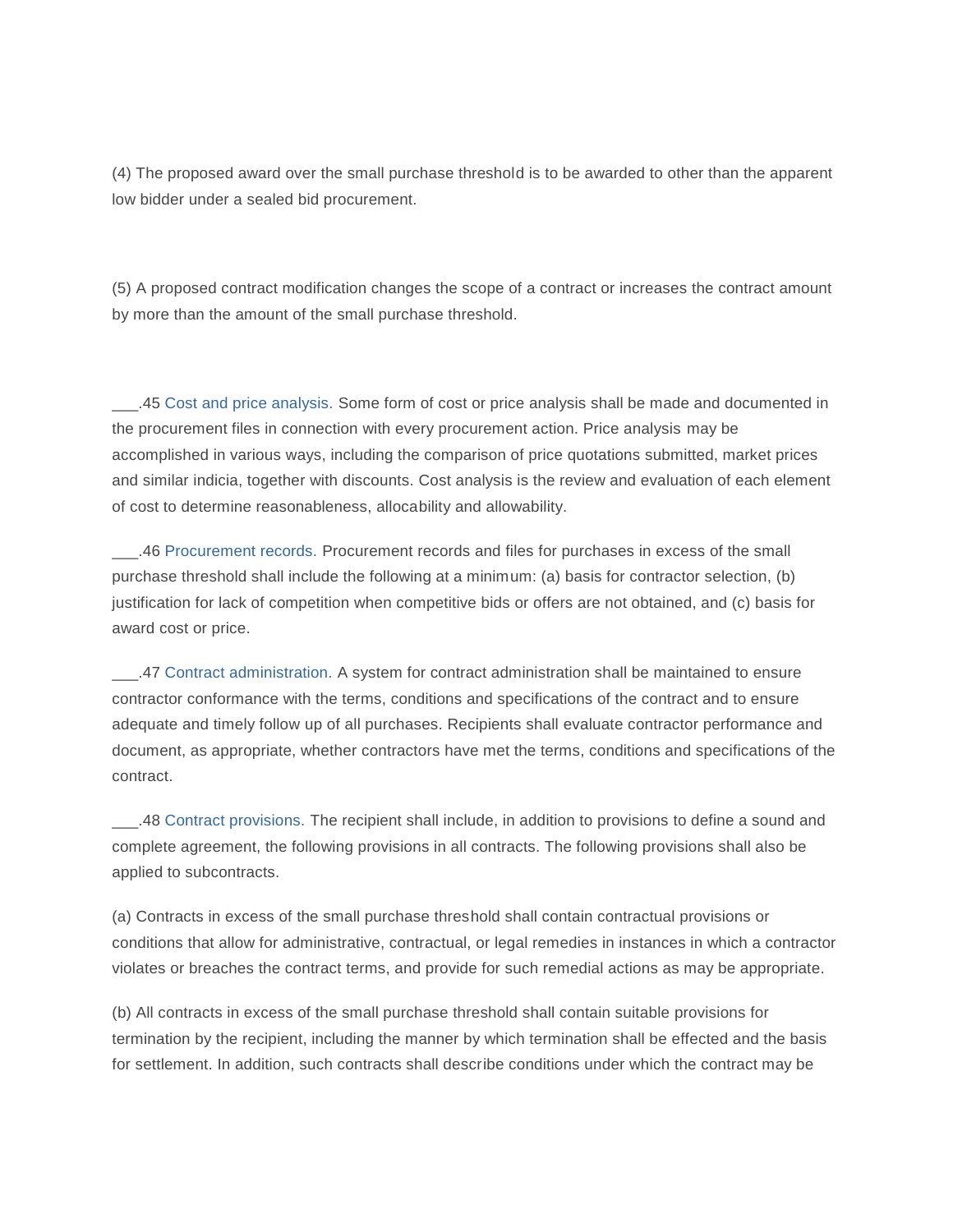terminated for default as well as conditions where the contract may be terminated because of circumstances beyond the control of the contractor.

(c) Except as otherwise required by statute, an award that requires the contracting (or subcontracting) for construction or facility improvements shall provide for the recipient to follow its own requirements relating to bid guarantees, performance bonds, and payment bonds unless the construction contract or subcontract exceeds \$100,000. For those contracts or subcontracts exceeding \$100,000, the Federal awarding agency may accept the bonding policy and requirements of the recipient, provided the Federal awarding agency has made a determination that the Federal Government's interest is adequately protected. If such a determination has not been made, the minimum requirements shall be as follows.

(1) A bid guarantee from each bidder equivalent to five percent of the bid price. The "bid guarantee" shall consist of a firm commitment such as a bid bond, certified check, or other negotiable instrument accompanying a bid as assurance that the bidder shall, upon acceptance of his bid, execute such contractual documents as may be required within the time specified.

(2) A performance bond on the part of the contractor for 100 percent of the contract price. A "performance bond" is one executed in connection with a contract to secure fulfillment of all the contractor's obligations under such contract.

(3) A payment bond on the part of the contractor for 100 percent of the contract price. A "payment bond" is one executed in connection with a contract to assure payment as required by statute of all persons supplying labor and material in the execution of the work provided for in the contract.

(4) Where bonds are required in the situations described herein, the bonds shall be obtained from companies holding certificates of authority as acceptable sureties pursuant to 31 CFR part 223, "Surety Companies Doing Business with the United States."

(d) All negotiated contracts (except those for less than the small purchase threshold) awarded by recipients shall include a provision to the effect that the recipient, the Federal awarding agency, the Comptroller General of the United States, or any of their duly authorized representatives, shall have access to any books, documents, papers and records of the contractor which are directly pertinent to a specific program for the purpose of making audits, examinations, excerpts and transcriptions.

(e) All contracts, including small purchases, awarded by recipients and their contractors shall contain the procurement provisions of Appendix A to this Circular, as applicable.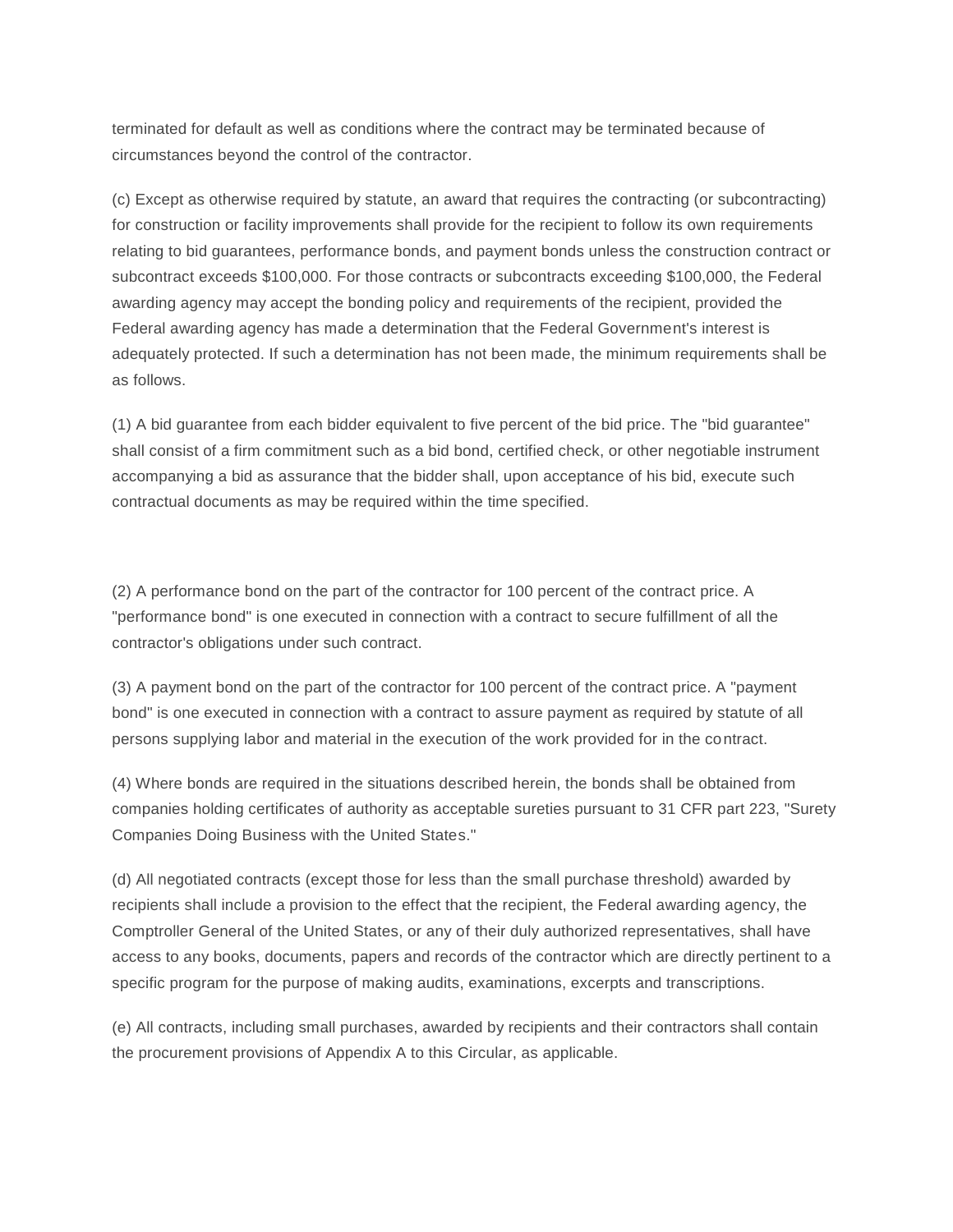## **Reports and Records**

<span id="page-42-0"></span>\_\_\_.50 [Purpose of reports and records.](#page-3-1) Sections \_\_\_.51 through \_\_\_.53 set forth the procedures for monitoring and reporting on the recipient's financial and program performance and the necessary standard reporting forms. They also set forth record retention requirements.

<span id="page-42-1"></span>\_\_\_.51 [Monitoring and reporting program performance.](#page-3-1)

(a) Recipients are responsible for managing and monitoring each project, program, subaward, function or activity supported by the award. Recipients shall monitor subawards to ensure subrecipients have met the audit requirements as delineated in Section .26.

(b) The Federal awarding agency shall prescribe the frequency with which the performance reports shall be submitted. Except as provided in paragraph \_\_\_\_.51(f), performance reports shall not be required more frequently than quarterly or, less frequently than annually. Annual reports shall be due 90 calendar days after the grant year; quarterly or semi-annual reports shall be due 30 days after the reporting period. The Federal awarding agency may require annual reports before the anniversary dates of multiple year awards in lieu of these requirements. The final performance reports are due 90 calendar days after the expiration or termination of the award.

(c) If inappropriate, a final technical or performance report shall not be required after completion of the project.

(d) When required, performance reports shall generally contain, for each award, brief information on each of the following.

(1) A comparison of actual accomplishments with the goals and objectives established for the period, the findings of the investigator, or both. Whenever appropriate and the output of programs or projects can be readily quantified, such quantitative data should be related to cost data for computation of unit costs.

(2) Reasons why established goals were not met, if appropriate.

(3) Other pertinent information including, when appropriate, analysis and explanation of cost overruns or high unit costs.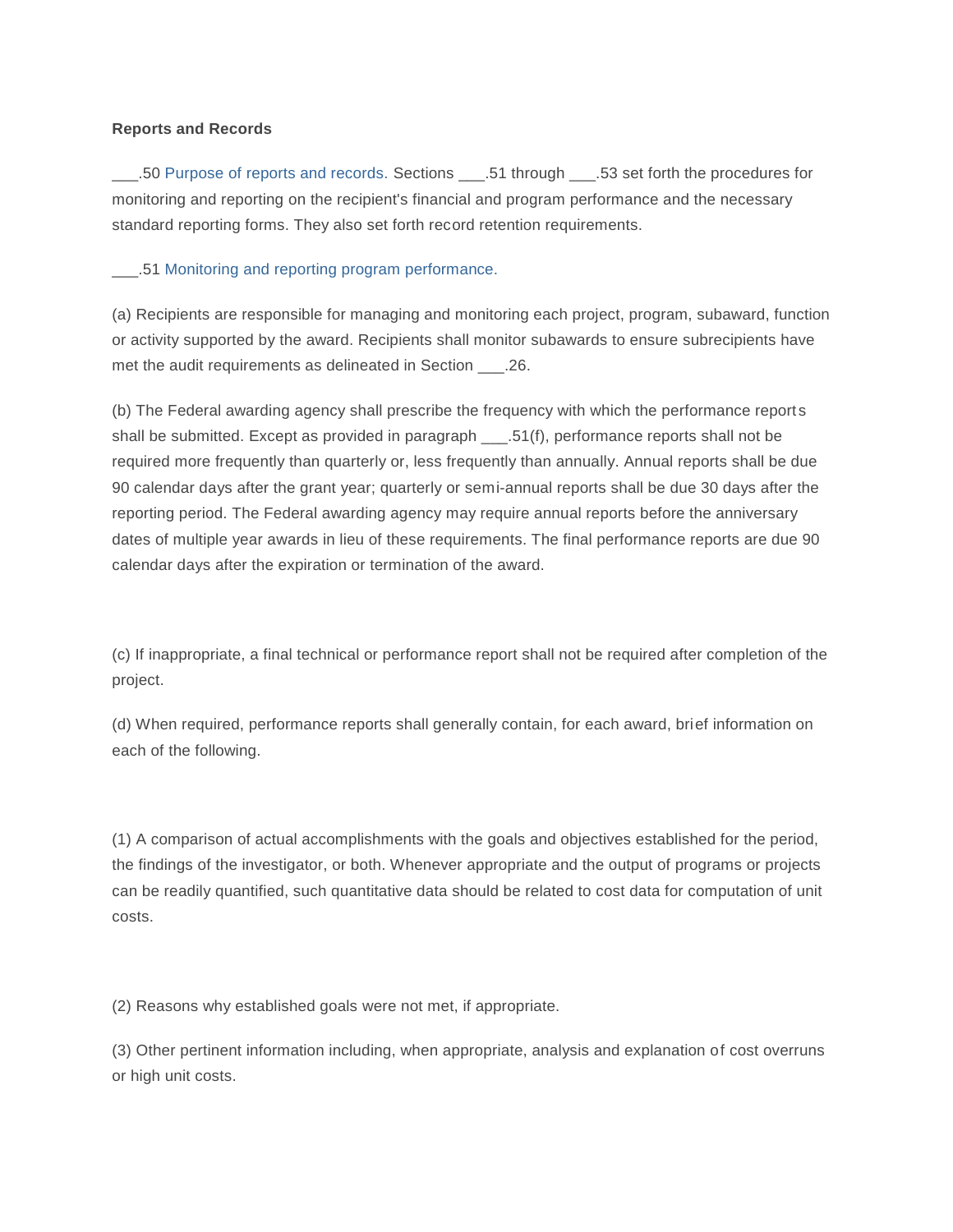(e) Recipients shall not be required to submit more than the original and two copies of performance reports.

(f) Recipients shall immediately notify the Federal awarding agency of developments that have a significant impact on the award-supported activities. Also, notification shall be given in the case of problems, delays, or adverse conditions which materially impair the ability to meet the objectives of the award. This notification shall include a statement of the action taken or contemplated, and any assistance needed to resolve the situation.

(g) Federal awarding agencies may make site visits, as needed.

(h) Federal awarding agencies shall comply with clearance requirements of 5 CFR part 1320 when requesting performance data from recipients.

# <span id="page-43-0"></span>\_\_\_.52 [Financial reporting.](#page-3-1)

(a) The following forms or such other forms as may be approved by OMB are authorized for obtaining financial information from recipients.

(1) SF-269 or SF-269A, Financial Status Report.

(i) Each Federal awarding agency shall require recipients to use the SF-269 or SF-269A to report the status of funds for all nonconstruction projects or programs. A Federal awarding agency may, however, have the option of not requiring the SF-269 or SF-269A when the SF-270, Request for Advance or Reimbursement, or SF-272, Report of Federal Cash Transactions, is determined to provide adequate information to meet its needs, except that a final SF-269 or SF-269A shall be required at the completion of the project when the SF-270 is used only for advances.

(ii) The Federal awarding agency shall prescribe whether the report shall be on a cash or accrual basis. If the Federal awarding agency requires accrual information and the recipient's accounting records are not normally kept on the accrual basis, the recipient shall not be required to convert its accounting system, but shall develop such accrual information through best estimates based on an analysis of the documentation on hand.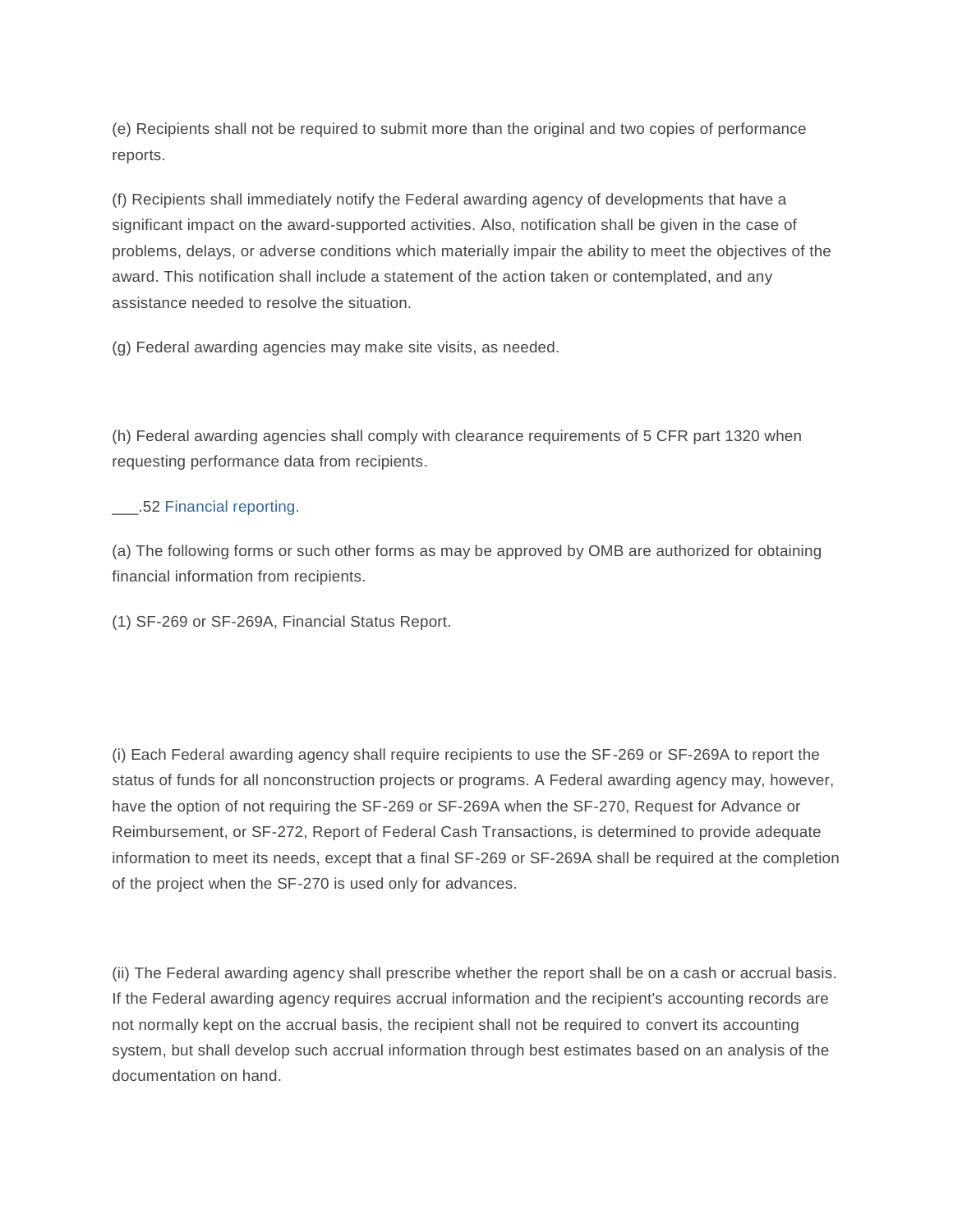(iii) The Federal awarding agency shall determine the frequency of the Financial Status Report for each project or program, considering the size and complexity of the particular project or program. However, the report shall not be required more frequently than quarterly or less frequently than annually. A final report shall be required at the completion of the agreement.

(iv) The Federal awarding agency shall require recipients to submit the SF-269 or SF-269A (an original and no more than two copies) no later than 30 days after the end of each specified reporting period for quarterly and semi-annual reports, and 90 calendar days for annual and final reports. Extensions of reporting due dates may be approved by the Federal awarding agency upon request of the recipient.

(2) SF-272, Report of Federal Cash Transactions.

(i) When funds are advanced to recipients the Federal awarding agency shall require each recipient to submit the SF-272 and, when necessary, its continuation sheet, SF-272a. The Federal awarding agency shall use this report to monitor cash advanced to recipients and to obtain disbursement information for each agreement with the recipients.

(ii) Federal awarding agencies may require forecasts of Federal cash requirements in the "Remarks" section of the report.

(iii) When practical and deemed necessary, Federal awarding agencies may require recipients to report in the "Remarks" section the amount of cash advances received in excess of three days. Recipients shall provide short narrative explanations of actions taken to reduce the excess balances.

(iv) Recipients shall be required to submit not more than the original and two copies of the SF-272 15 calendar days following the end of each quarter. The Federal awarding agencies may require a monthly report from those recipients receiving advances totaling \$1 million or more per year.

(v) Federal awarding agencies may waive the requirement for submission of the SF-272 for any one of the following reasons: (1) When monthly advances do not exceed \$25,000 per recipient, provided that such advances are monitored through other forms contained in this section; (2) If, in the Federal awarding agency's opinion, the recipient's accounting controls are adequate to minimize excessive Federal advances; or, (3) When the electronic payment mechanisms provide adequate data.

(b) When the Federal awarding agency needs additional information or more frequent reports, the following shall be observed.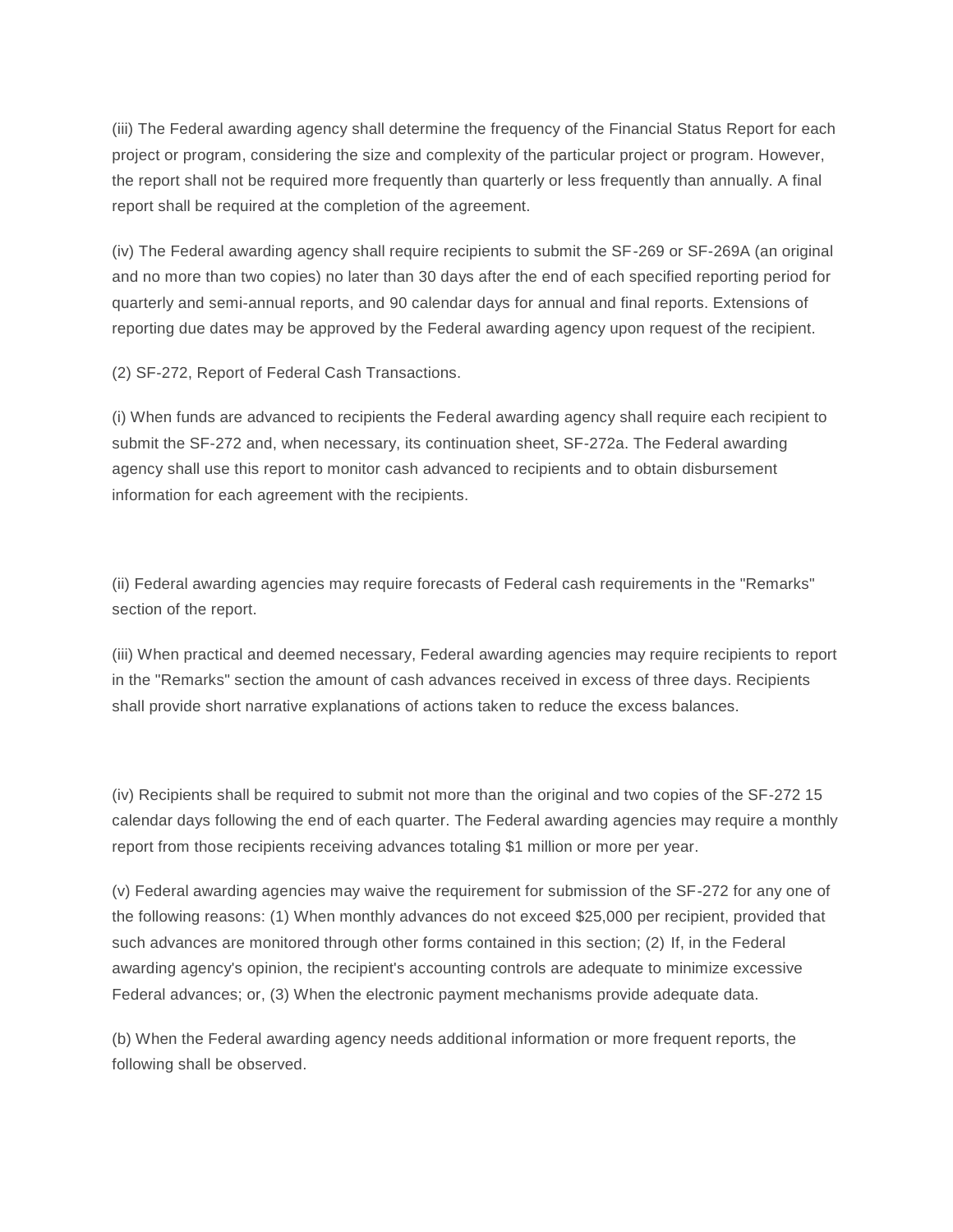(1) When additional information is needed to comply with legislative requirements, Federal awarding agencies shall issue instructions to require recipients to submit such information under the "Remarks" section of the reports.

(2) When a Federal awarding agency determines that a recipient's accounting system does not meet the standards in Section \_\_\_.21, additional pertinent information to further monitor awards may be obtained upon written notice to the recipient until such time as the system is brought up to standard. The Federal awarding agency, in obtaining this information, shall comply with report clearance requirements of 5 CFR part 1320.

(3) Federal awarding agencies are encouraged to shade out any line item on any report if not necessary.

(4) Federal awarding agencies may accept the identical information from the recipients in machine readable format or computer printouts or electronic outputs in lieu of prescribed formats.

(5) Federal awarding agencies may provide computer or electronic outputs to recipients when such expedites or contributes to the accuracy of reporting.

# <span id="page-45-0"></span>\_\_\_.53 [Retention and access requirements for records.](#page-3-1)

(a) This section sets forth requirements for record retention and access to records for awards to recipients. Federal awarding agencies shall not impose any other record retention or access requirements upon recipients.

(b) Financial records, supporting documents, statistical records, and all other records pertinent to an award shall be retained for a period of three years from the date of submission of the final expenditure report or, for awards that are renewed quarterly or annually, from the date of the submission of the quarterly or annual financial report, as authorized by the Federal awarding agency. The only exceptions are the following.

(1) If any litigation, claim, or audit is started before the expiration of the 3-year period, the records shall be retained until all litigation, claims or audit findings involving the records have been resolved and final action taken.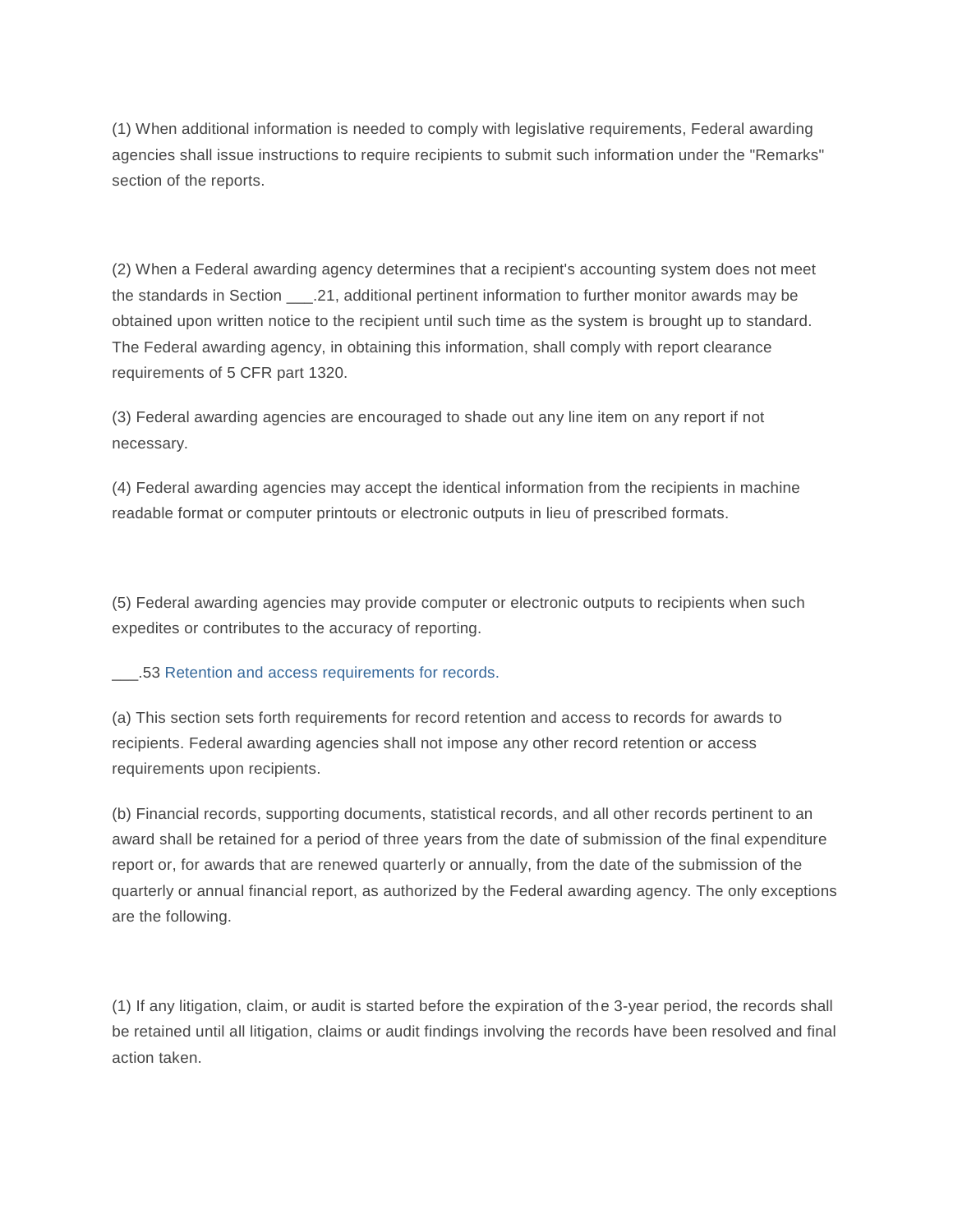(2) Records for real property and equipment acquired with Federal funds shall be retained for 3 years after final disposition.

(3) When records are transferred to or maintained by the Federal awarding agency, the 3-year retention requirement is not applicable to the recipient.

(4) Indirect cost rate proposals, cost allocations plans, etc. as specified in paragraph  $\_\_$ . 53(g).

(c) Copies of original records may be substituted for the original records if authorized by the Federal awarding agency.

(d) The Federal awarding agency shall request transfer of certain records to its custody from recipients when it determines that the records possess long term retention value. However, in order to avoid duplicate recordkeeping, a Federal awarding agency may make arrangements for recipients to retain any records that are continuously needed for joint use.

(e) The Federal awarding agency, the Inspector General, Comptroller General of the United States, or any of their duly authorized representatives, have the right of timely and unrestricted access to any books, documents, papers, or other records of recipients that are pertinent to the awards, in order to make audits, examinations, excerpts, transcripts and copies of such documents. This right also includes timely and reasonable access to a recipient's personnel for the purpose of interview and discussion related to such documents. The rights of access in this paragraph are not limited to the required retention period, but shall last as long as records are retained.

(f) Unless required by statute, no Federal awarding agency shall place restrictions on recipients that limit public access to the records of recipients that are pertinent to an award, except when the Federal awarding agency can demonstrate that such records shall be kept confidential and would have been exempted from disclosure pursuant to the Freedom of Information Act (5 U.S.C. 552) if the records had belonged to the Federal awarding agency.

(g) Indirect cost rate proposals, cost allocations plans, etc. Paragraphs  $(g)(1)$  and  $(g)(2)$  apply to the following types of documents, and their supporting records: indirect cost rate computations or proposals, cost allocation plans, and any similar accounting computations of the rate at which a particular group of costs is chargeable (such as computer usage chargeback rates or composite fringe benefit rates).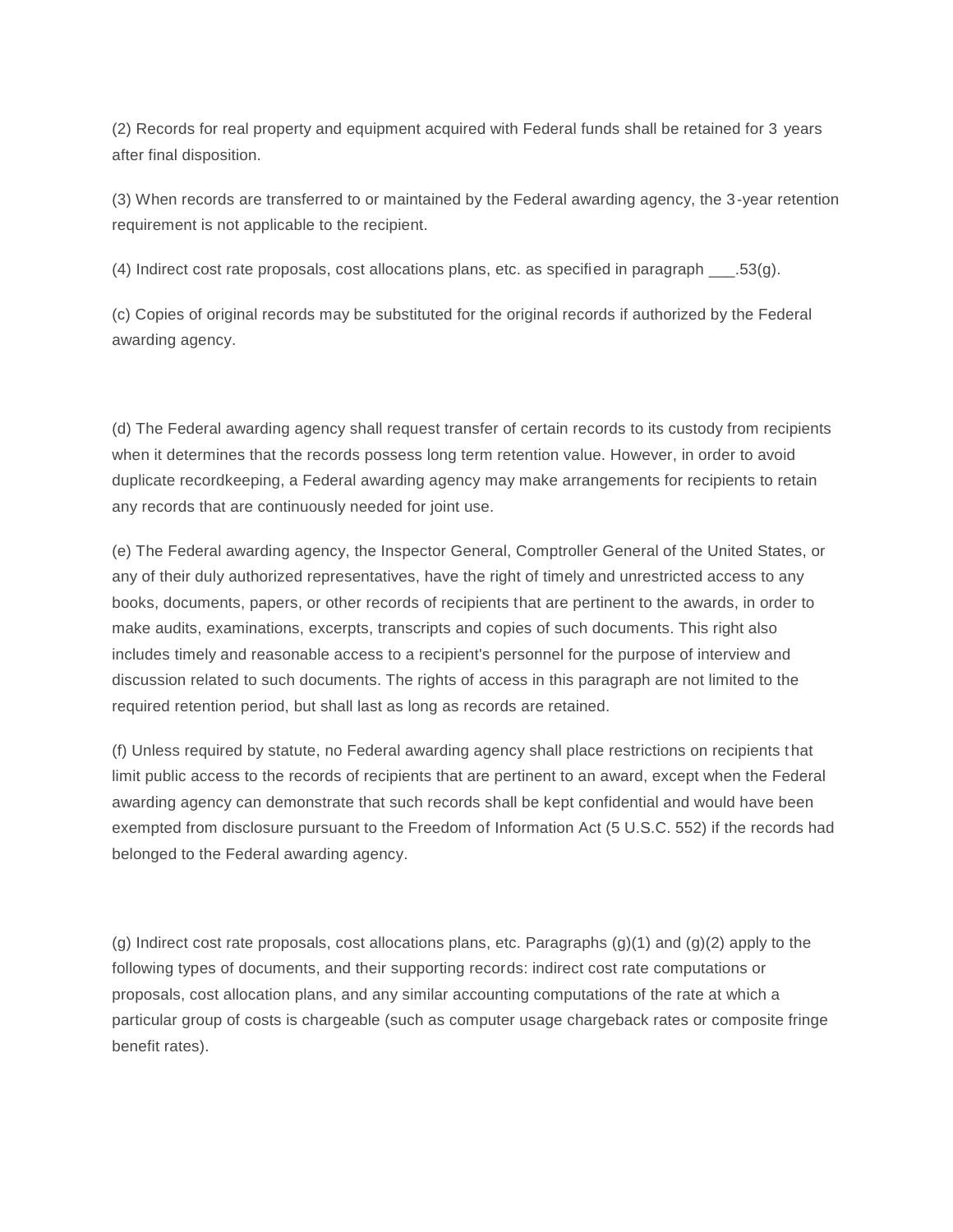(1) If submitted for negotiation. If the recipient submits to the Federal awarding agency or the subrecipient submits to the recipient the proposal, plan, or other computation to form the basis for negotiation of the rate, then the 3-year retention period for its supporting records starts on the date of such submission.

(2) If not submitted for negotiation. If the recipient is not required to submit to the Federal awarding agency or the subrecipient is not required to submit to the recipient the proposal, plan, or other computation for negotiation purposes, then the 3-year retention period for the proposal, plan, or other computation and its supporting records starts at the end of the fiscal year (or other accounting period) covered by the proposal, plan, or other computation.

#### **Termination and Enforcement**

<span id="page-47-0"></span>\_\_\_.60 [Purpose of termination and enforcement.](#page-4-2) Sections \_\_\_.61 and \_\_\_.62 set forth uniform suspension, termination and enforcement procedures.

#### <span id="page-47-1"></span>\_\_\_.61 [Termination.](#page-4-2)

(a) Awards may be terminated in whole or in part only if (1), (2) or (3) apply.

(1) By the Federal awarding agency, if a recipient materially fails to comply with the terms and conditions of an award.

(2) By the Federal awarding agency with the consent of the recipient, in which case the two parties shall agree upon the termination conditions, including the effective date and, in the case of partial termination, the portion to be terminated.

(3) By the recipient upon sending to the Federal awarding agency written notification setting forth the reasons for such termination, the effective date, and, in the case of partial termination, the portion to be terminated. However, if the Federal awarding agency determines in the case of partial termination that the reduced or modified portion of the grant will not accomplish the purposes for which the grant was made, it may terminate the grant in its entirety under either paragraphs (a)(1) or (2).

(b) If costs are allowed under an award, the responsibilities of the recipient referred to in paragraph \_\_\_.71(a), including those for property management as applicable, shall be considered in the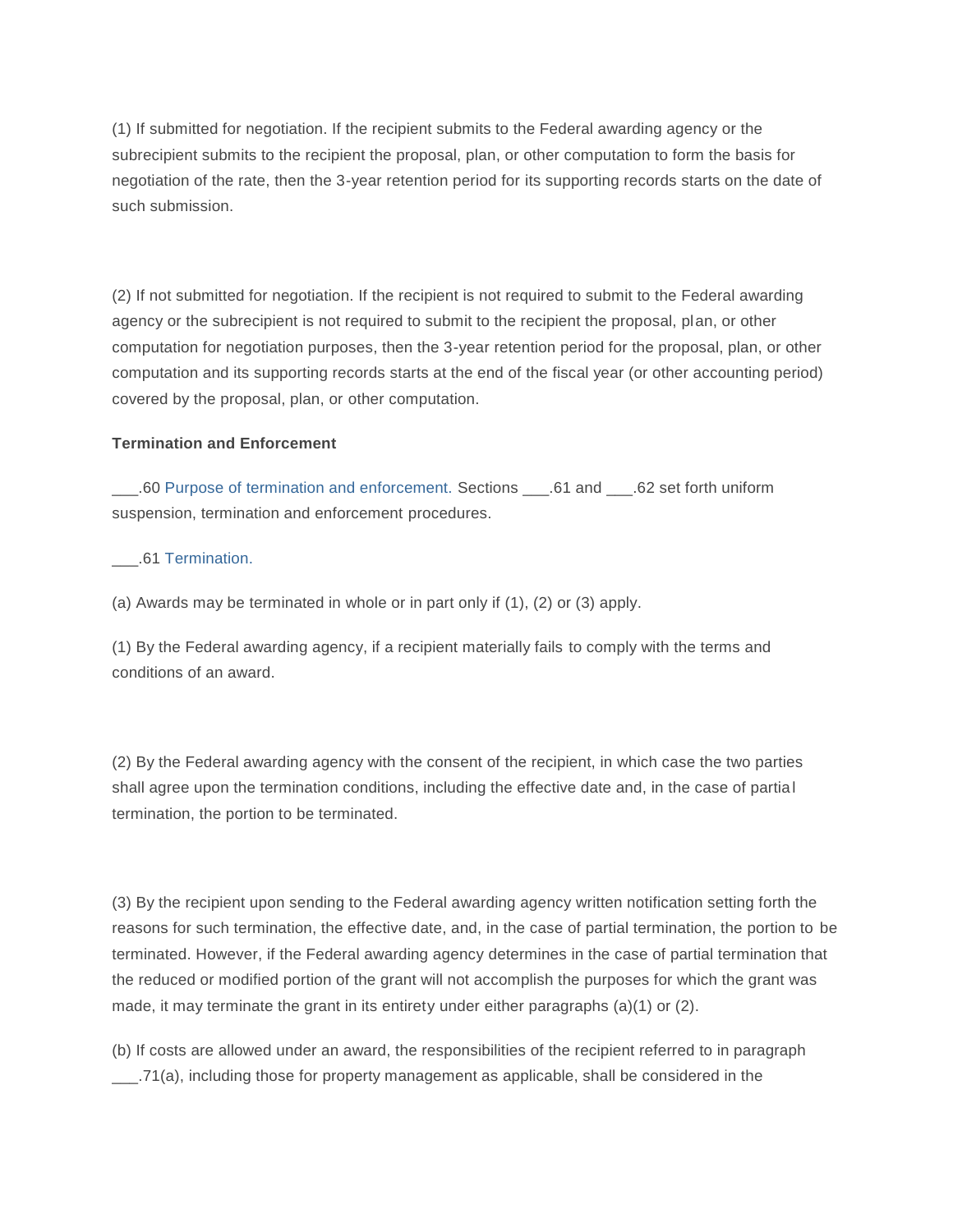termination of the award, and provision shall be made for continuing responsibilities of the recipient after termination, as appropriate.

# <span id="page-48-0"></span>\_\_\_.62 [Enforcement.](#page-4-2)

(a) Remedies for noncompliance. If a recipient materially fails to comply with the terms and conditions of an award, whether stated in a Federal statute, regulation, assurance, application, or notice of award, the Federal awarding agency may, in addition to imposing any of the special conditions outlined in Section  $\_\_\_$ . 14, take one or more of the following actions, as appropriate in the circumstances.

(1) Temporarily withhold cash payments pending correction of the deficiency by the recipient or more severe enforcement action by the Federal awarding agency.

(2) Disallow (that is, deny both use of funds and any applicable matching credit for) all or part of the cost of the activity or action not in compliance.

(3) Wholly or partly suspend or terminate the current award.

(4) Withhold further awards for the project or program.

(5) Take other remedies that may be legally available.

(b) Hearings and appeals. In taking an enforcement action, the awarding agency shall provide the recipient an opportunity for hearing, appeal, or other administrative proceeding to which the recipient is entitled under any statute or regulation applicable to the action involved.

(c) Effects of suspension and termination. Costs of a recipient resulting from obligations incurred by the recipient during a suspension or after termination of an award are not allowable unless the awarding agency expressly authorizes them in the notice of suspension or termination or subsequently. Other recipient costs during suspension or after termination which are necessary and not reasonably avoidable are allowable if (1) and (2) apply.

(1) The costs result from obligations which were properly incurred by the recipient before the effective date of suspension or termination, are not in anticipation of it, and in the case of a termination, are noncancellable. <

(2) The costs would be allowable if the award were not suspended or expired normally at the end of the funding period in which the termination takes effect.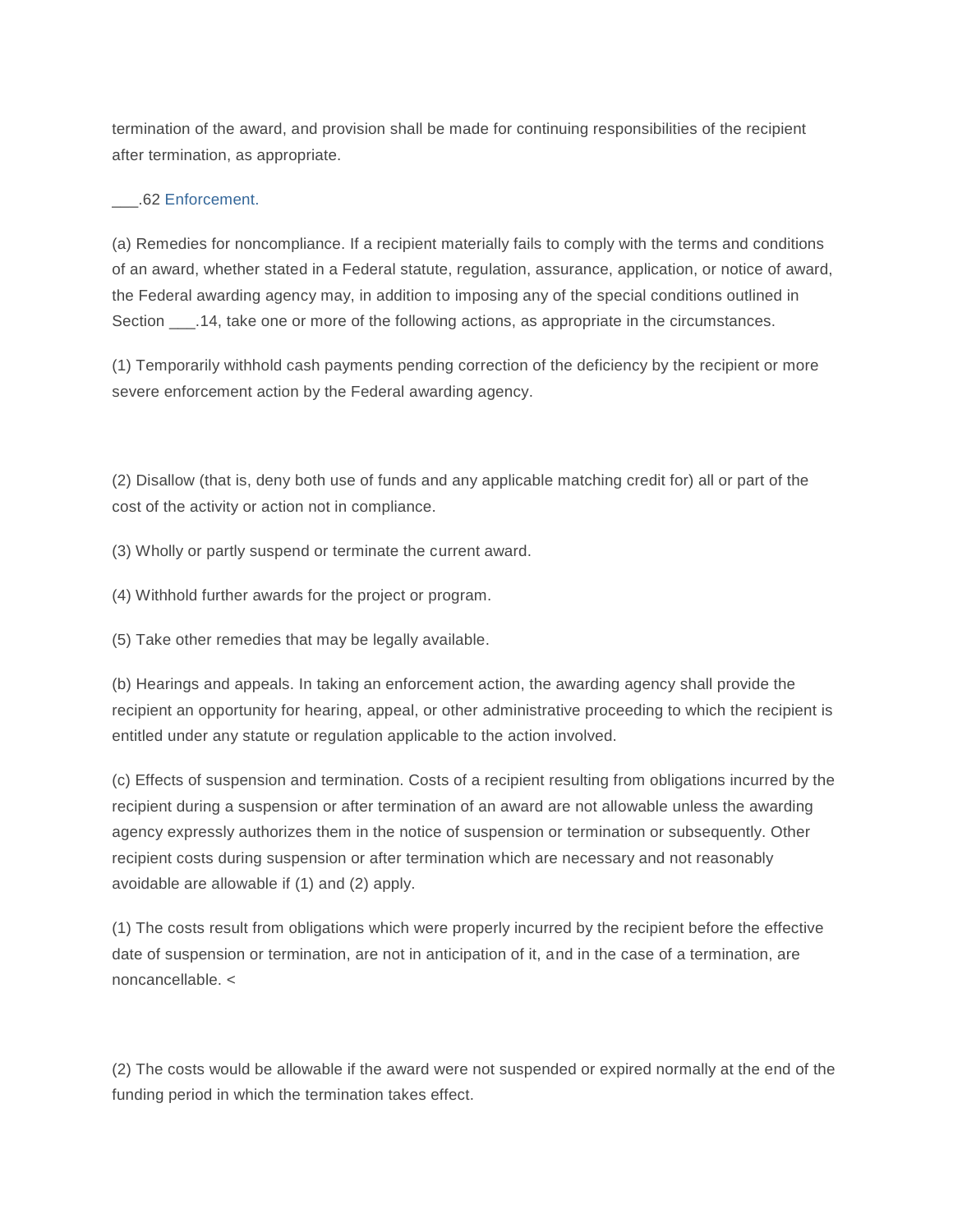(d) Relationship to debarment and suspension. The enforcement remedies identified in this section, including suspension and termination, do not preclude a recipient from being subject to debarment and suspension under E.O.s 12549 and 12689 and the Federal awarding agency implementing regulations (see Section \_\_\_.13).

#### **SUBPART D - After-the-Award Requirements**

<span id="page-49-0"></span>\_\_\_.70 [Purpose.](#page-4-3) Sections \_\_\_.71 through \_\_\_.73 contain closeout procedures and other procedures for subsequent disallowances and adjustments.

# <span id="page-49-1"></span>\_\_\_.71 [Closeout procedures.](#page-4-3)

(a) Recipients shall submit, within 90 calendar days after the date of completion of the award, all financial, performance, and other reports as required by the terms and conditions of the award. The Federal awarding agency may approve extensions when requested by the recipient.

(b) Unless the Federal awarding agency authorizes an extension, a recipient shall liquidate all obligations incurred under the award not later than 90 calendar days after the funding period or the date of completion as specified in the terms and conditions of the award or in agency implementing instructions.

(c) The Federal awarding agency shall make prompt payments to a recipient for allowable reimbursable costs under the award being closed out.

(d) The recipient shall promptly refund any balances of unobligated cash that the Federal awarding agency has advanced or paid and that is not authorized to be retained by the recipient for use in other projects. OMB Circular A-129 governs unreturned amounts that become delinquent debts.

(e) When authorized by the terms and conditions of the award, the Federal awarding agency shall make a settlement for any upward or downward adjustments to the Federal share of costs after closeout reports are received.

(f) The recipient shall account for any real and personal property acquired with Federal funds or received from the Federal Government in accordance with Sections \_\_\_.31 through \_\_\_.37.

(g) In the event a final audit has not been performed prior to the closeout of an award, the Federal awarding agency shall retain the right to recover an appropriate amount after fully considering the recommendations on disallowed costs resulting from the final audit.

<span id="page-49-2"></span>\_\_\_.72 [Subsequent adjustments and continuing responsibilities.](#page-4-3)

(a) The closeout of an award does not affect any of the following.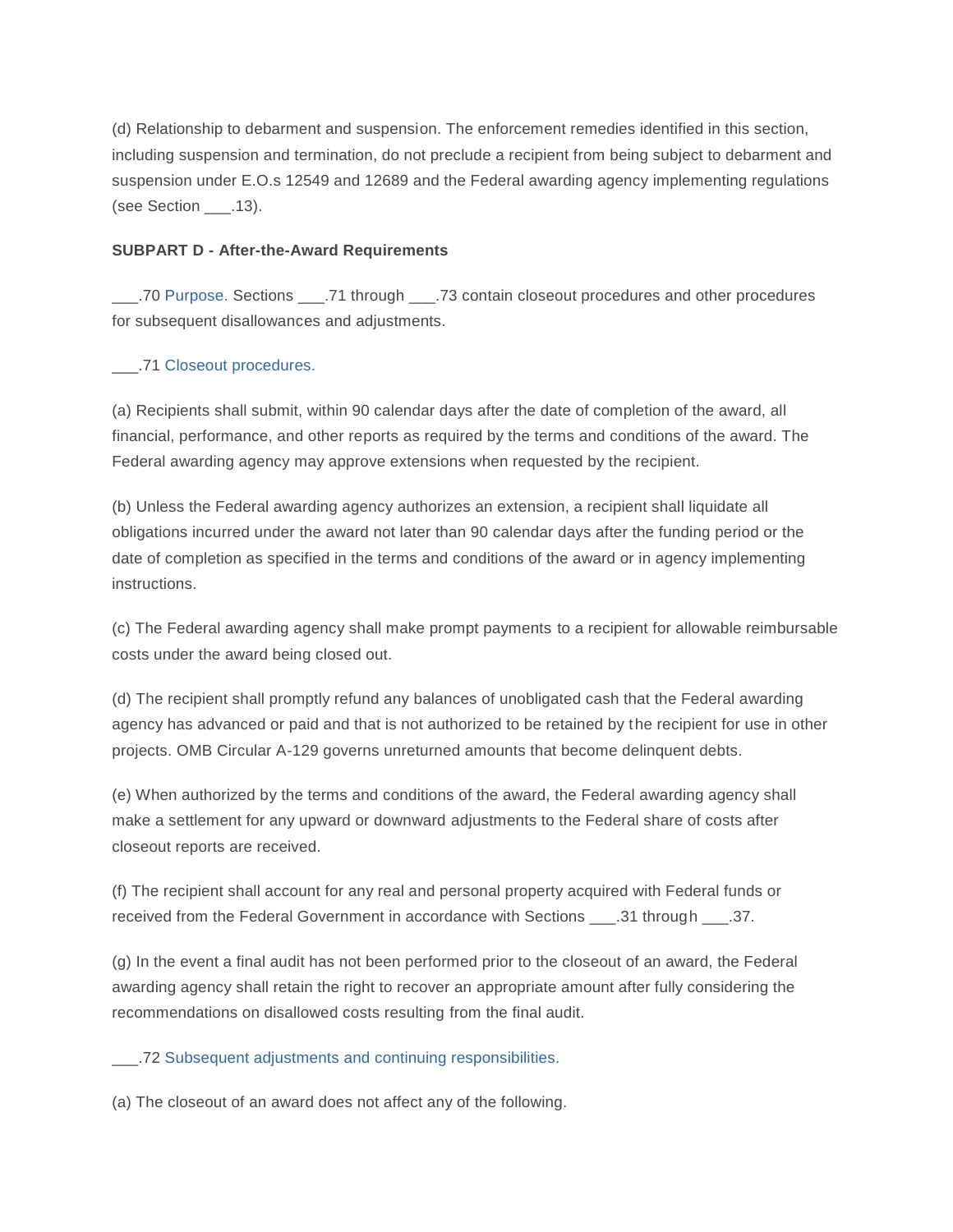(1) The right of the Federal awarding agency to disallow costs and recover funds on the basis of a later audit or other review.

(2) The obligation of the recipient to return any funds due as a result of later refunds, corrections, or other transactions.

(3) Audit requirements in Section \_\_\_.26.

(4) Property management requirements in Sections \_\_\_.31 through \_\_\_.37.

(5) Records retention as required in Section \_\_\_.53.

(b) After closeout of an award, a relationship created under an award may be modified or ended in whole or in part with the consent of the Federal awarding agency and the recipient, provided the responsibilities of the recipient referred to in paragraph \_\_\_.73(a), including those for property management as applicable, are considered and provisions made for continuing responsibilities of the recipient, as appropriate.

# <span id="page-50-0"></span>\_\_\_.73 [Collection of amounts due.](#page-4-3)

(a) Any funds paid to a recipient in excess of the amount to which the recipient is finally determined to be entitled under the terms and conditions of the award constitute a debt to the Federal Government. If not paid within a reasonable period after the demand for payment, the Federal awarding agency may reduce the debt by  $(1)$ ,  $(2)$  or  $(3)$ .

(1) Making an administrative offset against other requests for reimbursements.

(2) Withholding advance payments otherwise due to the recipient.

(3) Taking other action permitted by statute.

(b) Except as otherwise provided by law, the Federal awarding agency shall charge interest on an overdue debt in accordance with 4 CFR Chapter II, "Federal Claims Collection Standards."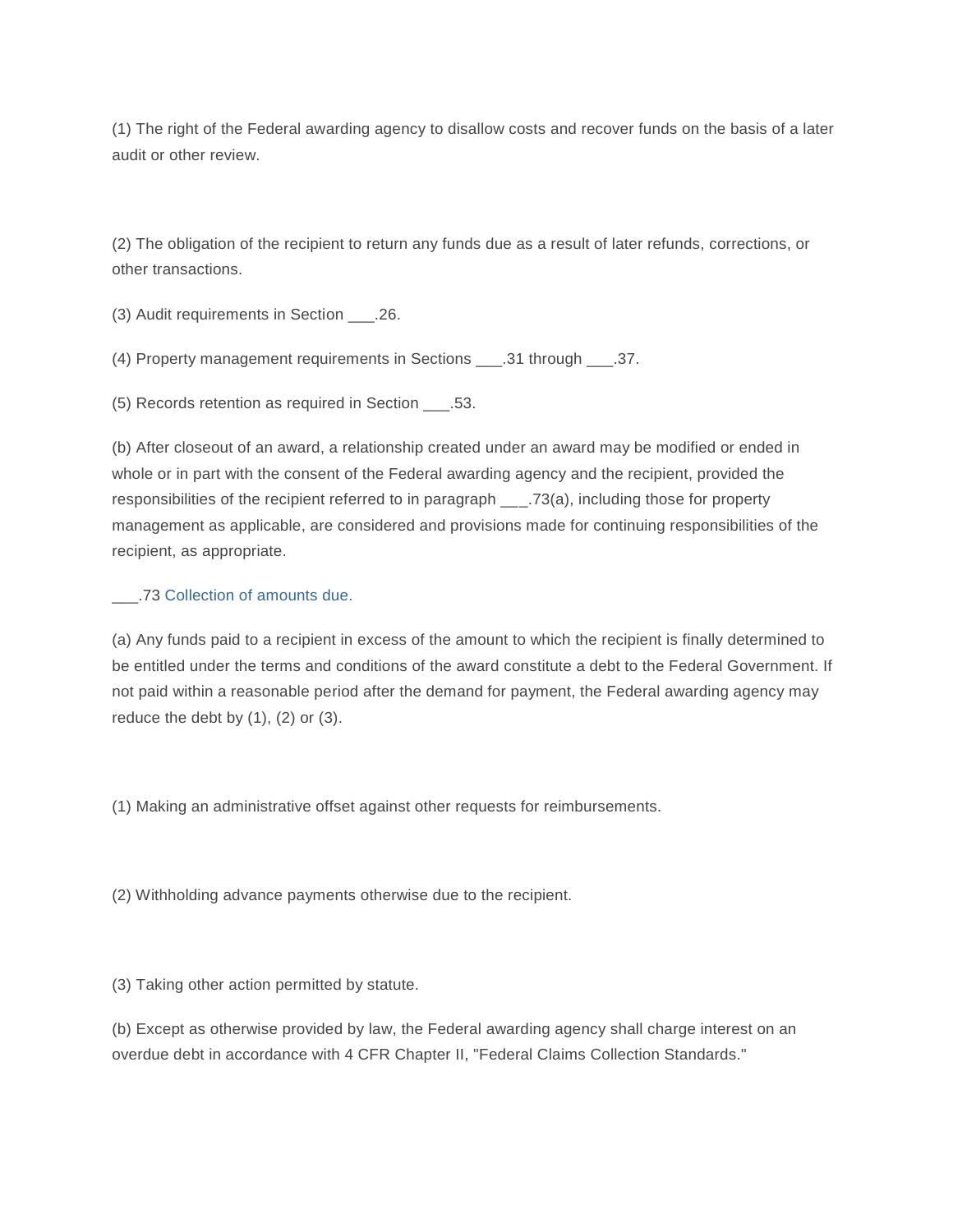# Appendix A

Contract Provisions

All contracts, awarded by a recipient including small purchases, shall contain the following provisions as applicable:

**1. Equal Employment Opportunity** - All contracts shall contain a provision requiring compliance with E.O. 11246, "Equal Employment Opportunity," as amended by E.O. 11375, "Amending Executive Order 11246 Relating to Equal Employment Opportunity," and as supplemented by regulations at 41 CFR part 60, "Office of Federal Contract Compliance Programs, Equal Employment Opportunity, Department of Labor."

**2. Copeland "Anti-Kickback" Act (18 U.S.C. 874 and 40 U.S.C. 276c)** - All contracts and subgrants in excess of \$2000 for construction or repair awarded by recipients and subrecipients shall include a provision for compliance with the Copeland "Anti-Kickback" Act (18 U.S.C. 874), as supplemented by Department of Labor regulations (29 CFR part 3, "Contractors and Subcontractors on Public Building or Public Work Financed in Whole or in Part by Loans or Grants from the United States"). The Act provides that each contractor or subrecipient shall be prohibited from inducing, by any means, any person employed in the construction, completion, or repair of public work, to give up any part of the compensation to which he is otherwise entitled. The recipient shall report all suspected or reported violations to the Federal awarding agency.

**3. Davis-Bacon Act, as amended (40 U.S.C. 276a to a-7)** - When required by Federal program legislation, all construction contracts awarded by the recipients and subrecipients of more than \$2000 shall include a provision for compliance with the Davis-Bacon Act (40 U.S.C. 276a to a-7) and as supplemented by Department of Labor regulations (29 CFR part 5, "Labor Standards Provisions Applicable to Contracts Governing Federally Financed and Assisted Construction"). Under this Act, contractors shall be required to pay wages to laborers and mechanics at a rate not less than the minimum wages specified in a wage determination made by the Secretary of Labor. In addition, contractors shall be required to pay wages not less than once a week. The recipient shall place a copy of the current prevailing wage determination issued by the Department of Labor in each solicitation and the award of a contract shall be conditioned upon the acceptance of the wage determination. The recipient shall report all suspected or reported violations to the Federal awarding agency.

**4. Contract Work Hours and Safety Standards Act (40 U.S.C. 327-333)** - Where applicable, all contracts awarded by recipients in excess of \$2000 for construction contracts and in excess of \$2500 for other contracts that involve the employment of mechanics or laborers shall include a provision for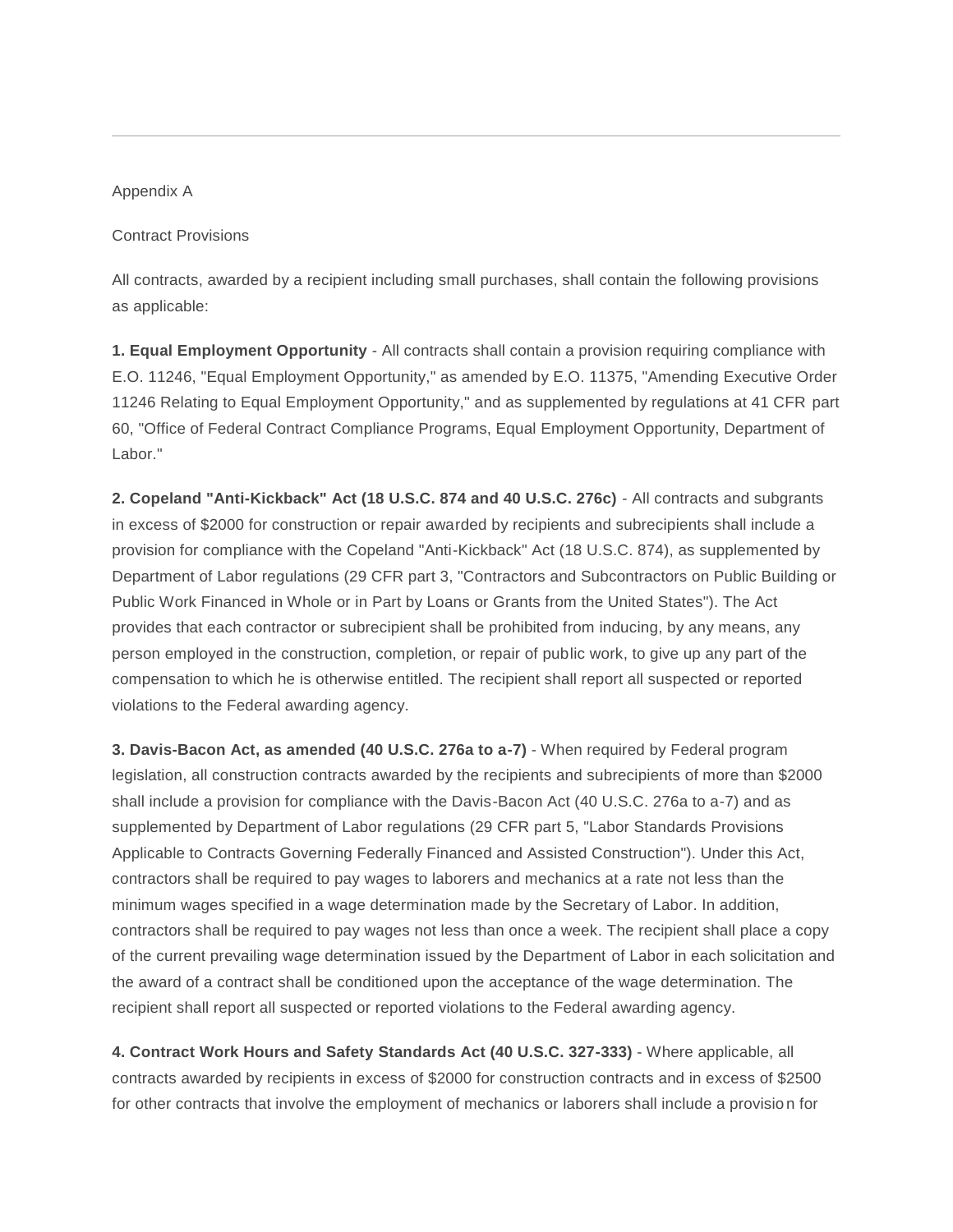compliance with Sections 102 and 107 of the Contract Work Hours and Safety Standards Act (40 U.S.C. 327-333), as supplemented by Department of Labor regulations (29 CFR part 5). Under Section 102 of the Act, each contractor shall be required to compute the wages of every mechanic and laborer on the basis of a standard work week of 40 hours. Work in excess of the standard work week is permissible provided that the worker is compensated at a rate of not less than 1 ½ times the basic rate of pay for all hours worked in excess of 40 hours in the work week. Section 107 of the Act is applicable to construction work and provides that no laborer or mechanic shall be required to work in surroundings or under working conditions which are unsanitary, hazardous or dangerous. These requirements do not apply to the purchases of supplies or materials or articles ordinarily available on the open market, or contracts for transportation or transmission of intelligence.

**5. Rights to Inventions Made Under a Contract or Agreement** - Contracts or agreements for the performance of experimental, developmental, or research work shall provide for the rights of the Federal Government and the recipient in any resulting invention in accordance with 37 CFR part 401, "Rights to Inventions Made by Nonprofit Organizations and Small Business Firms Under Government Grants, Contracts and Cooperative Agreements," and any implementing regulations issued by the awarding agency.

**6. Clean Air Act (42 U.S.C. 7401 et seq.) and the Federal Water Pollution Control Act (33 U.S.C. 1251 et seq.), as amended** - Contracts and subgrants of amounts in excess of \$100,000 shall contain a provision that requires the recipient to agree to comply with all applicable standards, orders or regulations issued pursuant to the Clean Air Act (42 U.S.C. 7401 et seq.) and the Federal Water Pollution Control Act as amended (33 U.S.C. 1251 et seq.). Violations shall be reported to the Federal awarding agency and the Regional Office of the Environmental Protection Agency (EPA).

**7. Byrd Anti-Lobbying Amendment (31 U.S.C. 1352)** - Contractors who apply or bid for an award of \$100,000 or more shall file the required certification. Each tier certifies to the tier above that it will not and has not used Federal appropriated funds to pay any person or organization for influencing or attempting to influence an officer or employee of any agency, a member of Congress, officer or employee of Congress, or an employee of a member of Congress in connection with obtaining any Federal contract, grant or any other award covered by 31 U.S.C. 1352. Each tier shall also disclose any lobbying with non-Federal funds that takes place in connection with obtaining any Federal award. Such disclosures are forwarded from tier to tier up to the recipient.

**8. Debarment and Suspension (E.O.s 12549 and 12689)** - No contract shall be made to parties listed on the General Services Administration's List of Parties Excluded from Federal Procurement or Nonprocurement Programs in accordance with E.O.s 12549 and 12689, "Debarment and Suspension." This list contains the names of parties debarred, suspended, or otherwise excluded by agencies, and contractors declared ineligible under statutory or regulatory authority other than E.O. 12549.